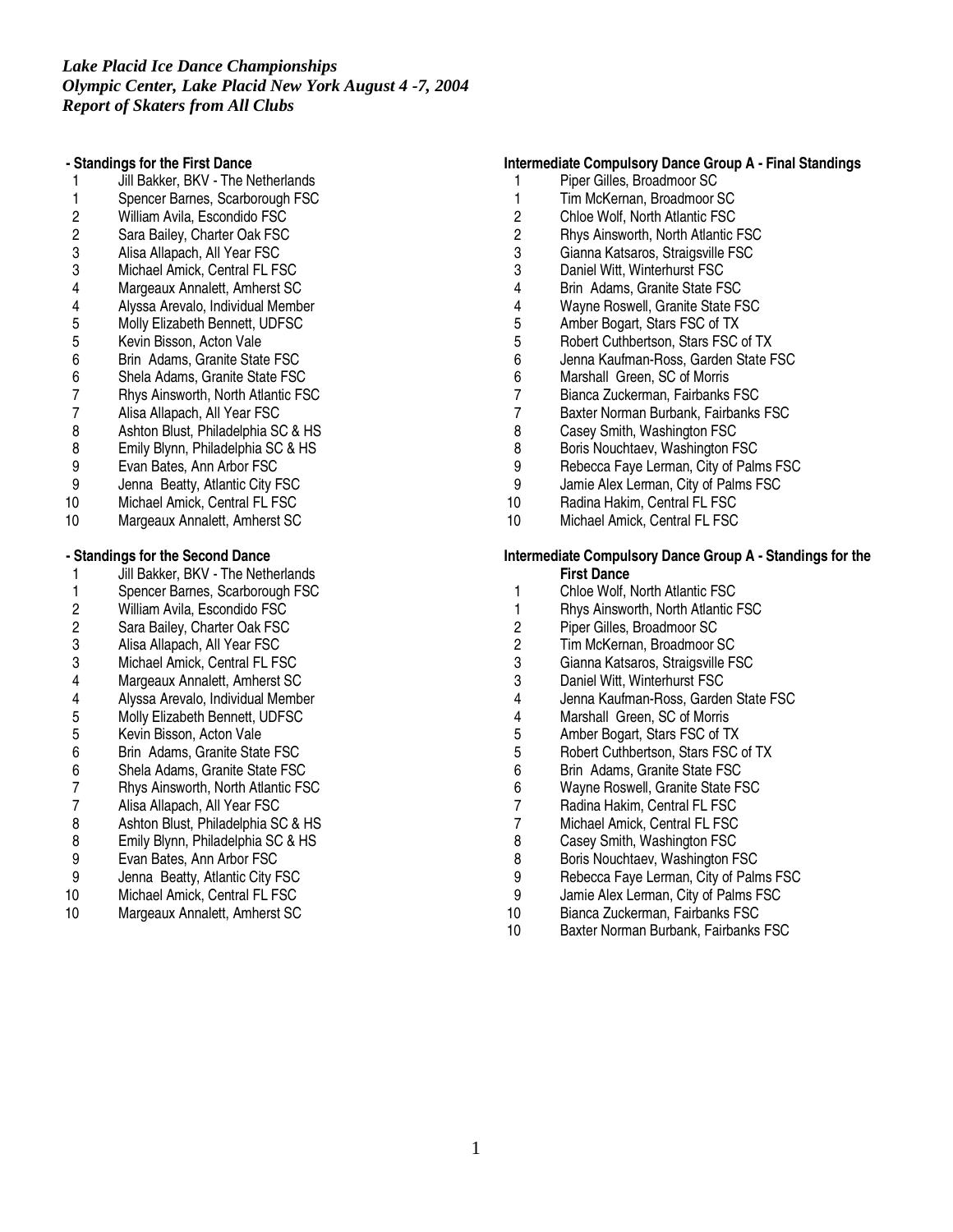# **Intermediate Compulsory Dance Group A - Standings for the**

- **First Final Round Dance**
- 1 Piper Gilles, Broadmoor SC<br>1 Tim McKernan. Broadmoor 9
- 1 Tim McKernan, Broadmoor SC<br>2 Chloe Wolf, North Atlantic FSC
- 2 Chloe Wolf, North Atlantic FSC<br>2 Rhys Ainsworth, North Atlantic F
- 2 Rhys Ainsworth, North Atlantic FSC<br>3 Gianna Katsaros, Straigsville FSC Gianna Katsaros, Straigsville FSC
- 
- 3 Daniel Witt, Winterhurst FSC
- 4 Brin Adams, Granite State FSC<br>4 Wayne Roswell, Granite State FS
- 4 Wayne Roswell, Granite State FSC<br>5 Amber Bogart, Stars FSC of TX
- 5 Amber Bogart, Stars FSC of TX<br>5 Robert Cuthbertson, Stars FSC of
- 5 Robert Cuthbertson, Stars FSC of TX<br>6 Bianca Zuckerman, Fairbanks FSC
- 6 Bianca Zuckerman, Fairbanks FSC
- 6 Baxter Norman Burbank, Fairbanks FSC
- 7 Jenna Kaufman-Ross, Garden State FSC<br>7 Marshall Green. SC of Morris
- 7 Marshall Green, SC of Morris<br>8 Rebecca Fave Lerman. City of
- 8 Rebecca Faye Lerman, City of Palms FSC<br>8 Jamie Alex Lerman, City of Palms FSC
- Jamie Alex Lerman, City of Palms FSC
- 9 Casey Smith, Washington FSC
- 9 Boris Nouchtaev, Washington FSC
- 10 Radina Hakim, Central FL FSC
- 10 Michael Amick, Central FL FSC

### **Intermediate Compulsory Dance Group A - Standings for the Second Final Round Dance**

- 
- 1 Piper Gilles, Broadmoor SC<br>1 Tim McKernan. Broadmoor 9
- 1 Tim McKernan, Broadmoor SC<br>2 Chloe Wolf. North Atlantic FSC
- 2 Chloe Wolf, North Atlantic FSC<br>2 Rhys Ainsworth, North Atlantic I
- 2 Rhys Ainsworth, North Atlantic FSC<br>3 Gianna Katsaros, Straigsville FSC Gianna Katsaros, Straigsville FSC
- 3 Daniel Witt, Winterhurst FSC
- 
- 4 Brin Adams, Granite State FSC<br>4 Wayne Roswell, Granite State FS
- 4 Wayne Roswell, Granite State FSC<br>5 Amber Bogart, Stars FSC of TX
- 5 Amber Bogart, Stars FSC of TX<br>5 Robert Cuthbertson, Stars FSC of 5 Robert Cuthbertson, Stars FSC of TX<br>6 Casey Smith, Washington FSC
- 
- 6 Casey Smith, Washington FSC
- 6 Boris Nouchtaev, Washington FSC
- 7 Bianca Zuckerman, Fairbanks FSC<br>7 Baxter Norman Burbank, Fairbanks
- 7 Baxter Norman Burbank, Fairbanks FSC<br>8 Jenna Kaufman-Ross, Garden State FSC 8 Jenna Kaufman-Ross, Garden State FSC
- 8 Marshall Green, SC of Morris
- 9 Rebecca Faye Lerman, City of Palms FSC
- 9 Jamie Alex Lerman, City of Palms FSC<br>10 Radina Hakim. Central FL FSC
- Radina Hakim, Central FL FSC
- 10 Michael Amick, Central FL FSC

### **Intermediate Compulsory Dance Group A - Standings for the Second Dance**

- 1 Piper Gilles, Broadmoor SC<br>1 Tim McKernan. Broadmoor S
- 1 Tim McKernan, Broadmoor SC<br>2 Chloe Wolf. North Atlantic FSC
- 2 Chloe Wolf, North Atlantic FSC<br>2 Rhys Ainsworth. North Atlantic I
- 2 Rhys Ainsworth, North Atlantic FSC<br>3 Brin Adams, Granite State FSC
- Brin Adams, Granite State FSC
- 3 Wayne Roswell, Granite State FSC
- 4 Amber Bogart, Stars FSC of TX
- 4 Robert Cuthbertson, Stars FSC of TX<br>5 Gianna Katsaros, Straigsville FSC
- 5 Gianna Katsaros, Straigsville FSC
- 5 Daniel Witt, Winterhurst FSC<br>6 Jenna Kaufman-Ross, Garder
- 6 Jenna Kaufman-Ross, Garden State FSC<br>6 Marshall Green. SC of Morris
- 6 Marshall Green, SC of Morris
- 7 Bianca Zuckerman, Fairbanks FSC<br>7 Baxter Norman Burbank, Fairbanks
- 7 Baxter Norman Burbank, Fairbanks FSC<br>8 Rebecca Fave Lerman, City of Palms FS
- 8 Rebecca Faye Lerman, City of Palms FSC<br>8 Jamie Alex Lerman, City of Palms FSC
- Jamie Alex Lerman, City of Palms FSC
- 9 Casey Smith, Washington FSC
- 9 Boris Nouchtaev, Washington FSC
- 10 Radina Hakim, Central FL FSC
- 10 Michael Amick, Central FL FSC

# **Intermediate Compulsory Dance Group B - Final Standings**

- 1 Anastasia Olson, Detroit SC<br>1 Greg Zuerlin, Detroit SC
- 1 Greg Zuerlin, Detroit SC<br>2 Rachel Tibbetts, Broadm
- 2 Rachel Tibbetts, Broadmoor SC<br>2 Eric Reinhart. Broadmoor SC
- 2 Eric Reinhart, Broadmoor SC
- 3 Ilana Morse, SC of New York<br>3 Jackson Ranev. SC of New Y
- Jackson Raney, SC of New York
- 4 Kristine Kretz, San Diego FSC
- 4 William Avila, Escondido FSC
- 5 Hannah Kasper, Hickory Hill FSC<br>5 Eric Karnani. Rve FSC
- 5 Eric Karnani, Rye FSC<br>6 Lauren Peltier, Scarbor
- Lauren Peltier, Scarboro FSC
- 6 Alvin Chau, Richmond Training Centre<br>7 Adair Galanski. Spokane FSC
- 7 Adair Galanski, Spokane FSC<br>7 Dustin Frankel, Stars FSC of T
- Dustin Frankel, Stars FSC of TX
- 8 Lauren Corry, Washington FSC
- 8 Benjamin Michael, Richmond FSC<br>9 Megan Hill, Glacier Falls FSC
- Megan Hill, Glacier Falls FSC
- 9 Julian Togashi, Glacier Falls FSC
- 10 Olivia McNamara, Tampa Bay SC<br>10 Matthew Stephens, Central FL FSC
- Matthew Stephens, Central FL FSC
- 11 Alyssa Arevalo, Individual Member
- 11 Ezra Lovesky, Colonial FSC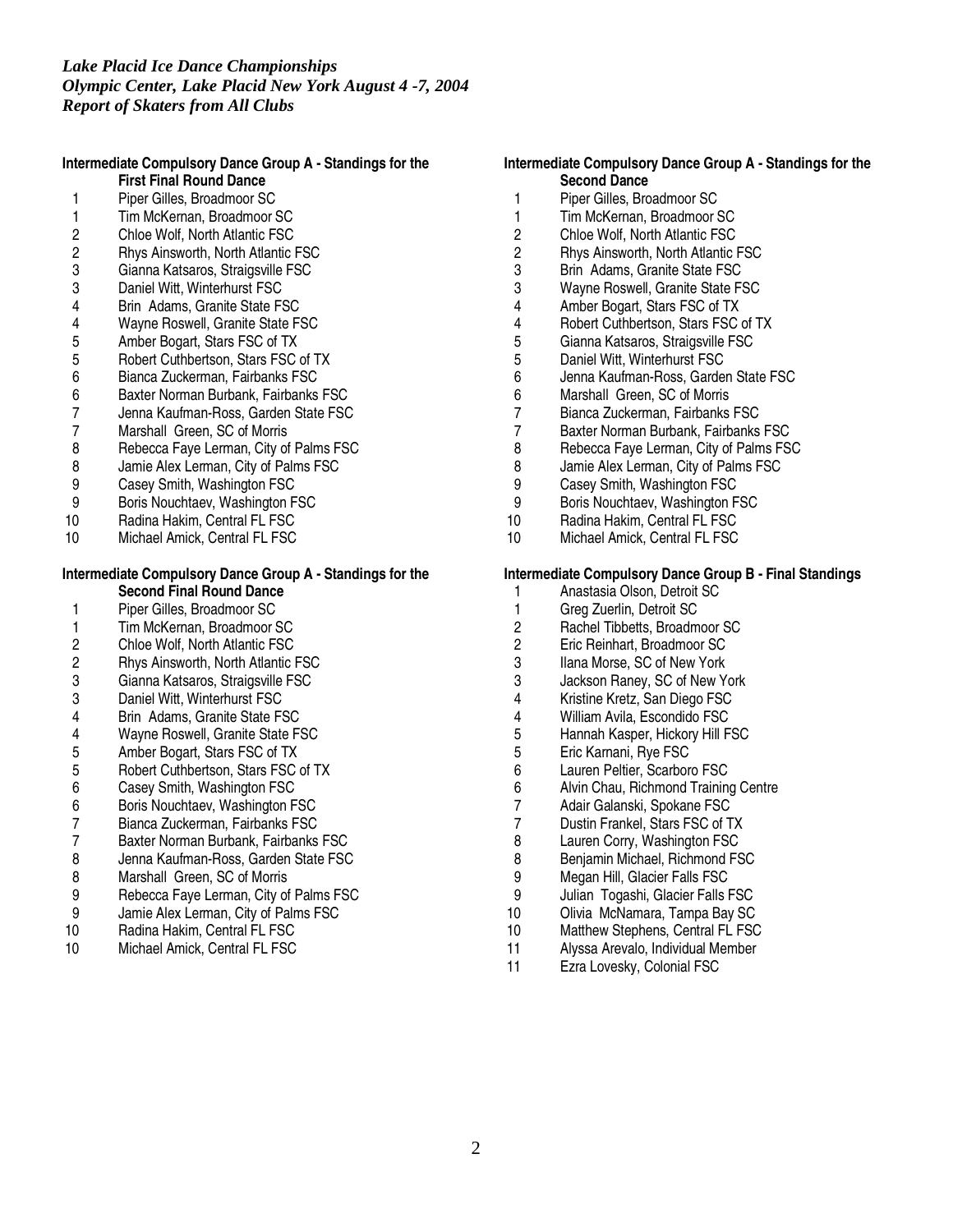### **Intermediate Compulsory Dance Group B - Standings for the First Dance**

- 1 Anastasia Olson, Detroit SC<br>1 Greg Zuerlin, Detroit SC
- 1 Greg Zuerlin, Detroit SC<br>2 Rachel Tibbetts, Broadme
- 
- 2 Rachel Tibbetts, Broadmoor SC<br>2 Eric Reinhart, Broadmoor SC 2 Eric Reinhart, Broadmoor SC<br>3 Kristine Kretz, San Diego FSC
- 3 Kristine Kretz, San Diego FSC
- 3 William Avila, Escondido FSC
- 
- 4 Ilana Morse, SC of New York<br>4 Jackson Raney, SC of New Yo
- 4 Jackson Raney, SC of New York 5 Hannah Kasper, Hickory Hill FSC<br>5 Eric Karnani, Rye FSC
- 
- 5 Eric Karnani, Rye FSC<br>6 Lauren Peltier, Scarbor
- 6 Lauren Peltier, Scarboro FSC<br>6 Alvin Chau, Richmond Training 6 Alvin Chau, Richmond Training Centre<br>7 Lauren Corry. Washington FSC
- 7 Lauren Corry, Washington FSC<br>7 Beniamin Michael. Richmond FS
- 7 Benjamin Michael, Richmond FSC<br>8 Adair Galanski, Spokane FSC
- 
- 8 Adair Galanski, Spokane FSC<br>8 Dustin Frankel, Stars FSC of T Dustin Frankel, Stars FSC of TX
- 9 Megan Hill, Glacier Falls FSC
- 9 Julian Togashi, Glacier Falls FSC
- 10 Alyssa Arevalo, Individual Member
- 
- 10 Ezra Lovesky, Colonial FSC<br>11 Olivia McNamara, Tampa B
- 11 Olivia McNamara, Tampa Bay SC<br>11 Matthew Stephens. Central FL FSC Matthew Stephens, Central FL FSC

### **Intermediate Compulsory Dance Group B - Standings for the First Final Round Dance**

- 1 Anastasia Olson, Detroit SC
- 1 Greg Zuerlin, Detroit SC<br>2 Ilana Morse, SC of New
- Ilana Morse, SC of New York
- 2 Jackson Raney, SC of New York
- 3 Rachel Tibbetts, Broadmoor SC
- 3 Eric Reinhart, Broadmoor SC<br>4 Kristine Kretz, San Diego FSC
- 4 Kristine Kretz, San Diego FSC<br>4 William Avila, Escondido FSC
- 4 William Avila, Escondido FSC<br>5 Hannah Kasper, Hickory Hill F
- 5 Hannah Kasper, Hickory Hill FSC<br>5 Eric Karnani, Rye FSC
- 5 Eric Karnani, Rye FSC<br>6 Lauren Peltier, Scarbor
- Lauren Peltier, Scarboro FSC
- 6 Alvin Chau, Richmond Training Centre
- 
- 7 Adair Galanski, Spokane FSC<br>7 Dustin Frankel, Stars FSC of T Dustin Frankel, Stars FSC of TX
- 8 Megan Hill, Glacier Falls FSC
- 
- 8 Julian Togashi, Glacier Falls FSC<br>9 Lauren Corry. Washington FSC
- 9 Lauren Corry, Washington FSC<br>9 Benjamin Michael, Richmond FS 9 Benjamin Michael, Richmond FSC
- 
- 10 Olivia McNamara, Tampa Bay SC<br>10 Matthew Stephens, Central FL FSC Matthew Stephens, Central FL FSC
- 11 Alyssa Arevalo, Individual Member
- 11 Ezra Lovesky, Colonial FSC

### **Intermediate Compulsory Dance Group B - Standings for the Second Final Round Dance**

- 1 Anastasia Olson, Detroit SC<br>1 Greg Zuerlin, Detroit SC
- Greg Zuerlin, Detroit SC
- 2 Rachel Tibbetts, Broadmoor SC
- 2 Eric Reinhart, Broadmoor SC<br>3 Kristine Kretz. San Diego FSC
- 3 Kristine Kretz, San Diego FSC
- 3 William Avila, Escondido FSC
- 4 Ilana Morse, SC of New York
- 4 Jackson Raney, SC of New York
- 5 Hannah Kasper, Hickory Hill FSC<br>5 Eric Karnani, Rye FSC
- 
- 5 Eric Karnani, Rye FSC<br>6 Adair Galanski, Spokan 6 Adair Galanski, Spokane FSC<br>6 Dustin Frankel, Stars FSC of T
- 6 Dustin Frankel, Stars FSC of TX
- 
- 7 Lauren Peltier, Scarboro FSC<br>7 Alvin Chau. Richmond Trainin 7 Alvin Chau, Richmond Training Centre<br>8 Lauren Corry, Washington FSC
- 
- 8 Lauren Corry, Washington FSC<br>8 Benjamin Michael, Richmond FS 8 Benjamin Michael, Richmond FSC
- 9 Olivia McNamara, Tampa Bay SC
- 9 Matthew Stephens, Central FL FSC
- 10 Alyssa Arevalo, Individual Member
- 
- 10 Ezra Lovesky, Colonial FSC<br>11 Megan Hill, Glacier Falls FSC
- 11 Megan Hill, Glacier Falls FSC<br>11 Julian Togashi, Glacier Falls I Julian Togashi, Glacier Falls FSC

# **Intermediate Compulsory Dance Group B - Standings for the**

- **Second Dance** 1 Ilana Morse, SC of New York 1 Jackson Raney, SC of New York<br>2 Hannah Kasper. Hickory Hill FSC 2 Hannah Kasper, Hickory Hill FSC
- 2 Eric Karnani, Rye FSC
- 3 Rachel Tibbetts, Broadmoor SC
- 
- 3 Eric Reinhart, Broadmoor SC<br>4 Kristine Kretz, San Diego FSC
- 4 Kristine Kretz, San Diego FSC<br>4 William Avila, Escondido FSC
- 4 William Avila, Escondido FSC<br>5 Anastasia Olson, Detroit SC 5 Anastasia Olson, Detroit SC<br>5 Greg Zuerlin, Detroit SC
- 5 Greg Zuerlin, Detroit SC<br>6 Lauren Peltier, Scarboro
- Lauren Peltier, Scarboro FSC
- 6 Alvin Chau, Richmond Training Centre
- 
- 7 Megan Hill, Glacier Falls FSC<br>7 Julian Togashi, Glacier Falls I Julian Togashi, Glacier Falls FSC
- 8 Adair Galanski, Spokane FSC
- 
- 8 Dustin Frankel, Stars FSC of TX<br>9 Lauren Corry. Washington FSC
- 9 Lauren Corry, Washington FSC<br>9 Benjamin Michael, Richmond FS 9 Benjamin Michael, Richmond FSC
- 10 Olivia McNamara, Tampa Bay SC<br>10 Matthew Stephens. Central FL FSC
- Matthew Stephens, Central FL FSC
- 11 Alyssa Arevalo, Individual Member
- 11 Ezra Lovesky, Colonial FSC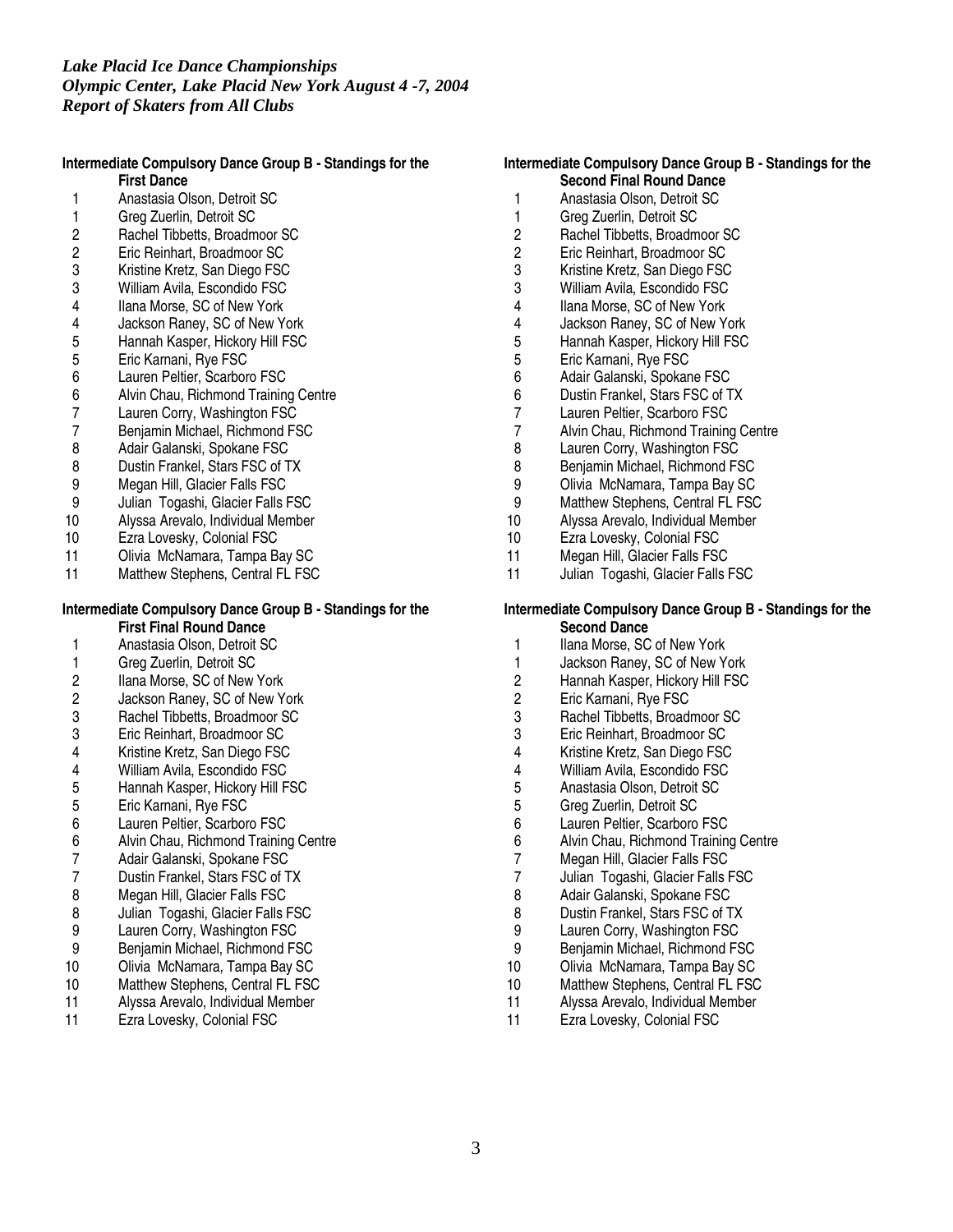## **Intermediate Free Dance - Future Champions Series - Final Standings**

- 1 Piper Gilles, Broadmoor SC<br>1 Tim McKernan, Broadmoor 9
- 1 Tim McKernan, Broadmoor SC<br>2 Kristine Kretz, San Diego FSC
- 2 Kristine Kretz, San Diego FSC<br>2 William Avila, Escondido FSC
- 2 William Avila, Escondido FSC<br>3 Anastasia Olson, Detroit SC 3 Anastasia Olson, Detroit SC
- 3 Greg Zuerlin, Detroit SC
- 
- 4 Rachel Tibbetts, Broadmoor SC<br>4 Eric Reinhart, Broadmoor SC
- 4 Eric Reinhart, Broadmoor SC<br>5 Chloe Wolf, North Atlantic FS
- 5 Chloe Wolf, North Atlantic FSC<br>5 Rhys Ainsworth, North Atlantic I
- 5 Rhys Ainsworth, North Atlantic FSC<br>6 Ilana Morse, SC of New York
- 6 Ilana Morse, SC of New York<br>6 Jackson Raney, SC of New Yo
- 6 Jackson Raney, SC of New York
- 7 Amber Bogart, Stars FSC of TX<br>7 Robert Cuthbertson. Stars FSC of
- 7 Robert Cuthbertson, Stars FSC of TX<br>8 Megan Hill, Glacier Falls FSC
- 8 Megan Hill, Glacier Falls FSC<br>8 Julian Togashi, Glacier Falls F
- Julian Togashi, Glacier Falls FSC
- 9 Hannah Kasper, Hickory Hill FSC
- 9 Eric Karnani, Rye FSC
- 10 Lauren Peltier, Scarboro FSC
- 10 Alvin Chau, Richmond Training Centre<br>11 Bianca Zuckerman. Fairbanks FSC
- 11 Bianca Zuckerman, Fairbanks FSC<br>11 Baxter Norman Burbank, Fairbanks
- Baxter Norman Burbank, Fairbanks FSC
- 12 Olivia McNamara, Tampa Bay SC<br>12 Matthew Stephens, Central FL FSC
- 12 Matthew Stephens, Central FL FSC<br>13 Lauren Corry. Washington FSC
- Lauren Corry, Washington FSC
- 13 Benjamin Michael, Richmond FSC
- 14 Radina Hakim, Central FL FSC
- 14 Michael Amick, Central FL FSC
- 15 Jenna Kaufman-Ross, Garden State FSC
- 15 Marshall Green, SC of Morris
- 16 Casey Smith, Washington FSC<br>16 Boris Nouchtaev, Washington F
- 16 Boris Nouchtaev, Washington FSC<br>17 Rebecca Faye Lerman, City of Palm
- Rebecca Faye Lerman, City of Palms FSC
- 17 Jamie Alex Lerman, City of Palms FSC<br>18 Alyssa Arevalo, Individual Member
- Alyssa Arevalo, Individual Member
- 18 Ezra Lovesky, Colonial FSC

# **Intermediate Shadow Dance - Final Standings**

- 1 Taylor Rose Aquino, Amherst SC
- 1 Alexis Christ, Amherst SC
- 
- 2 Meghan Reeves, UDFSC<br>2 Jennifer Tashjian, Warwic 2 Jennifer Tashjian, Warwick FS
- 3 Brianna Antonucci, Center Ice & Blades o...<br>3 Natalie Merz, Center Ice & Blades o...
- 3 Natalie Merz, Center Ice & Blades o...<br>4 Melissa Humphrey, UDFSC
- Melissa Humphrey, UDFSC
- 4 Kaitlin Kellogg, UDFSC

# **Junior Compulsory Championship - Final Standings**

- 1 Meryl Davis, Detroit SC
- 1 Charlie White, Detroit SC<br>2 Trina Pratt. Broadmoor SC
- 2 Trina Pratt, Broadmoor SC
- 2 Todd Gilles, Broadmoor SC
- 3 Alice Graham, North Bay FSC<br>3 Andrew Poie. Kitchener-Waterl
- 3 Andrew Poje, Kitchener-Waterloo SC
- 4 Jane Summersett, New England FSC
- 4 Elliot Pennington, SC of Boston
- 
- 5 Mimi Whetstone, Oklahoma City FSC<br>5 Benjamin Cohen, Washington FSC
- 5 Benjamin Cohen, Washington FSC<br>6 Adrienne Koob-Doddy, Peninsula S Adrienne Koob-Doddy, Peninsula SC
- 6 Robert Antonelli, Philadelphia SC & HS

# **Junior Compulsory Dance Group A - Final Standings**

- 1 Meryl Davis, Detroit SC<br>1 Charlie White, Detroit S0 1 Charlie White, Detroit SC<br>2 Mimi Whetstone, Oklahon 2 Mimi Whetstone, Oklahoma City FSC<br>2 Beniamin Cohen. Washington FSC 2 Benjamin Cohen, Washington FSC<br>3 Adrienne Koob-Doddy, Peninsula S Adrienne Koob-Doddy, Peninsula SC 3 Robert Antonelli, Philadelphia SC & HS 4 Caitlin Mallory, St. Moritz ISC 4 Brent Holdburg, Stars FSC of TX<br>5 Katherine Copley, SC of New Yor 5 Katherine Copley, SC of New York<br>5 Patrick Connelly, UDFSC 5 Patrick Connelly, UDFSC<br>6 Andrea Chong, East York 6 Andrea Chong, East York FSC<br>6 Spencer Barnes, Scarborough 6 Spencer Barnes, Scarborough FSC<br>7 Michelle Scott. SC of Wilmington 7 Michelle Scott, SC of Wilmington<br>7 Duke Wensel. SC of Wilmington Duke Wensel, SC of Wilmington 8 Katrina Reyes, Washington FSC 8 Jon Wright, All Year FSC 9 Ashley Elliott, Iceworks SC 9 Justin Thelan, Spokane FSC<br>10 Mauri Gustafson. Creve Coeu 10 Mauri Gustafson, Creve Coeur FSC<br>10 Logan Giulietti-Schmitt, Dupage FSC Logan Giulietti-Schmitt, Dupage FSC 11 Ashira Prossack, Peninsula SC<br>11 Brice Wonders, Philadelphia SC Brice Wonders, Philadelphia SC & HS 12 Amanda Loyd, Broadmoor SC 12 Dmytro Overchuk, Richmond FSC 13 Lauren Nohe, Philadelphia SC & HS 13 Justin Koleto, Philadelphia SC & HS<br>14-TIE Megan Calhoun, South Bay FSC
- Megan Calhoun, South Bay FSC
- 14-TIE Kevin Miller, All Year FSC
- 14-TIE Ashton Blust, Philadelphia SC & HS
- 14-TIE Jonathan Toman, River's Edge FSC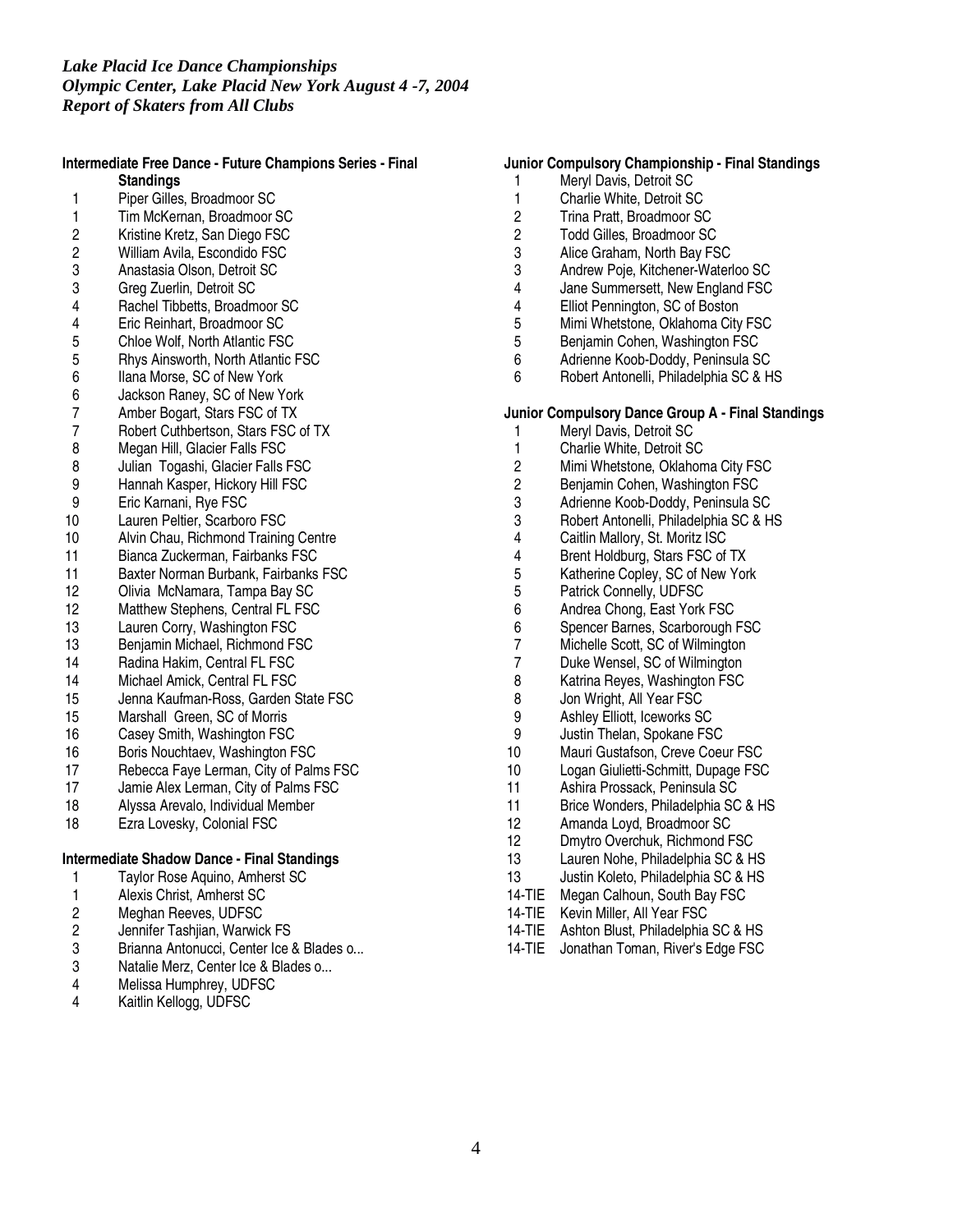### **Junior Compulsory Dance Group A - Standings for the First Dance**

- 
- 1 Meryl Davis, Detroit SC<br>1 Charlie White, Detroit SC
- 1 Charlie White, Detroit SC<br>2 Mimi Whetstone, Oklahon
- 2 Mimi Whetstone, Oklahoma City FSC<br>2 Benjamin Cohen, Washington FSC
- 2 Benjamin Cohen, Washington FSC<br>3 Adrienne Koob-Doddy. Peninsula St Adrienne Koob-Doddy, Peninsula SC
- 3 Robert Antonelli, Philadelphia SC & HS
- 
- 4 Caitlin Mallory, St. Moritz ISC
- 4 Brent Holdburg, Stars FSC of TX<br>5 Katherine Copley, SC of New Yor 5 Katherine Copley, SC of New York<br>5 Patrick Connelly, UDFSC
- 
- 5 Patrick Connelly, UDFSC<br>6 Michelle Scott, SC of Wilm 6 Michelle Scott, SC of Wilmington<br>6 Duke Wensel, SC of Wilmington
- 6 Duke Wensel, SC of Wilmington
- 
- 7 Andrea Chong, East York FSC<br>7 Spencer Barnes, Scarborough
- 7 Spencer Barnes, Scarborough FSC<br>8 Ashley Elliott, Iceworks SC
- 8 Ashley Elliott, Iceworks SC<br>8 Justin Thelan, Spokane FS Justin Thelan, Spokane FSC
- 9 Katrina Reyes, Washington FSC
- 9 Jon Wright, All Year FSC
- 10 Lauren Nohe, Philadelphia SC & HS
- 
- 10 Justin Koleto, Philadelphia SC & HS<br>11 Mauri Gustafson, Creve Coeur FSC
- 11 Mauri Gustafson, Creve Coeur FSC<br>11 Logan Giulietti-Schmitt, Dupage FSC Logan Giulietti-Schmitt, Dupage FSC
- 
- 12 Amanda Loyd, Broadmoor SC<br>12 Dmytro Overchuk, Richmond F
- 12 Dmytro Overchuk, Richmond FSC<br>13 Ashira Prossack, Peninsula SC 13 Ashira Prossack, Peninsula SC
- 13 Brice Wonders, Philadelphia SC & HS
- 14 Megan Calhoun, South Bay FSC<br>14 Kevin Miller, All Year FSC
- Kevin Miller, All Year FSC
- 15 Ashton Blust, Philadelphia SC & HS
- 15 Jonathan Toman, River's Edge FSC

### **Junior Compulsory Dance Group A - Standings for the First Final Round Dance**

- 1 Meryl Davis, Detroit SC<br>1 Charlie White, Detroit S0 Charlie White, Detroit SC 2 Mimi Whetstone, Oklahoma City FSC 2 Benjamin Cohen, Washington FSC 3 Adrienne Koob-Doddy, Peninsula SC 3 Robert Antonelli, Philadelphia SC & HS 4 Caitlin Mallory, St. Moritz ISC 4 Brent Holdburg, Stars FSC of TX<br>5 Katherine Copley, SC of New Yor 5 Katherine Copley, SC of New York<br>5 Patrick Connelly, UDFSC 5 Patrick Connelly, UDFSC<br>6 Andrea Chong, East York 6 Andrea Chong, East York FSC 6 Spencer Barnes, Scarborough FSC<br>7 Katrina Reves. Washington FSC 7 Katrina Reyes, Washington FSC<br>7 Jon Wright, All Year FSC 7 Jon Wright, All Year FSC<br>8 Ashlev Elliott. Iceworks S0 Ashley Elliott, Iceworks SC 8 Justin Thelan, Spokane FSC 9 Michelle Scott, SC of Wilmington 9 Duke Wensel, SC of Wilmington 10 Ashira Prossack, Peninsula SC 10 Brice Wonders, Philadelphia SC & HS<br>11 Mauri Gustafson. Creve Coeur FSC 11 Mauri Gustafson, Creve Coeur FSC<br>11 Logan Giulietti-Schmitt, Dupage FSC Logan Giulietti-Schmitt, Dupage FSC 12 Amanda Loyd, Broadmoor SC 12 Dmytro Overchuk, Richmond FSC
- 13 Ashton Blust, Philadelphia SC & HS
- 13 Jonathan Toman, River's Edge FSC
- 14 Megan Calhoun, South Bay FSC
- 14 Kevin Miller, All Year FSC
- 15 Lauren Nohe, Philadelphia SC & HS
- 15 Justin Koleto, Philadelphia SC & HS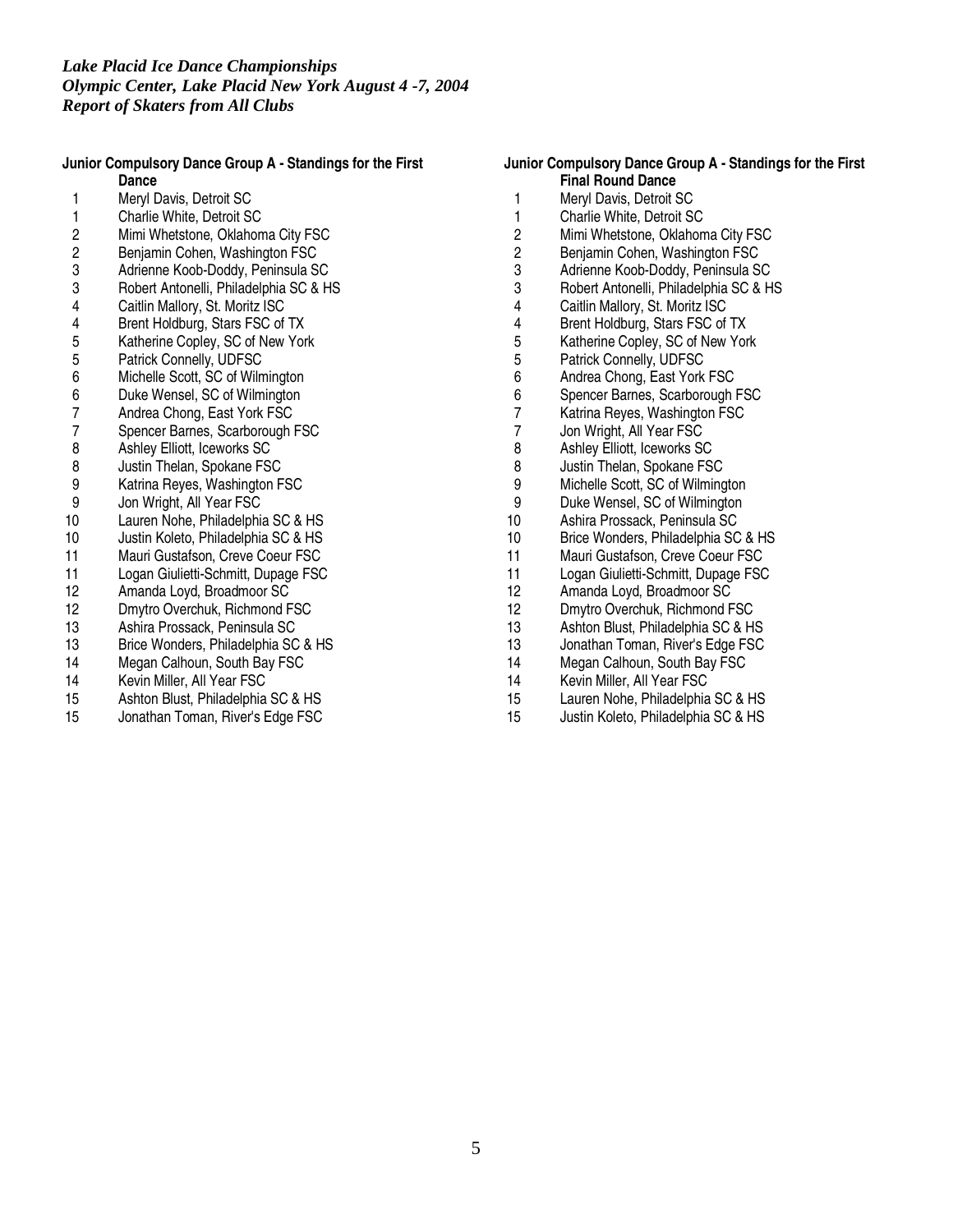### **Junior Compulsory Dance Group A - Standings for the Second Dance**

- 1 Meryl Davis, Detroit SC<br>1 Charlie White, Detroit SC
- 1 Charlie White, Detroit SC<br>2 Mimi Whetstone, Oklahon
- 2 Mimi Whetstone, Oklahoma City FSC<br>2 Benjamin Cohen, Washington FSC
- 2 Benjamin Cohen, Washington FSC<br>3 Adrienne Koob-Doddy, Peninsula St
- Adrienne Koob-Doddy, Peninsula SC
- 3 Robert Antonelli, Philadelphia SC & HS
- 4 Katherine Copley, SC of New York<br>4 Patrick Connelly, UDFSC
- 
- 4 Patrick Connelly, UDFSC<br>5 Michelle Scott, SC of Wilm 5 Michelle Scott, SC of Wilmington<br>5 Duke Wensel, SC of Wilmington
- 5 Duke Wensel, SC of Wilmington<br>6 Caitlin Mallory, St. Moritz ISC
- 6 Caitlin Mallory, St. Moritz ISC
- 6 Brent Holdburg, Stars FSC of TX
- 7 Katrina Reyes, Washington FSC<br>7 Jon Wright, All Year FSC
- 
- 7 Jon Wright, All Year FSC<br>8 Andrea Chong, East York
- 8 Andrea Chong, East York FSC<br>8 Spencer Barnes, Scarborough Spencer Barnes, Scarborough FSC
- 9 Mauri Gustafson, Creve Coeur FSC
- 9 Logan Giulietti-Schmitt, Dupage FSC
- 10 Lauren Nohe, Philadelphia SC & HS
- 10 Justin Koleto, Philadelphia SC & HS<br>11 Ashley Elliott, Iceworks SC
- 
- 11 Ashley Elliott, Iceworks SC<br>11 Justin Thelan, Spokane FS Justin Thelan, Spokane FSC
- 
- 12 Amanda Loyd, Broadmoor SC<br>12 Dmytro Overchuk, Richmond F
- 12 Dmytro Overchuk, Richmond FSC<br>13 Ashira Prossack. Peninsula SC 13 Ashira Prossack, Peninsula SC
- 13 Brice Wonders, Philadelphia SC & HS
- 
- 14 Ashton Blust, Philadelphia SC & HS<br>14 Jonathan Toman, River's Edge FSC Jonathan Toman, River's Edge FSC
- 15 Megan Calhoun, South Bay FSC
- 15 Kevin Miller, All Year FSC

### **Junior Compulsory Dance Group A - Standings for the Second Final Round Dance**

- 1 Meryl Davis, Detroit SC<br>1 Charlie White, Detroit S0 Charlie White, Detroit SC 2 Mimi Whetstone, Oklahoma City FSC<br>2 Benjamin Cohen, Washington FSC 2 Benjamin Cohen, Washington FSC Adrienne Koob-Doddy, Peninsula SC 3 Robert Antonelli, Philadelphia SC & HS 4 Caitlin Mallory, St. Moritz ISC 4 Brent Holdburg, Stars FSC of TX<br>5 Katherine Copley, SC of New Yor 5 Katherine Copley, SC of New York<br>5 Patrick Connelly, UDFSC 5 Patrick Connelly, UDFSC<br>6 Andrea Chong, East York 6 Andrea Chong, East York FSC 6 Spencer Barnes, Scarborough FSC<br>7 Michelle Scott. SC of Wilmington 7 Michelle Scott, SC of Wilmington<br>7 Duke Wensel. SC of Wilmington 7 Duke Wensel, SC of Wilmington<br>8 Ashlev Elliott, Iceworks SC Ashley Elliott, Iceworks SC 8 Justin Thelan, Spokane FSC 9 Katrina Reyes, Washington FSC 9 Jon Wright, All Year FSC 10 Ashira Prossack, Peninsula SC 10 Brice Wonders, Philadelphia SC & HS<br>11 Mauri Gustafson. Creve Coeur FSC 11 Mauri Gustafson, Creve Coeur FSC<br>11 Logan Giulietti-Schmitt, Dupage FSC Logan Giulietti-Schmitt, Dupage FSC 12 Amanda Loyd, Broadmoor SC 12 Dmytro Overchuk, Richmond FSC 13 Lauren Nohe, Philadelphia SC & HS 13 Justin Koleto, Philadelphia SC & HS 14 Megan Calhoun, South Bay FSC 14 Kevin Miller, All Year FSC
- 15 Ashton Blust, Philadelphia SC & HS
- 15 Jonathan Toman, River's Edge FSC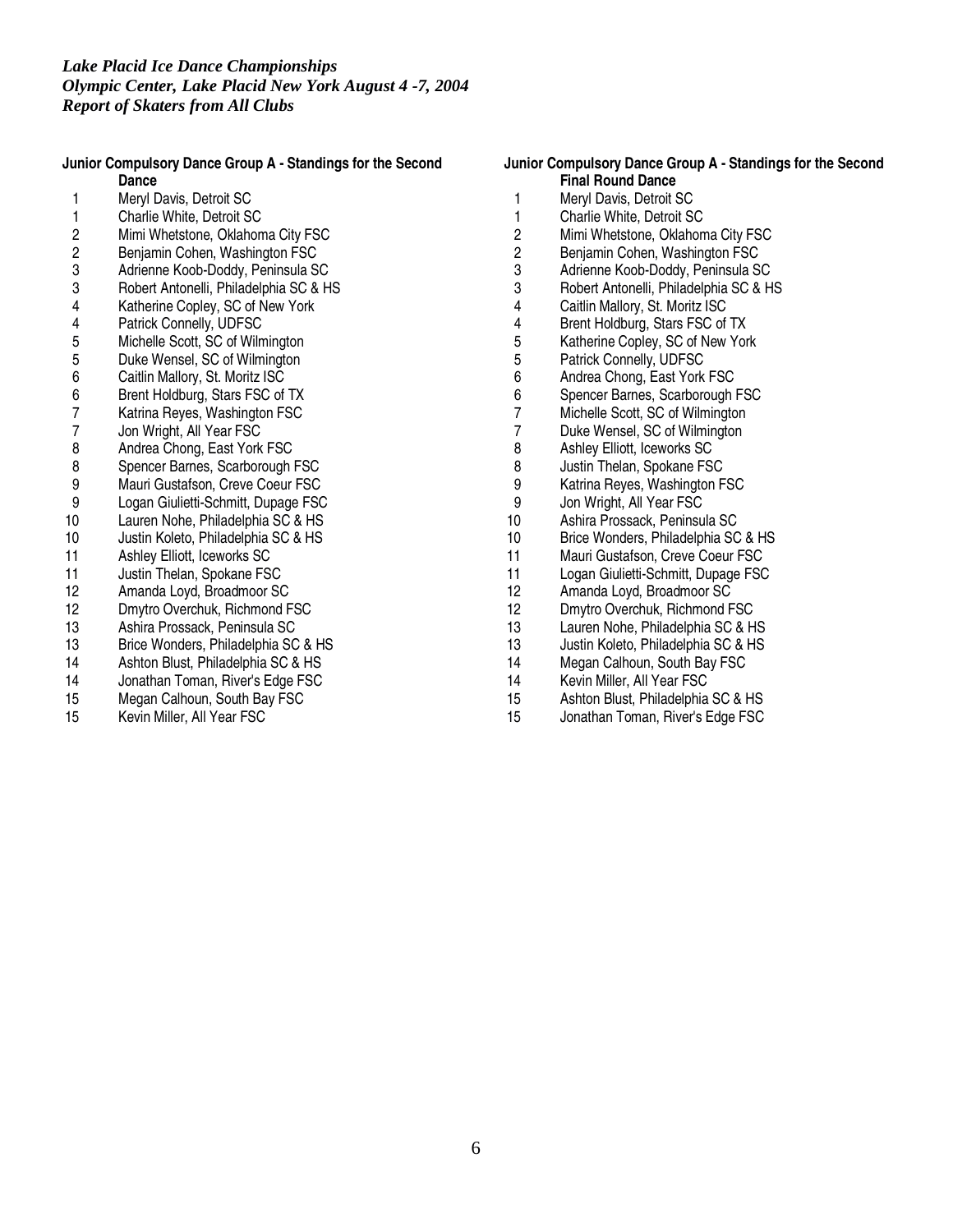## **Junior Compulsory Dance Group B - Final Standings**

- 1 Trina Pratt, Broadmoor SC
- 1 Todd Gilles, Broadmoor SC<br>2 Alice Graham. North Bav FS
- 2 Alice Graham, North Bay FSC<br>2 Andrew Poie. Kitchener-Waterl
- 2 Andrew Poje, Kitchener-Waterloo SC
- 3 Jane Summersett, New England FSC<br>3 Elliot Pennington, SC of Boston
- Elliot Pennington, SC of Boston
- 4-TIE Kimmerly Lauten, Center Ice & Blades o...
- 4-TIE Augie Hill, Stars FSC of TX
- 4-TIE Christina Chitwood, Broadmoor SC
- 4-TIE Stephan Chasman, Broadmoor SC
- 6 Stacy McClellan, SC of Mt. Lebanon
- 6 Peter Fischl, SC of Mt. Lebanon<br>7 Lindsay Cohen, UDFSC
- 7 Lindsay Cohen, UDFSC<br>7 Evan Roberts, UDFSC
- 7 Evan Roberts, UDFSC<br>8 Emily Blynn, Philadelph
- 
- 8 Emily Blynn, Philadelphia SC & HS<br>8 Chase Fishpaw, Magic City FSC
- 8 Chase Fishpaw, Magic City FSC<br>9 Isabel Elliman, SC of New York Isabel Elliman, SC of New York
- 9 Dimitry Serebrenik, Yale FSC
- 10 Elizabeth Miosi, SC of New York
- 10 Dmitry Ponomarev, SC of New York
- 
- 11 Ashley Taylor, Portland ISC<br>11 Robert Crowder, Kansas Cit
- 11 Robert Crowder, Kansas City FSC<br>12 Gillian Goddard, Stars FSC of TX
- 12 Gillian Goddard, Stars FSC of TX<br>12 Brandon Chase McGee, Wichita F Brandon Chase McGee, Wichita FSC
- 
- 13 Michelle Koeslag, Oshawa SC<br>13 Stuart Self. Skate Canada Brig Stuart Self, Skate Canada Brighton
- 14 Stephanie Siegen, Stars FSC of Texas
- 14 Jay Lilly, Stars FSC of Texas

## **Junior Compulsory Dance Group B - Standings for the First Dance**

- 1 Alice Graham, North Bay FSC<br>1 Andrew Poie. Kitchener-Waterl
- 1 Andrew Poje, Kitchener-Waterloo SC<br>2 Trina Pratt, Broadmoor SC
- 2 Trina Pratt, Broadmoor SC
- 2 Todd Gilles, Broadmoor SC<br>3 Jane Summersett. New Eng
- Jane Summersett, New England FSC
- 3 Elliot Pennington, SC of Boston
- 4 Christina Chitwood, Broadmoor SC
- 4 Stephan Chasman, Broadmoor SC<br>5 Kimmerly Lauten, Center Ice & Blac
- 5 Kimmerly Lauten, Center Ice & Blades o...<br>5 Augie Hill, Stars FSC of TX
- 5 Augie Hill, Stars FSC of TX<br>6 Lindsay Cohen, UDFSC
- 6 Lindsay Cohen, UDFSC
- 6 Evan Roberts, UDFSC
- 7 Stacy McClellan, SC of Mt. Lebanon<br>7 Peter Fischl. SC of Mt. Lebanon
- 7 Peter Fischl, SC of Mt. Lebanon<br>8 Emily Blynn, Philadelphia SC & F
- 8 Emily Blynn, Philadelphia SC & HS
- 8 Chase Fishpaw, Magic City FSC
- 9 Isabel Elliman, SC of New York
- 9 Dimitry Serebrenik, Yale FSC
- 10 Ashley Taylor, Portland ISC
- 10 Robert Crowder, Kansas City FSC<br>11 Elizabeth Miosi. SC of New York
- 11 Elizabeth Miosi, SC of New York<br>11 Dmitry Ponomarev, SC of New Yo
- Dmitry Ponomarev, SC of New York
- 12 Michelle Koeslag, Oshawa SC
- 12 Stuart Self, Skate Canada Brighton
- 13 Stephanie Siegen, Stars FSC of Texas
- 13 Jay Lilly, Stars FSC of Texas
- 14 Gillian Goddard, Stars FSC of TX
- 14 Brandon Chase McGee, Wichita FSC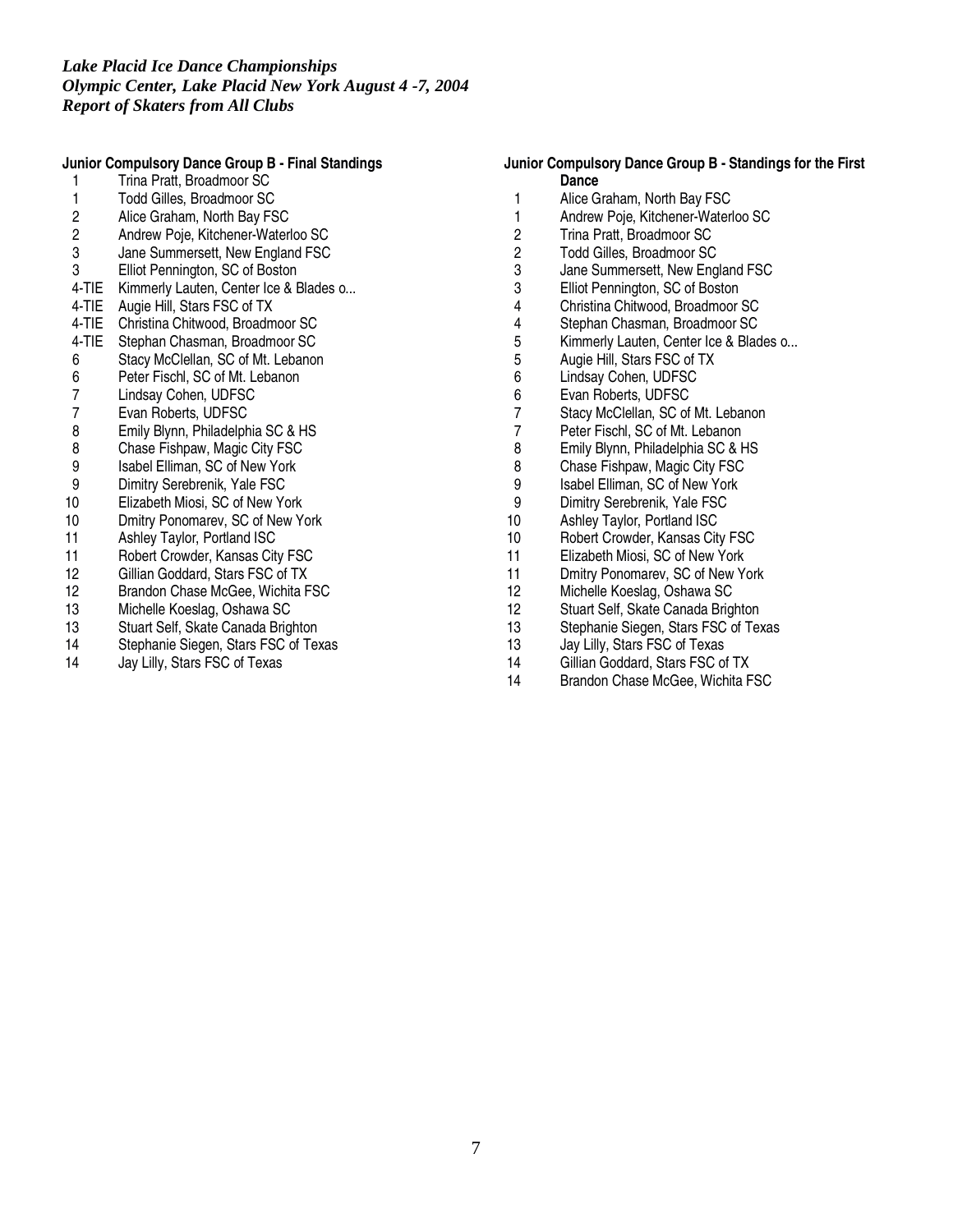### **Junior Compulsory Dance Group B - Standings for the First Final Round Dance**

- 
- 1 Trina Pratt, Broadmoor SC<br>1 Todd Gilles. Broadmoor SC
- 1 Todd Gilles, Broadmoor SC<br>2 Alice Graham, North Bay FS
- 2 Alice Graham, North Bay FSC<br>2 Andrew Poje, Kitchener-Waterl 2 Andrew Poje, Kitchener-Waterloo SC<br>3 Jane Summersett. New England FSC
- Jane Summersett, New England FSC
- 3 Elliot Pennington, SC of Boston
- 4 Kimmerly Lauten, Center Ice & Blades o...<br>4 Augie Hill, Stars FSC of TX
- 
- 4 Augie Hill, Stars FSC of TX<br>5 Christina Chitwood, Broadm 5 Christina Chitwood, Broadmoor SC<br>5 Stephan Chasman, Broadmoor SC
- 5 Stephan Chasman, Broadmoor SC<br>6 Emily Blynn, Philadelphia SC & HS
- 6 Emily Blynn, Philadelphia SC & HS<br>6 Chase Fishpaw, Magic City FSC
- 6 Chase Fishpaw, Magic City FSC<br>7 Stacy McClellan, SC of Mt. Lebar
- 7 Stacy McClellan, SC of Mt. Lebanon<br>7 Peter Fischl. SC of Mt. Lebanon
- 
- 7 Peter Fischl, SC of Mt. Lebanon<br>8 Isabel Elliman, SC of New York
- 8 Isabel Elliman, SC of New York<br>8 Dimitry Serebrenik, Yale FSC Dimitry Serebrenik, Yale FSC
- 9 Elizabeth Miosi, SC of New York
- 9 Dmitry Ponomarev, SC of New York
- 10 Lindsay Cohen, UDFSC
- 10 Evan Roberts, UDFSC<br>11 Ashley Taylor, Portland
- 11 Ashley Taylor, Portland ISC<br>11 Robert Crowder, Kansas City
- Robert Crowder, Kansas City FSC
- 12 Gillian Goddard, Stars FSC of TX
- 12 Brandon Chase McGee, Wichita FSC<br>13 Stephanie Siegen, Stars FSC of Texas
- 13 Stephanie Siegen, Stars FSC of Texas<br>13 Jav Lilly, Stars FSC of Texas
- Jay Lilly, Stars FSC of Texas
- 14 Michelle Koeslag, Oshawa SC
- 14 Stuart Self, Skate Canada Brighton

# **Junior Compulsory Dance Group B - Standings for the Second Dance**

- 1 Alice Graham, North Bay FSC<br>1 Andrew Poie. Kitchener-Waterl
- 1 Andrew Poje, Kitchener-Waterloo SC<br>2 Trina Pratt. Broadmoor SC
- 2 Trina Pratt, Broadmoor SC
- 2 Todd Gilles, Broadmoor SC<br>3 Jane Summersett. New Eng
- Jane Summersett, New England FSC
- 3 Elliot Pennington, SC of Boston
- 4 Kimmerly Lauten, Center Ice & Blades o...
- 4 Augie Hill, Stars FSC of TX<br>5 Christina Chitwood, Broadm
- 5 Christina Chitwood, Broadmoor SC<br>5 Stephan Chasman, Broadmoor SC
- 5 Stephan Chasman, Broadmoor SC<br>6 Stacy McClellan, SC of Mt. Lebanor
- 6 Stacy McClellan, SC of Mt. Lebanon<br>6 Peter Fischl. SC of Mt. Lebanon
- 6 Peter Fischl, SC of Mt. Lebanon<br>7 Isabel Elliman. SC of New York
- 7 Isabel Elliman, SC of New York<br>7 Dimitry Serebrenik. Yale FSC
- 7 Dimitry Serebrenik, Yale FSC<br>8 Elizabeth Miosi, SC of New Yo
- Elizabeth Miosi, SC of New York
- 8 Dmitry Ponomarev, SC of New York
- 9 Gillian Goddard, Stars FSC of TX
- 9 Brandon Chase McGee, Wichita FSC
- 10 Lindsay Cohen, UDFSC
- 10 Evan Roberts, UDFSC<br>11 Emily Blynn, Philadelph
- 11 Emily Blynn, Philadelphia SC & HS<br>11 Chase Fishpaw, Magic City FSC
- Chase Fishpaw, Magic City FSC
- 12 Ashley Taylor, Portland ISC
- 12 Robert Crowder, Kansas City FSC<br>13 Michelle Koeslag, Oshawa SC
- Michelle Koeslag, Oshawa SC
- 13 Stuart Self, Skate Canada Brighton
- 14 Stephanie Siegen, Stars FSC of Texas
- 14 Jay Lilly, Stars FSC of Texas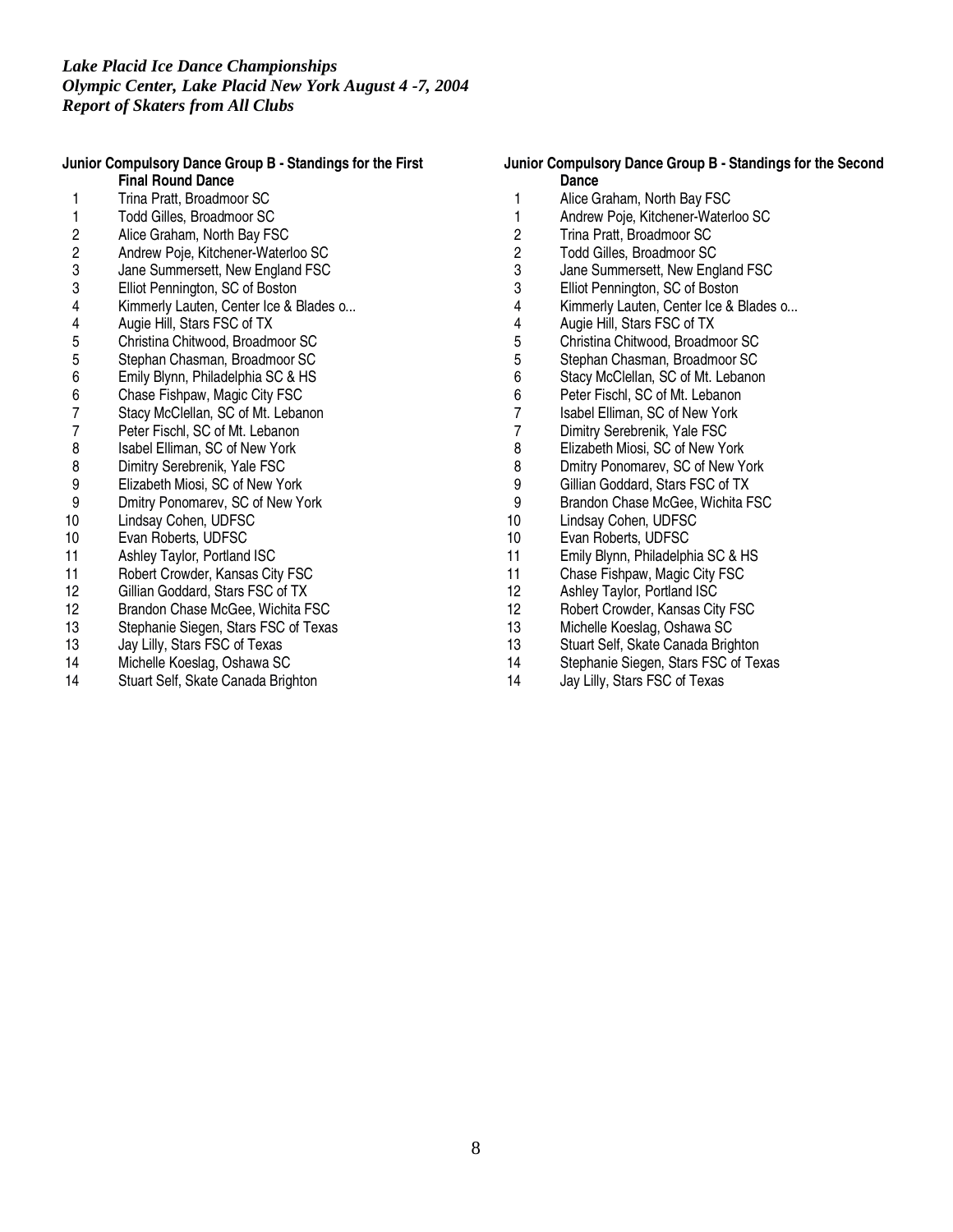### **Junior Compulsory Dance Group B - Standings for the Second Final Round Dance**

- 1 Trina Pratt, Broadmoor SC<br>1 Todd Gilles. Broadmoor SC
- 
- 1 Todd Gilles, Broadmoor SC<br>2 Alice Graham, North Bay FS
- 2 Alice Graham, North Bay FSC<br>2 Andrew Poje, Kitchener-Waterl 2 Andrew Poje, Kitchener-Waterloo SC<br>3 Jane Summersett. New England FSC
- Jane Summersett, New England FSC
- 3 Elliot Pennington, SC of Boston
- 
- 4 Christina Chitwood, Broadmoor SC
- 4 Stephan Chasman, Broadmoor SC<br>5 Kimmerly Lauten, Center Ice & Blad 5 Kimmerly Lauten, Center Ice & Blades o...<br>5 Augie Hill, Stars FSC of TX
- 5 Augie Hill, Stars FSC of TX<br>6 Lindsay Cohen, UDFSC
- 6 Lindsay Cohen, UDFSC
- 6 Evan Roberts, UDFSC
- 7 Stacy McClellan, SC of Mt. Lebanon<br>7 Peter Fischl. SC of Mt. Lebanon
- 
- 7 Peter Fischl, SC of Mt. Lebanon<br>8 Elizabeth Miosi, SC of New York
- 8 Elizabeth Miosi, SC of New York<br>8 Dmitry Ponomarev, SC of New Yo **Dmitry Ponomarev, SC of New York**
- 9 Emily Blynn, Philadelphia SC & HS
- 9 Chase Fishpaw, Magic City FSC
- 10 Isabel Elliman, SC of New York
- 
- 10 Dimitry Serebrenik, Yale FSC<br>11 Ashlev Tavlor. Portland ISC
- 11 Ashley Taylor, Portland ISC<br>11 Robert Crowder, Kansas City Robert Crowder, Kansas City FSC
- 12 Gillian Goddard, Stars FSC of TX
- 
- 12 Brandon Chase McGee, Wichita FSC<br>13 Michelle Koeslag, Oshawa SC Michelle Koeslag, Oshawa SC
- 13 Stuart Self, Skate Canada Brighton
- 14 Stephanie Siegen, Stars FSC of Texas
- 14 Jay Lilly, Stars FSC of Texas

### **Junior Free Dance Group A - Final Standings**

- 1 Meryl Davis, Detroit SC
- 1 Charlie White, Detroit SC<br>2 Meghan McCullough. Was
- Meghan McCullough, Washington FSC
- 2 Joel Dear, IWSA FSC
- 3 Allie Hann-McCurdy, Gloucester SC<br>3 Michael Coreno. Gloucester SC
- Michael Coreno, Gloucester SC
- 4 Adrienne Koob-Doddy, Peninsula SC
- 4 Robert Antonelli, Philadelphia SC & HS
- 5 Samantha Cepican, SC of Boston<br>5 Phillip Lichtor, SC of Boston
- 5 Phillip Lichtor, SC of Boston<br>6 Caitlin Mallory, St. Moritz ISC
- 6 Caitlin Mallory, St. Moritz ISC
- 6 Brent Holdburg, Stars FSC of TX<br>7 Catherine Savaria. CPA Marieville
- 7 Catherine Savaria, CPA Marieville<br>7 Kevin Bisson, Acton Vale
- Kevin Bisson, Acton Vale
- 8 Andrea Chong, East York FSC<br>8 Spencer Barnes, Scarborough
- 8 Spencer Barnes, Scarborough FSC<br>9 Katrina Reves, Washington FSC
- Katrina Reyes, Washington FSC
- 9 Jon Wright, All Year FSC
- 10 Christina Chitwood, Broadmoor SC
- 10 Stephan Chasman, Broadmoor SC
- 11 Emily Blynn, Philadelphia SC & HS<br>11 Chase Fishpaw, Magic City FSC
- 11 Chase Fishpaw, Magic City FSC<br>12 Isabel Elliman, SC of New York
- Isabel Elliman, SC of New York
- 12 Dimitry Serebrenik, Yale FSC
- 13 Sarah Noel, Peninsula SC<br>13 Karl Edelmann, Ann Arbor
- Karl Edelmann, Ann Arbor FSC
- 14 Stephanie Segien, Stars FSC of TX
- 14 Jay Lilly, Stars FSC of TX

### **Junior Free Dance Group B - Final Standings**

- 1 Trina Pratt, Broadmoor SC
- 1 Todd Gilles, Broadmoor SC<br>2 Jane Summersett. New Eng
- 2 Jane Summersett, New England FSC<br>2 Elliot Pennington, SC of Boston
- 2 Elliot Pennington, SC of Boston<br>3 Alice Graham. North Bav FSC
- 3 Alice Graham, North Bay FSC<br>3 Andrew Poie. Kitchener-Waterl
- 3 Andrew Poje, Kitchener-Waterloo SC<br>4 Kimmerly Lauten. Center Ice & Blades
- 4 Kimmerly Lauten, Center Ice & Blades o...<br>4 Augie Hill. Stars FSC of TX
- Augie Hill, Stars FSC of TX
- 5 Stacy McClellan, SC of Mt. Lebanon<br>5 Peter Fischl, SC of Mt. Lebanon
- 5 Peter Fischl, SC of Mt. Lebanon<br>6 Katherine Coplev. SC of New Yo
- Katherine Copley, SC of New York
- 6 Patrick Connelly, UDFSC<br>7 Lindsay Cohen. UDFSC
- 7 Lindsay Cohen, UDFSC<br>7 Evan Roberts, UDFSC
- Evan Roberts, UDFSC
- 8 Megan Calhoun, South Bay FSC<br>8 Kevin Miller, All Year FSC
- 8 Kevin Miller, All Year FSC<br>9 Ashley Taylor, Portland IS
- 9 Ashley Taylor, Portland ISC<br>9 Robert Crowder, Kansas Cit
- Robert Crowder, Kansas City FSC
- 10 Gillian Goddard, Stars FSC of TX
- 10 Brandon Chase McGee, Wichita FSC
- 11 Ashley Elliott, Iceworks SC
- 11 Justin Thelan, Spokane FSC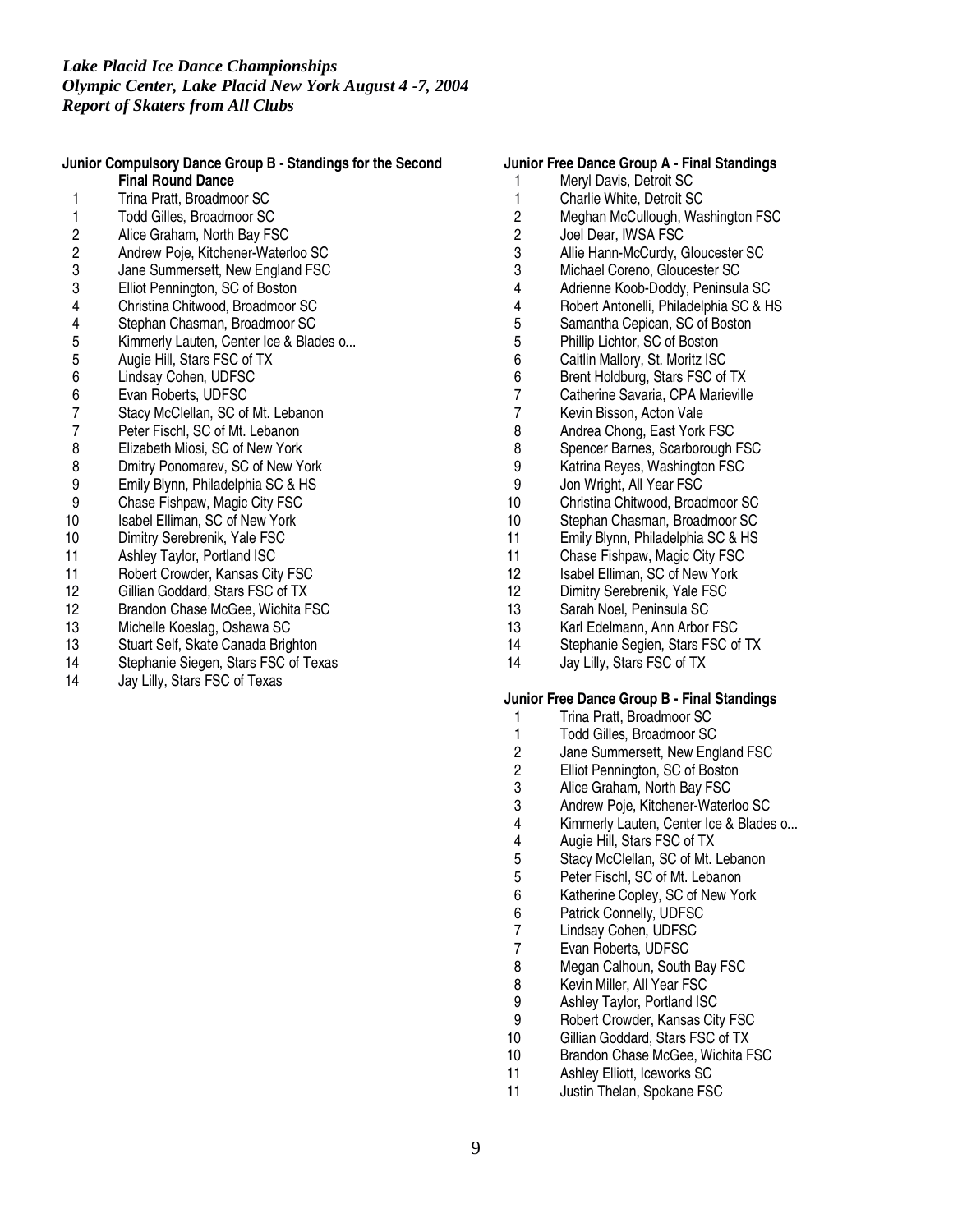# **Junior Original Dance Group A - Final Standings**

- 1 Alice Graham, North Bay FSC
- 1 Andrew Poje, Kitchener-Waterloo SC<br>2 Stacy McClellan, SC of Mt. Lebanon
- 2 Stacy McClellan, SC of Mt. Lebanon<br>2 Peter Fischl. SC of Mt. Lebanon
- 2 Peter Fischl, SC of Mt. Lebanon<br>3 Katherine Coplev. SC of New Yo
- 3 Katherine Copley, SC of New York<br>3 Patrick Connelly, UDFSC
- Patrick Connelly, UDFSC
- 4 Ashley Elliott, Iceworks SC
- 4 Justin Thelan, Spokane FSC<br>5 Lindsay Cohen, UDFSC
- 
- 5 Lindsay Cohen, UDFSC<br>5 Evan Roberts, UDFSC
- 5 Evan Roberts, UDFSC<br>6 Gillian Goddard, Stars F 6 Gillian Goddard, Stars FSC of TX
- 
- 6 Brandon Chase McGee, Wichita FSC<br>7 Megan Calhoun. South Bay FSC
- 7 Megan Calhoun, South Bay FSC<br>7 Kevin Miller. All Year FSC
- 7 Kevin Miller, All Year FSC<br>8 Kimmerly Lauten. Center Io
- 8 Kimmerly Lauten, Center Ice & Blades o...<br>8 Augie Hill, Stars FSC of TX Augie Hill, Stars FSC of TX
- 

## **Junior Original Dance Group B - Final Standings**

- 1 Trina Pratt, Broadmoor SC
- 1 Todd Gilles, Broadmoor SC<br>2 Allie Hann-McCurdy, Glouce
- 2 Allie Hann-McCurdy, Gloucester SC<br>2 Michael Coreno, Gloucester SC
- 2 Michael Coreno, Gloucester SC<br>3 Caitlin Mallory, St. Moritz ISC
- 3 Caitlin Mallory, St. Moritz ISC
- 
- 3 Brent Holdburg, Stars FSC of TX<br>4 Adrienne Koob-Doddy, Peninsula
- 4 Adrienne Koob-Doddy, Peninsula SC<br>4 Robert Antonelli. Philadelphia SC & H 4 Robert Antonelli, Philadelphia SC & HS
- 5 Mauri Gustafson, Creve Coeur FSC
- 
- 5 Logan Giulietti-Schmitt, Dupage FSC<br>6 Andrea Chong, East York FSC Andrea Chong, East York FSC
- 6 Spencer Barnes, Scarborough FSC
- 7 Katrina Reyes, Washington FSC<br>7 Jon Wright, All Year FSC
- 7 Jon Wright, All Year FSC<br>8 Isabel Elliman, SC of New
- 8 Isabel Elliman, SC of New York<br>8 Dimitry Serebrenik, Yale FSC
- 8 Dimitry Serebrenik, Yale FSC<br>9 Amanda Loyd, Broadmoor SC
- 9 Amanda Loyd, Broadmoor SC<br>9 Dmytro Overchuk, Richmond F
- 9 Dmytro Overchuk, Richmond FSC<br>10 Sarah Noel. Peninsula SC
- Sarah Noel, Peninsula SC
- 10 Karl Edelmann, Ann Arbor FSC
- 11 Ashton Blust, Philadelphia SC & HS
- 11 Jonathan Toman, River's Edge FSC
- 12 Michelle Scott, SC of Wilmington
- 12 Duke Wensel, SC of Wilmington<br>13 Stephanie Segien, Stars FSC of
- Stephanie Segien, Stars FSC of TX
- 13 Jay Lilly, Stars FSC of TX

## **Junior Solo Dance Group A - Final Standings**

- 1 Kartina Magaard, UDFSC
- 2 Katie Oleski, Detroit SC<br>3 Brianna Osborne, SC of
- Brianna Osborne, SC of Wilmington
- 4 Julia Schiele, Philadelphia SC & HS<br>5 Rachel Kane, Washington FSC
- 5 Rachel Kane, Washington FSC<br>6 Sarah Mirza, Pawtucket & Provi
- 6 Sarah Mirza, Pawtucket & Providenc...
- 7 Lisa Marsocci, Miami University FSC
- 8 Kristy Ratowski, St. Louis SC
- 9 Sibohan Heekin-Canedy, Springdale FSC<br>10 Jessica Clavton. Charter Oak FSC
- Jessica Clayton, Charter Oak FSC
- 11 Margeaux Annalett, Amherst SC

### **Junior Solo Dance Group A - Standings for the First Dance**

- 1 Julia Schiele, Philadelphia SC & HS<br>2 Kartina Magaard, UDFSC
- 2 Kartina Magaard, UDFSC<br>3 Brianna Osborne, SC of W
- 3 Brianna Osborne, SC of Wilmington<br>4 Katie Oleski, Detroit SC
- Katie Oleski, Detroit SC
- 5 Lisa Marsocci, Miami University FSC
- 6 Rachel Kane, Washington FSC
- 7 Sarah Mirza, Pawtucket & Providenc...
- 8 Sibohan Heekin-Canedy, Springdale FSC<br>9 Kristy Ratowski, St. Louis SC
- 9 Kristy Ratowski, St. Louis SC<br>10 Jessica Clavton. Charter Oak
- Jessica Clayton, Charter Oak FSC
- 11 Margeaux Annalett, Amherst SC

### **Junior Solo Dance Group A - Standings for the First Final Round Dance**

- 1 Kartina Magaard, UDFSC<br>2 Katie Oleski, Detroit SC
- Katie Oleski, Detroit SC
- 3 Brianna Osborne, SC of Wilmington
- 4 Rachel Kane, Washington FSC
- 5 Julia Schiele, Philadelphia SC & HS<br>6 Kristy Ratowski, St. Louis SC
- 6 Kristy Ratowski, St. Louis SC
- 7 Sarah Mirza, Pawtucket & Providenc...<br>8 Sibohan Heekin-Canedy, Springdale F
- 8 Sibohan Heekin-Canedy, Springdale FSC<br>9 Lisa Marsocci. Miami University FSC
- Lisa Marsocci, Miami University FSC
- 10-TIE Jessica Clayton, Charter Oak FSC
- 10-TIE Margeaux Annalett, Amherst SC

### **Junior Solo Dance Group B - Final Standings**

- 1 Annie Maguire, All Year FSC
- 2 Alison Reed, SC of Morris<br>3 Courtney Burgam, Detroit
- 3 Courtney Burgam, Detroit SC
- 4 Lauren McKernan, Broadmoor SC<br>5 Raquel Danner. Line Creek FSC
- 
- 5 Raquel Danner, Line Creek FSC<br>6 Angela VanWiemeersch, Detroit 9 6 Angela VanWiemeersch, Detroit SC
- 
- 7 Kayla Hale, Dallas FSC<br>8 Sophie Knippel, Minto S
- 8 Sophie Knippel, Minto SC<br>9 Brvn-Erinn Moonev, Sarate 9 Bryn-Erinn Mooney, Saratoga Springs FSC<br>10 Seiler Hill. Garden State FSC
- Seiler Hill, Garden State FSC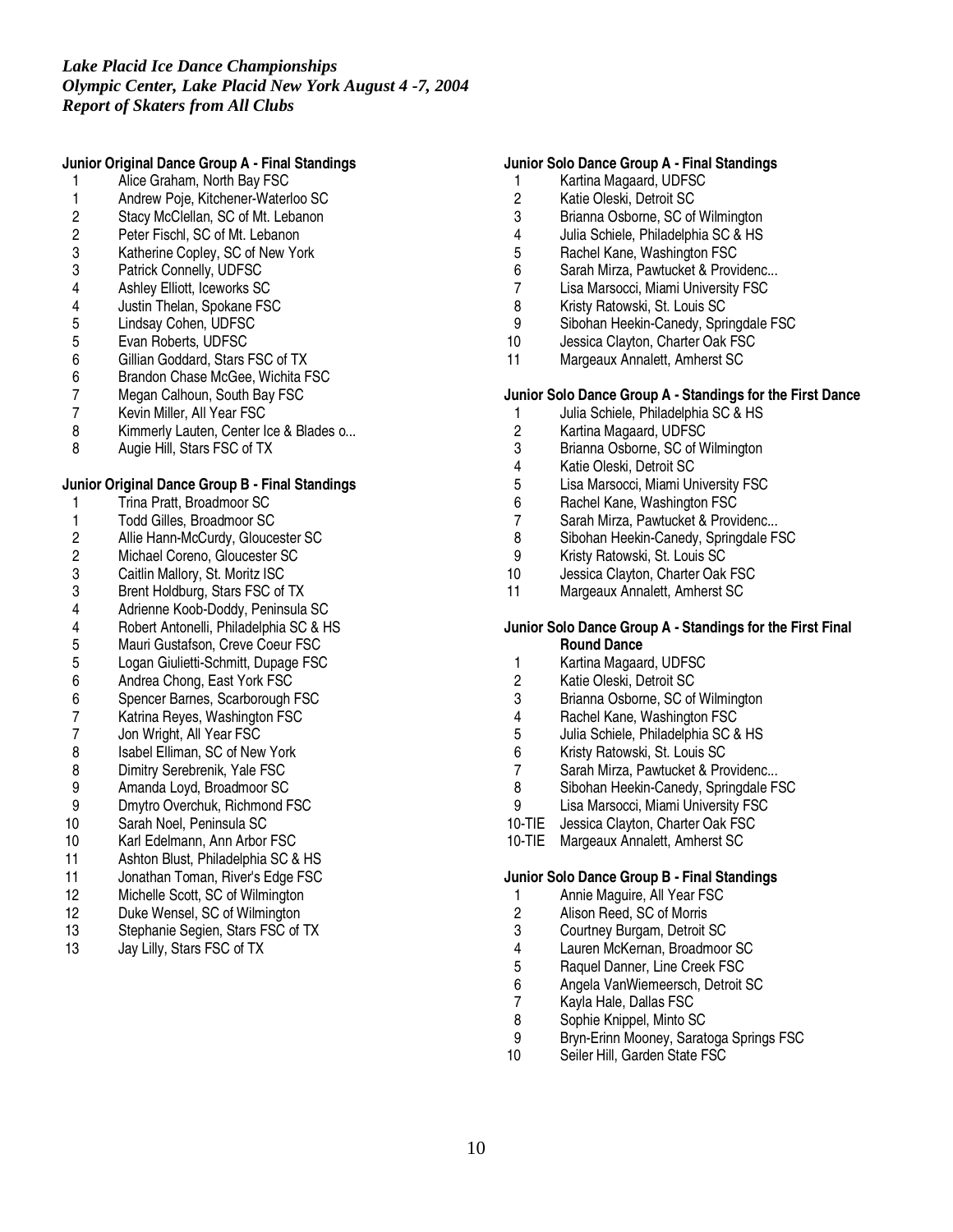# **Junior Solo Dance Group B - Standings for the First Dance**

- 1 Annie Maguire, All Year FSC
- 2 Alison Reed, SC of Morris<br>3 Raquel Danner, Line Creek
- 3 Raquel Danner, Line Creek FSC<br>4 Sophie Knippel, Minto SC
- 4 Sophie Knippel, Minto SC<br>5 Courtney Burgam, Detroit
- 5 Courtney Burgam, Detroit SC<br>6 Kayla Hale, Dallas FSC
- Kayla Hale, Dallas FSC
- 7 Lauren McKernan, Broadmoor SC
- 8 Bryn-Erinn Mooney, Saratoga Springs FSC<br>9 Angela VanWiemeersch. Detroit SC
- 9 Angela VanWiemeersch, Detroit SC<br>10 Seiler Hill, Garden State FSC
- Seiler Hill, Garden State FSC

## **Junior Solo Dance Group B - Standings for the First Final Round Dance**

- 1 Annie Maguire, All Year FSC<br>2 Angela VanWiemeersch, Detr
- 2 Angela VanWiemeersch, Detroit SC<br>3 Lauren McKernan, Broadmoor SC
- 3 Lauren McKernan, Broadmoor SC
- 4 Courtney Burgam, Detroit SC<br>5 Kavla Hale, Dallas FSC
- 5 Kayla Hale, Dallas FSC
- 
- 6 Alison Reed, SC of Morris
- 7 Raquel Danner, Line Creek FSC<br>8 Brvn-Erinn Moonev. Saratoga Sp 8 Bryn-Erinn Mooney, Saratoga Springs FSC<br>9 Seiler Hill. Garden State FSC
- 9 Seiler Hill, Garden State FSC<br>10 Sophie Knippel, Minto SC
- Sophie Knippel, Minto SC

# **Junior Solo Dance Group C - Final Standings**

- 1 Kurt Lingenfelter, Detroit SC<br>2 Erika Hoffman, Warwick FS
- 2 Erika Hoffman, Warwick FS<br>3 Tiffany Butz, UDFSC
- 3 Tiffany Butz, UDFSC<br>4 Lynn Kriengkairut, Bis
- 4 Lynn Kriengkairut, Bismarck FSC<br>5 Alexis Shaw, Iceworks SC
- 5 Alexis Shaw, Iceworks SC
- 6 Laura Tashjian, Warwick FS
- 7 Alla Kempf, SC of Wilmington<br>8 Eleanor Moonev. Warwick FS
- 8 Eleanor Mooney, Warwick FS<br>9 Mary Katherine Maher, Pawtud
- Mary Katherine Maher, Pawtucket & Providenc...
- 10 Madeline Morgenweck, SC of Wilmington<br>11 Kavleigh Haves, Dallas FSC
- Kayleigh Hayes, Dallas FSC

## **Junior Solo Dance Group C - Standings for the First Dance**

- 1 Lynn Kriengkairut, Bismarck FSC<br>2 Kurt Lingenfelter, Detroit SC
- 2 Kurt Lingenfelter, Detroit SC<br>3 Tiffany Butz, UDFSC
- Tiffany Butz, UDFSC
- 4 Erika Hoffman, Warwick FS
- 5 Laura Tashjian, Warwick FS<br>6 Alexis Shaw, Iceworks SC
- 6 Alexis Shaw, Iceworks SC
- 7 Alla Kempf, SC of Wilmington<br>8 Madeline Morgenweck, SC of
- 8 Madeline Morgenweck, SC of Wilmington<br>9 Mary Katherine Maher, Pawtucket & Provi
- 9 Mary Katherine Maher, Pawtucket & Providenc...<br>10 Eleanor Moonev. Warwick FS
- Eleanor Mooney, Warwick FS
- 11 Kayleigh Hayes, Dallas FSC

## **Junior Solo Dance Group C - Standings for the First Final Round Dance**

- 1 Kurt Lingenfelter, Detroit SC<br>2 Erika Hoffman. Warwick FS
- 2 Erika Hoffman, Warwick FS
- 3 Tiffany Butz, UDFSC
- 4 Alexis Shaw, Iceworks SC<br>5 Alla Kempf, SC of Wilmingt
- Alla Kempf, SC of Wilmington
- 6 Laura Tashjian, Warwick FS
- 7 Lynn Kriengkairut, Bismarck FSC
- 8 Eleanor Mooney, Warwick FS<br>9 Mary Katherine Maher. Pawtud
- 9 Mary Katherine Maher, Pawtucket & Providenc...<br>10 Madeline Morgenweck, SC of Wilmington
- Madeline Morgenweck, SC of Wilmington
- 11 Kayleigh Hayes, Dallas FSC

### **Juvenile Compulsory Dance Group A - Final Standings**

- 1 Rachel Kane, Washington FSC<br>1 Patrick Mays, SC of Northern VA 1 Patrick Mays, SC of Northern VA<br>2 Genevieve Deutch, Dallas FSC 2 Genevieve Deutch, Dallas FSC<br>2 Sergei Siderov, Dallas FSC 2 Sergei Siderov, Dallas FSC<br>3 Anastasia Cannuscio, Icewo 3 Anastasia Cannuscio, Iceworks SC Geoffrey Varraux, UDFSC 4 Stephanie Klimczak, Stars FSC of Texas<br>4 Cooper Johnston, Stars FSC of TX 4 Cooper Johnston, Stars FSC of TX<br>5 Kirsten Seagers, SC of Wilmington 5 Kirsten Seagers, SC of Wilmington<br>5 Nicholas Taylor, SC of Wilmington 5 Nicholas Taylor, SC of Wilmington<br>6 Elisabeth McDonald, Cleveland SC 6 Elisabeth McDonald, Cleveland SC<br>6 Thomas Zebrasky. Hess FSC 6 Thomas Zebrasky, Hess FSC<br>7 Shela Adams. Granite State F 7 Shela Adams, Granite State FSC<br>7 Andrew Withrow. SC of Boston 7 Andrew Withrow, SC of Boston<br>8 Samantha Bronner, Skokie Vall 8 Samantha Bronner, Skokie Valley SC 8 Otis Heymann, Skokie Valley SC 9 Lauren Donnelly, Champlain Valley SC<br>9 Matthew McAvov. Champlain Valley SC 9 Matthew McAvoy, Champlain Valley SC<br>10 Crystal Rose Parisek. SC of Boston 10 Crystal Rose Parisek, SC of Boston<br>10 Michael Bramante. SC of Boston
- Michael Bramante, SC of Boston
- 11 Rebecca Henke, Center Ice & Blades o...<br>11 Zachary Pivirotto. Center Ice & Blades o..
- Zachary Pivirotto, Center Ice & Blades o...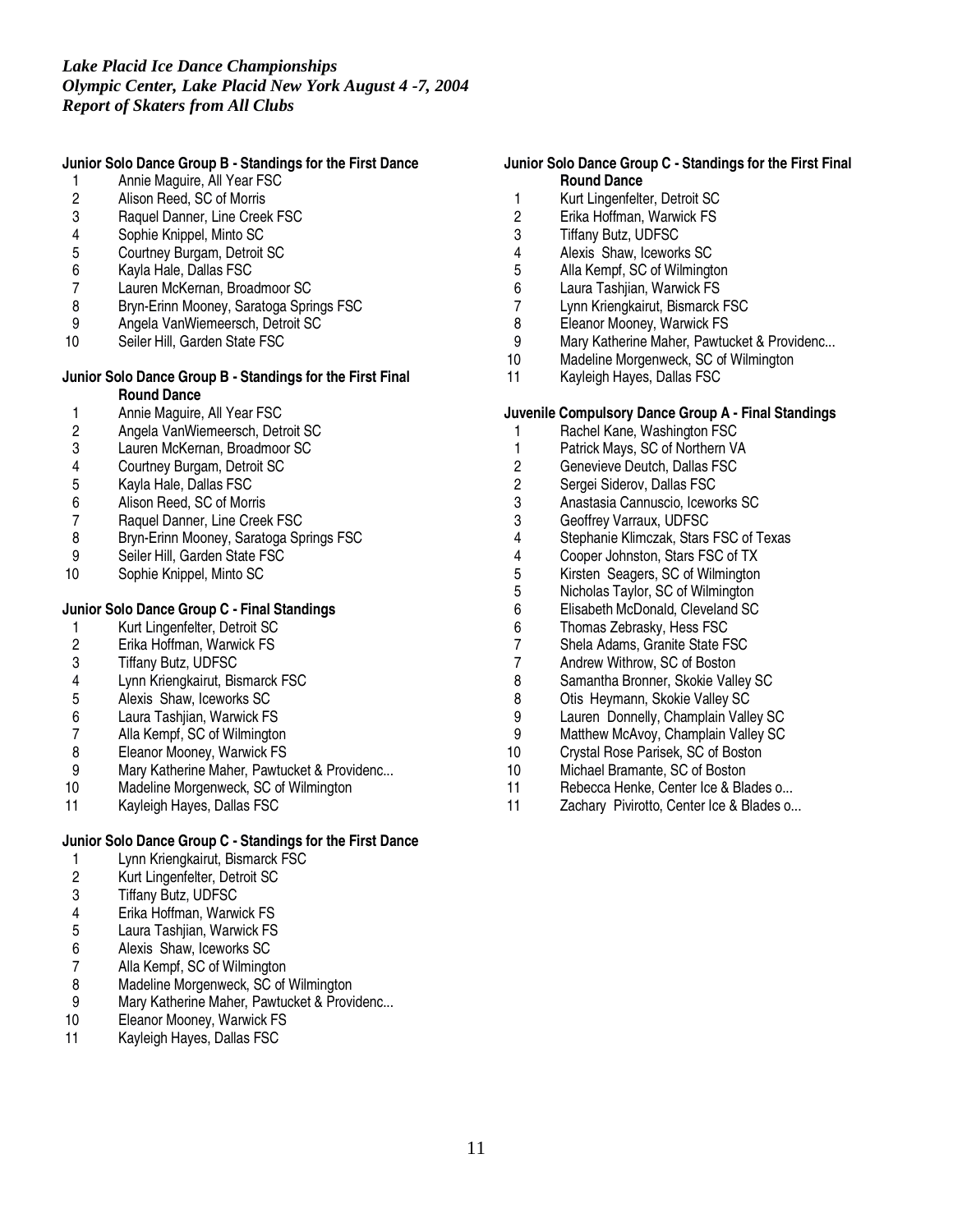### **Juvenile Compulsory Dance Group A - Standings for the First Dance**

- 1 Rachel Kane, Washington FSC<br>1 Patrick Mays. SC of Northern V
- 1 Patrick Mays, SC of Northern VA<br>2 Genevieve Deutch. Dallas FSC
- 2 Genevieve Deutch, Dallas FSC<br>2 Sergei Siderov, Dallas FSC
- 2 Sergei Siderov, Dallas FSC<br>3 Kirsten Seagers, SC of Wiln
- Kirsten Seagers, SC of Wilmington
- 3 Nicholas Taylor, SC of Wilmington
- 4 Anastasia Cannuscio, Iceworks SC<br>4 Geoffrey Varraux, UDFSC
- 
- 4 Geoffrey Varraux, UDFSC<br>5 Stephanie Klimczak, Stars 5 Stephanie Klimczak, Stars FSC of Texas<br>5 Cooper Johnston, Stars FSC of TX
- 
- 5 Cooper Johnston, Stars FSC of TX<br>6 Elisabeth McDonald, Cleveland SC 6 Elisabeth McDonald, Cleveland SC<br>6 Thomas Zebrasky, Hess FSC
- 
- 6 Thomas Zebrasky, Hess FSC<br>7 Shela Adams. Granite State F
- 7 Shela Adams, Granite State FSC<br>7 Andrew Withrow. SC of Boston
- 7 Andrew Withrow, SC of Boston<br>8 Samantha Bronner, Skokie Valle
- 8 Samantha Bronner, Skokie Valley SC<br>8 Otis Heymann, Skokie Valley SC Otis Heymann, Skokie Valley SC
- 9 Crystal Rose Parisek, SC of Boston
- 9 Michael Bramante, SC of Boston
- 10 Lauren Donnelly, Champlain Valley SC
- 
- 10 Matthew McAvoy, Champlain Valley SC<br>11 Rebecca Henke. Center Ice & Blades o...
- 11 Rebecca Henke, Center Ice & Blades o...<br>11 Zachary Pivirotto. Center Ice & Blades o.. Zachary Pivirotto, Center Ice & Blades o...

### **Juvenile Compulsory Dance Group A - Standings for the First Final Round Dance**

- 1 Genevieve Deutch, Dallas FSC
- 1 Sergei Siderov, Dallas FSC<br>2 Stephanie Klimczak. Stars F
- Stephanie Klimczak, Stars FSC of Texas
- 2 Cooper Johnston, Stars FSC of TX
- 3 Rachel Kane, Washington FSC
- 3 Patrick Mays, SC of Northern VA<br>4 Kirsten Seagers, SC of Wilmingto
- 4 Kirsten Seagers, SC of Wilmington<br>4 Nicholas Taylor, SC of Wilmington
- 
- 4 Nicholas Taylor, SC of Wilmington<br>5 Anastasia Cannuscio, Iceworks SC 5 Anastasia Cannuscio, Iceworks SC<br>5 Geoffrey Varraux, UDFSC
- 
- 5 Geoffrey Varraux, UDFSC<br>6 Elisabeth McDonald, Cleve 6 Elisabeth McDonald, Cleveland SC
- 6 Thomas Zebrasky, Hess FSC
- 
- 7 Samantha Bronner, Skokie Valley SC<br>7 Otis Heymann, Skokie Valley SC Otis Heymann, Skokie Valley SC
- 8 Shela Adams, Granite State FSC
- 8 Andrew Withrow, SC of Boston<br>9 Lauren Donnelly, Champlain Va
- 9 Lauren Donnelly, Champlain Valley SC<br>9 Matthew McAvoy, Champlain Valley SC
- 9 Matthew McAvoy, Champlain Valley SC<br>10 Crystal Rose Parisek, SC of Boston
- 10 Crystal Rose Parisek, SC of Boston<br>10 Michael Bramante, SC of Boston
- Michael Bramante, SC of Boston
- 11 Rebecca Henke, Center Ice & Blades o...
- 11 Zachary Pivirotto, Center Ice & Blades o...

## **Juvenile Compulsory Dance Group A - Standings for the Second Dance**

- 1 Rachel Kane, Washington FSC<br>1 Patrick Mays. SC of Northern VA
- 1 Patrick Mays, SC of Northern VA<br>2 Anastasia Cannuscio, Iceworks S
- 2 Anastasia Cannuscio, Iceworks SC
- 2 Geoffrey Varraux, UDFSC<br>3 Genevieve Deutch, Dallas
- Genevieve Deutch, Dallas FSC
- 3 Sergei Siderov, Dallas FSC
- 4-TIE Kirsten Seagers, SC of Wilmington
- 4-TIE Nicholas Taylor, SC of Wilmington<br>4-TIE Stephanie Klimczak, Stars FSC of
- 4-TIE Stephanie Klimczak, Stars FSC of Texas<br>4-TIE Cooper Johnston, Stars FSC of TX
- Cooper Johnston, Stars FSC of TX
- 6 Shela Adams, Granite State FSC
- 
- 6 Andrew Withrow, SC of Boston
- 7 Samantha Bronner, Skokie Valley SC<br>7 Otis Hevmann, Skokie Vallev SC
- 7 Otis Heymann, Skokie Valley SC<br>8 Lauren Donnelly, Champlain Valle
- 8 Lauren Donnelly, Champlain Valley SC<br>8 Matthew McAvoy, Champlain Valley SC Matthew McAvoy, Champlain Valley SC
- 9 Elisabeth McDonald, Cleveland SC
- 9 Thomas Zebrasky, Hess FSC
- 
- 10 Rebecca Henke, Center Ice & Blades o...
- 10 Zachary Pivirotto, Center Ice & Blades o...<br>11 Crystal Rose Parisek, SC of Boston
- 11 Crystal Rose Parisek, SC of Boston<br>11 Michael Bramante. SC of Boston
- Michael Bramante, SC of Boston

### **Juvenile Compulsory Dance Group A - Standings for the Second Final Round Dance**

- 1 Rachel Kane, Washington FSC
- 1 Patrick Mays, SC of Northern VA<br>2 Genevieve Deutch. Dallas FSC
- Genevieve Deutch, Dallas FSC
- 2 Sergei Siderov, Dallas FSC
- 3 Anastasia Cannuscio, Iceworks SC<br>3 Geoffrev Varraux. UDFSC
- 3 Geoffrey Varraux, UDFSC
- 4 Stephanie Klimczak, Stars FSC of Texas<br>4 Cooper Johnston, Stars FSC of TX
- 4 Cooper Johnston, Stars FSC of TX<br>5 Kirsten Seagers, SC of Wilmington
- 5 Kirsten Seagers, SC of Wilmington<br>5 Nicholas Taylor, SC of Wilmington
- 5 Nicholas Taylor, SC of Wilmington<br>6 Elisabeth McDonald. Cleveland SC
- 6 Elisabeth McDonald, Cleveland SC
- 6 Thomas Zebrasky, Hess FSC
- 7 Shela Adams, Granite State FSC<br>7 Andrew Withrow, SC of Boston
- Andrew Withrow, SC of Boston
- 8 Samantha Bronner, Skokie Valley SC
- 8 Otis Heymann, Skokie Valley SC<br>9 Lauren Donnelly Champlain Valle
- 9 Lauren Donnelly, Champlain Valley SC<br>9 Matthew McAvoy, Champlain Valley SC
- Matthew McAvoy, Champlain Valley SC
- 10 Rebecca Henke, Center Ice & Blades o...<br>10 Zacharv Pivirotto. Center Ice & Blades o..
- Zachary Pivirotto, Center Ice & Blades o...
- 11 Crystal Rose Parisek, SC of Boston
- 11 Michael Bramante, SC of Boston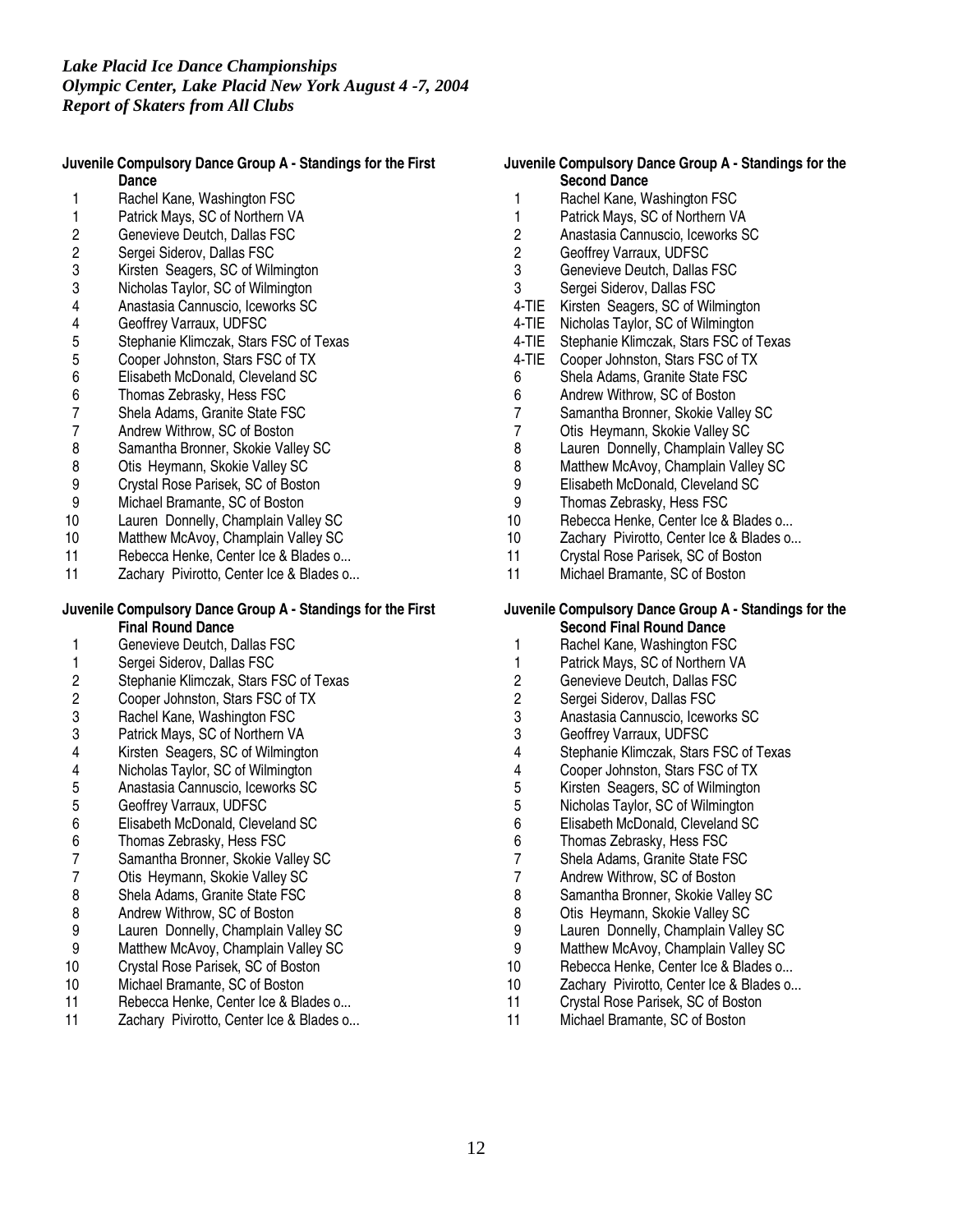# **Juvenile Compulsory Dance Group B - Final Standings**

- 1 Maia Shibutani, SC of New York
- 1 Alex Shibutani, Hickory Hill FSC<br>2 Casev Smith. Washington FSC
- 2 Casey Smith, Washington FSC<br>2 Boris Nouchtaev. Washington FS
- 2 Boris Nouchtaev, Washington FSC
- 3 Sara Bailey, Charter Oak FSC<br>3 Chase Brogan, Charter Oak FS
- Chase Brogan, Charter Oak FSC
- 4-TIE Allie Millet, FSC of Texas
- 4-TIE Joey Millet, Spokane FSC
- 4-TIE Hannah Brzozowski, North Atlantic FSC
- 4-TIE Andrew Korda, North Atlantic FSC
- 6 Brielle O'Connor, Space Coast FSC
- 
- 6 Daniel Eaton, Detroit SC 7 Kenzee Schroeder, Lansing SC<br>7 Joe Crippen, Lansing SC
- 
- 7 Joe Crippen, Lansing SC<br>8 Jenna Coglev, Jamestowr
- 8 Jenna Cogley, Jamestown SC<br>8 Christian Pickard, Jamestown 8 Christian Pickard, Jamestown SC
- 9 Anni Maheux, Champlain Valley SC
- 9 Mark McAvoy, Champlain Valley SC

### **Juvenile Compulsory Dance Group B - Standings for the First Dance**

- 1 Maia Shibutani, SC of New York<br>1 Alex Shibutani, Hickory Hill FSC
- 1 Alex Shibutani, Hickory Hill FSC<br>2 Allie Millet, FSC of Texas
- 
- 2 Allie Millet, FSC of Texas<br>2 Joey Millet, Spokane FSC 2 Joey Millet, Spokane FSC<br>3 Kenzee Schroeder, Lansin
- 3 Kenzee Schroeder, Lansing SC<br>3 Joe Crippen, Lansing SC
- Joe Crippen, Lansing SC
- 4 Hannah Brzozowski, North Atlantic FSC
- Andrew Korda, North Atlantic FSC
- 5 Jenna Cogley, Jamestown SC
- 5 Christian Pickard, Jamestown SC
- 6 Sara Bailey, Charter Oak FSC
- 6 Chase Brogan, Charter Oak FSC
- 7 Casey Smith, Washington FSC<br>7 Boris Nouchtaev, Washington F
- 7 Boris Nouchtaev, Washington FSC<br>8 Brielle O'Connor, Space Coast FSC
- 8 Brielle O'Connor, Space Coast FSC<br>8 Daniel Eaton, Detroit SC
- Daniel Eaton, Detroit SC
- 9 Anni Maheux, Champlain Valley SC
- 9 Mark McAvoy, Champlain Valley SC

# **Juvenile Compulsory Dance Group B - Standings for the First Final Round Dance**

- 1 Maia Shibutani, SC of New York<br>1 Alex Shibutani. Hickory Hill FSC
- Alex Shibutani, Hickory Hill FSC
- 2-TIE Casey Smith, Washington FSC
- 2-TIE Boris Nouchtaev, Washington FSC<br>2-TIE Sara Bailey, Charter Oak FSC
- Sara Bailey, Charter Oak FSC
- 2-TIE Chase Brogan, Charter Oak FSC
- 4 Hannah Brzozowski, North Atlantic FSC
- 4 Andrew Korda, North Atlantic FSC<br>5 Allie Millet, FSC of Texas
- 5 Allie Millet, FSC of Texas<br>5 Joey Millet, Spokane FSC
- 5 Joey Millet, Spokane FSC<br>6 Brielle O'Connor, Space C
- 6 Brielle O'Connor, Space Coast FSC<br>6 Daniel Eaton. Detroit SC
- 6 Daniel Eaton, Detroit SC
- 7 Kenzee Schroeder, Lansing SC<br>7 Joe Crippen, Lansing SC
- 7 Joe Crippen, Lansing SC<br>8 Jenna Cogley, Jamestown
- 8 Jenna Cogley, Jamestown SC<br>8 Christian Pickard, Jamestown 9
- 8 Christian Pickard, Jamestown SC
- 9 Anni Maheux, Champlain Valley SC
- 9 Mark McAvoy, Champlain Valley SC

### **Juvenile Compulsory Dance Group B - Standings for the Second Dance**

- 1 Maia Shibutani, SC of New York
- 1 Alex Shibutani, Hickory Hill FSC
- 
- 2 Sara Bailey, Charter Oak FSC<br>2 Chase Brogan, Charter Oak FS 2 Chase Brogan, Charter Oak FSC<br>3 Casev Smith. Washington FSC
- Casev Smith, Washington FSC
- 3 Boris Nouchtaev, Washington FSC
- 4 Hannah Brzozowski, North Atlantic FSC
- 4 Andrew Korda, North Atlantic FSC
- 5 Brielle O'Connor, Space Coast FSC<br>5 Daniel Eaton, Detroit SC
- 5 Daniel Eaton, Detroit SC<br>6 Allie Millet. FSC of Texas
- 6 Allie Millet, FSC of Texas
- 6 Joey Millet, Spokane FSC
- 7 Kenzee Schroeder, Lansing SC<br>7 Joe Crippen. Lansing SC
- 7 Joe Crippen, Lansing SC<br>8 Jenna Coglev, Jamestowi
- Jenna Cogley, Jamestown SC
- 8 Christian Pickard, Jamestown SC
- 9 Anni Maheux, Champlain Valley SC<br>9 Mark McAvov. Champlain Valley SC
- Mark McAvoy, Champlain Valley SC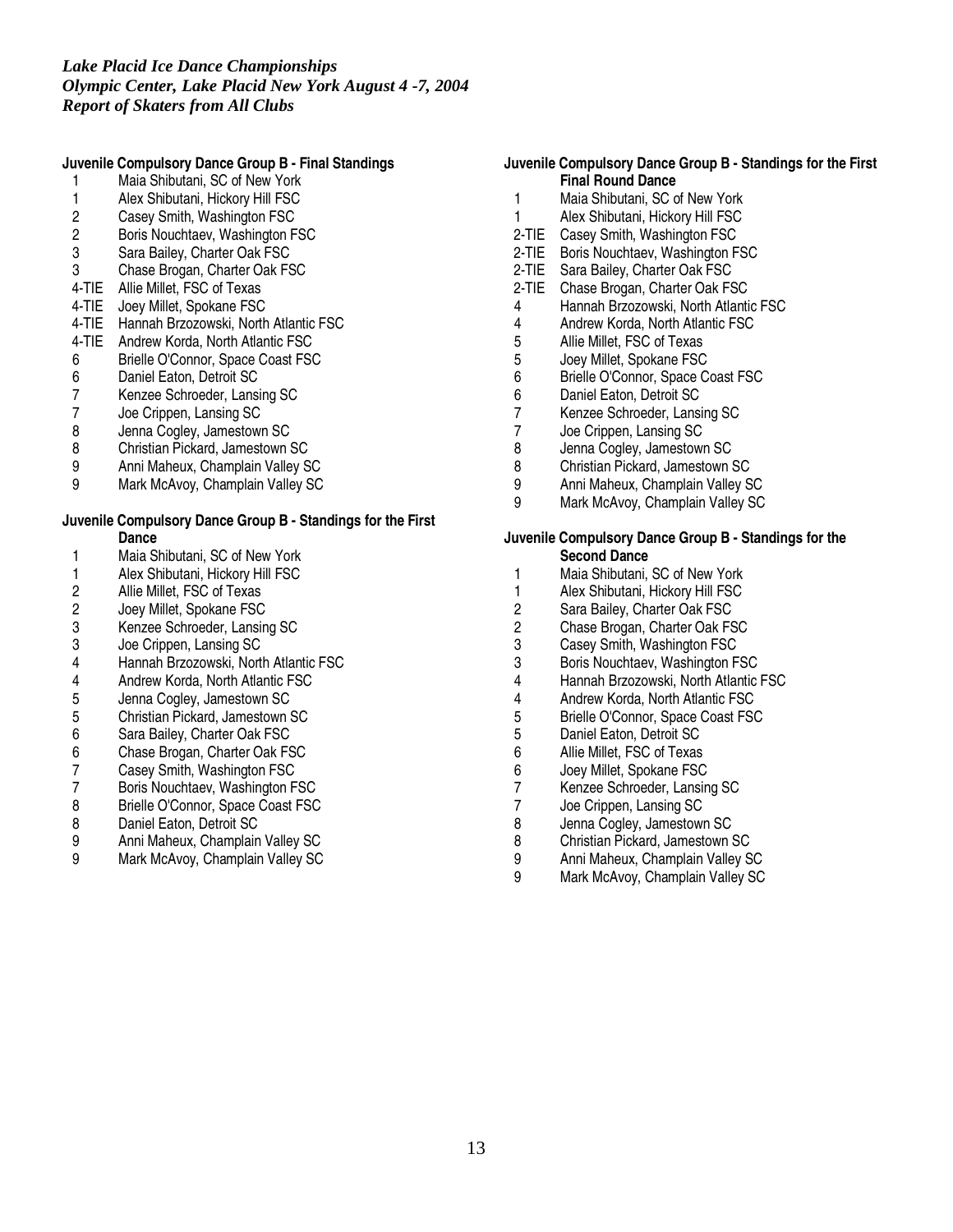# **Juvenile Compulsory Dance Group B - Standings for the**

**Second Final Round Dance**

- 1 Maia Shibutani, SC of New York<br>1 Alex Shibutani, Hickory Hill FSC
- 1 Alex Shibutani, Hickory Hill FSC<br>2 Casey Smith, Washington FSC
- 2 Casey Smith, Washington FSC<br>2 Boris Nouchtaev, Washington F
- 2 Boris Nouchtaev, Washington FSC<br>3 Allie Millet. FSC of Texas
- Allie Millet, FSC of Texas
- 3 Joey Millet, Spokane FSC
- 4 Hannah Brzozowski, North Atlantic FSC<br>4 Andrew Korda, North Atlantic FSC
- 4 Andrew Korda, North Atlantic FSC<br>5 Sara Bailey, Charter Oak FSC
- 5 Sara Bailey, Charter Oak FSC<br>5 Chase Brogan, Charter Oak FS
- 5 Chase Brogan, Charter Oak FSC<br>6 Brielle O'Connor, Space Coast FS
- 6 Brielle O'Connor, Space Coast FSC<br>6 Daniel Eaton, Detroit SC
- 6 Daniel Eaton, Detroit SC
- 7 Jenna Cogley, Jamestown SC<br>7 Christian Pickard, Jamestown
- 7 Christian Pickard, Jamestown SC<br>8 Kenzee Schroeder. Lansing SC
- 8 Kenzee Schroeder, Lansing SC<br>8 Joe Crippen, Lansing SC
- Joe Crippen, Lansing SC
- 9 Anni Maheux, Champlain Valley SC
- 9 Mark McAvoy, Champlain Valley SC

### **Juvenile Free Dance - Future Champions Series - Final Standings**

- 1 Anastasia Cannuscio, Iceworks SC
- 1 Geoffrey Varraux, UDFSC<br>2 Sara Bailey, Charter Oak F
- 2 Sara Bailey, Charter Oak FSC<br>2 Chase Brogan, Charter Oak FS
- 2 Chase Brogan, Charter Oak FSC<br>3 Stephanie Klimczak, Stars FSC o
- Stephanie Klimczak, Stars FSC of Texas
- 3 Cooper Johnston, Stars FSC of TX
- 4 Maia Shibutani, SC of New York
- 4 Alex Shibutani, Hickory Hill FSC
- 5 Genevieve Deutch, Dallas FSC
- 
- 5 Sergei Siderov, Dallas FSC<br>6 Kirsten Seagers, SC of Wilr 6 Kirsten Seagers, SC of Wilmington
- 6 Nicholas Taylor, SC of Wilmington
- 7 Samantha Bronner, Skokie Valley SC<br>7 Otis Hevmann, Skokie Valley SC
- 7 Otis Heymann, Skokie Valley SC<br>8 Casev Smith. Washington FSC
- 8 Casey Smith, Washington FSC<br>8 Boris Nouchtaev. Washington F
- 8 Boris Nouchtaev, Washington FSC
- 9 Brielle O'Connor, Space Coast FSC<br>9 Daniel Eaton, Detroit SC
- Daniel Eaton, Detroit SC
- 10 Rachel Kane, Washington FSC
- 10 Patrick Mays, SC of Northern VA<br>11 Allie Millet. FSC of Texas
- Allie Millet, FSC of Texas
- 11 Joey Millet, Spokane FSC
- 12 Hannah Brzozowski, North Atlantic FSC<br>12 Andrew Korda, North Atlantic FSC
- Andrew Korda, North Atlantic FSC
- 13 Kenzee Schroeder, Lansing SC
- 13 Joe Crippen, Lansing SC
- 14 Jenna Cogley, Jamestown SC<br>14 Christian Pickard, Jamestown
- 14 Christian Pickard, Jamestown SC
- 15 Elisabeth McDonald, Cleveland SC
- 15 Thomas Zebrasky, Hess FSC

# **Novice Compulsory Championship - Final Standings**

- 1 Emily Samuelson, Ann Arbor FSC
- 1 Evan Bates, Ann Arbor FSC<br>2 Blake Rosenthal. SC of Wilm
- 2 Blake Rosenthal, SC of Wilmington
- 2 Calvin Taylor, SC of Wilmington
- 3 Pilar Bosley, St. Cloud FSC<br>3 John Corona. Philadelphia S
- John Corona, Philadelphia SC & HS
- 4 Kaitlyn Weaver, Charter Oak FSC
- 4 Charles Clavey, Texas Gulf Coast FSC
- 5 Isabella Cannuscio, Iceworks SC<br>5 Kyle Herring, UDFSC
- 5 Kyle Herring, UDFSC<br>6 Madison Hubbell, Ann
- Madison Hubbell, Ann Arbor FSC
- 6 Keiffer Hubbell, Ann Arbor FSC

### **Novice Compulsory Dance Group A - Final Standings**

- 1 Emily Samuelson, Ann Arbor FSC<br>1 Evan Bates, Ann Arbor FSC
- 1 Evan Bates, Ann Arbor FSC<br>2 Pilar Bosley, St. Cloud FSC
- 
- 2 Pilar Bosley, St. Cloud FSC<br>2 John Corona. Philadelphia S
- 2 John Corona, Philadelphia SC & HS<br>3 Isabella Cannuscio, Iceworks SC 3 Isabella Cannuscio, Iceworks SC<br>3 Kyle Herring, UDFSC
- Kyle Herring, UDFSC
- 
- 4 Samantha Tomarchio, Columbia FSC<br>4 Nicholas Sinchak. Glacier Falls FSC
- 4 Nicholas Sinchak, Glacier Falls FSC<br>5 Vanessa Crone, Scarboro FSC 5 Vanessa Crone, Scarboro FSC
- 5 Paul Poirier, Scarboro FSC
- 6-TIE Katie Wyble, Center Ice & Blades o...
- 6-TIE Chad Reinhold, Magic City FSC
- 6-TIE Clare Farrell, Washington FSC
- 6-TIE Ashley Dale Deavers, Birmingham FSC
- 8 Erika Hoffman, Warwick FS
- 8 Alexander Boeglin, Pawtucket & Providenc...
- 9 Stacy Kim, Broadmoor SC
- 9 Nathan Miller, Broadmoor SC<br>10 Michelle Pennington, UDFSC
- 10 Michelle Pennington, UDFSC<br>10 Zachary Varraux, UDFSC
- Zachary Varraux, UDFSC
- 11 Alexis Hauser, Skokie Valley SC<br>11 Daniel Schmitz, Detroit SC
- Daniel Schmitz, Detroit SC
- 12 Jill Bakker, BKV The Netherlands
- 12 Jeremy Daniels, BKV The Netherlands
- 13 Elisabeth deBeus, Garden State FSC
- 13 Danny Kogan, Raritan Valley FSC
- 14 Sloane Rabe, Pittsburgh FSC
- 14 Nathaniel Viera, Charter Oak FSC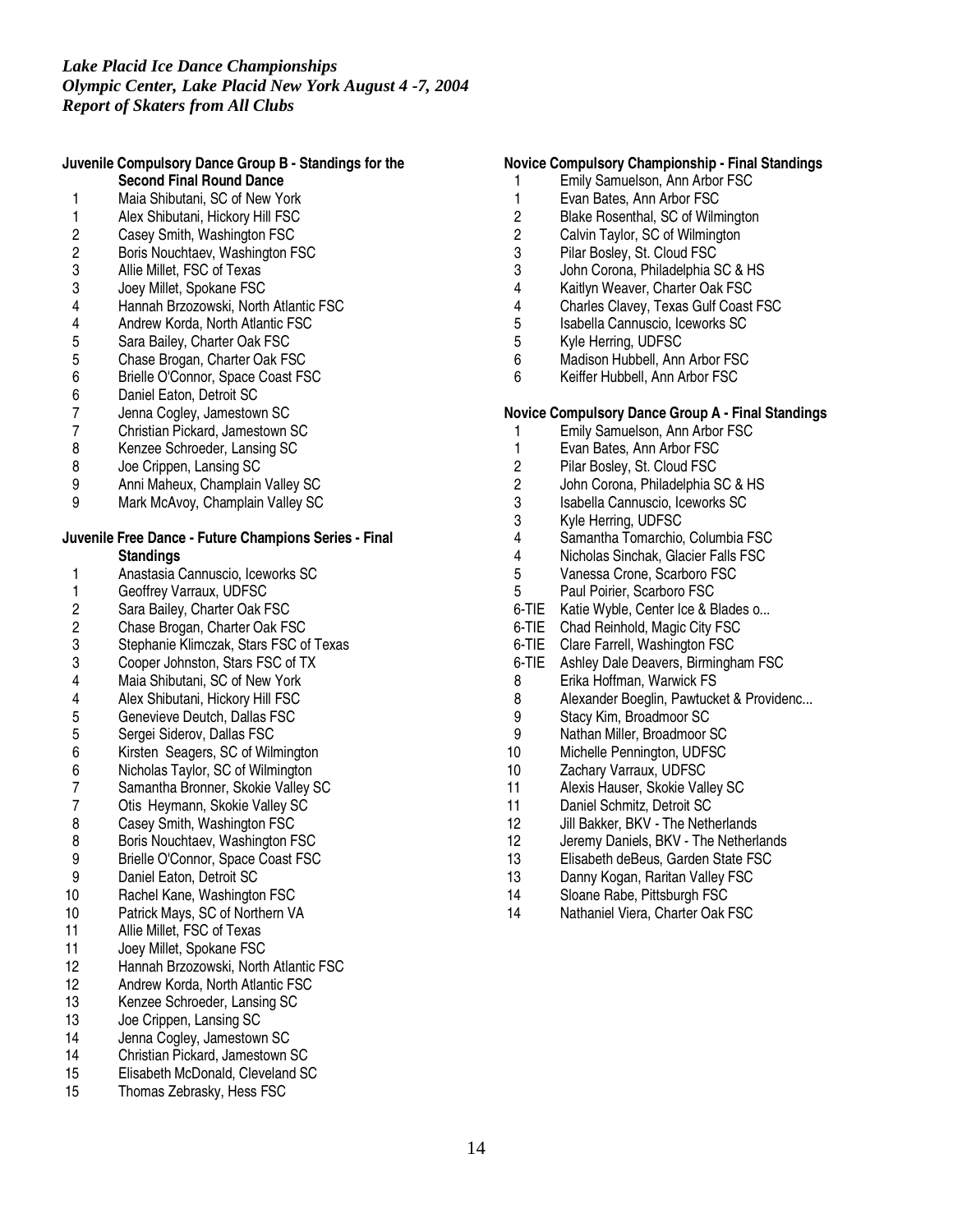### **Novice Compulsory Dance Group A - Standings for the First**

**Dance**

- 1 Emily Samuelson, Ann Arbor FSC<br>1 Evan Bates, Ann Arbor FSC
- 1 Evan Bates, Ann Arbor FSC<br>2 Isabella Cannuscio, Iceworks
- 2 Isabella Cannuscio, Iceworks SC<br>2 Kyle Herring, UDFSC
- 2 Kyle Herring, UDFSC<br>3 Pilar Boslev, St. Cloud
- Pilar Bosley, St. Cloud FSC
- 3 John Corona, Philadelphia SC & HS
- 4 Samantha Tomarchio, Columbia FSC
- 
- 4 Nicholas Sinchak, Glacier Falls FSC<br>5 Jill Bakker, BKV The Netherlands
- 5 Jill Bakker, BKV The Netherlands<br>5 Jeremy Daniels, BKV The Netherla 5 Jeremy Daniels, BKV - The Netherlands<br>6 Vanessa Crone, Scarboro FSC
- 6 Vanessa Crone, Scarboro FSC<br>6 Paul Poirier, Scarboro FSC
- 6 Paul Poirier, Scarboro FSC<br>7 Katie Wyble, Center Ice & B
- 7 Katie Wyble, Center Ice & Blades o...<br>7 Chad Reinhold, Magic City FSC
- 7 Chad Reinhold, Magic City FSC<br>8 Clare Farrell, Washington FSC
- 
- 8 Clare Farrell, Washington FSC<br>8 Ashley Dale Deavers, Birmingha Ashley Dale Deavers, Birmingham FSC
- 9 Erika Hoffman, Warwick FS
- 9 Alexander Boeglin, Pawtucket & Providenc...
- 10 Alexis Hauser, Skokie Valley SC
- 10 Daniel Schmitz, Detroit SC<br>11 Stacy Kim. Broadmoor SC
- 11 Stacy Kim, Broadmoor SC<br>11 Nathan Miller, Broadmoor S
- Nathan Miller, Broadmoor SC
- 12 Michelle Pennington, UDFSC<br>12 Zachary Varraux, UDFSC
- 
- 12 Zachary Varraux, UDFSC<br>13 Elisabeth deBeus. Garden 13 Elisabeth deBeus, Garden State FSC<br>13 Danny Kogan, Raritan Valley FSC
- Danny Kogan, Raritan Valley FSC
- 14 Sloane Rabe, Pittsburgh FSC
- 14 Nathaniel Viera, Charter Oak FSC

## **Novice Compulsory Dance Group A - Standings for the First Final Round Dance**

- 1 Emily Samuelson, Ann Arbor FSC<br>1 Evan Bates, Ann Arbor FSC 1 Evan Bates, Ann Arbor FSC<br>2 Samantha Tomarchio, Colum 2 Samantha Tomarchio, Columbia FSC 2 Nicholas Sinchak, Glacier Falls FSC<br>3 Isabella Cannuscio. Iceworks SC Isabella Cannuscio, Iceworks SC 3 Kyle Herring, UDFSC 4 Pilar Bosley, St. Cloud FSC 4 John Corona, Philadelphia SC & HS<br>5 Katie Wyble, Center Ice & Blades o... 5 Katie Wyble, Center Ice & Blades o...<br>5 Chad Reinhold, Magic City FSC 5 Chad Reinhold, Magic City FSC<br>6 Clare Farrell, Washington FSC 6 Clare Farrell, Washington FSC<br>6 Ashley Dale Deavers. Birmingha 6 Ashley Dale Deavers, Birmingham FSC<br>7 Erika Hoffman. Warwick FS 7 Erika Hoffman, Warwick FS<br>7 Alexander Boeglin, Pawtuck 7 Alexander Boeglin, Pawtucket & Providenc...<br>8 Alexis Hauser, Skokie Valley SC 8 Alexis Hauser, Skokie Valley SC 8 Daniel Schmitz, Detroit SC 9 Michelle Pennington, UDFSC 9 Zachary Varraux, UDFSC 10 Stacy Kim, Broadmoor SC 10 Nathan Miller, Broadmoor SC<br>11 Vanessa Crone, Scarboro FS 11 Vanessa Crone, Scarboro FSC<br>11 Paul Poirier. Scarboro FSC Paul Poirier, Scarboro FSC 12 Jill Bakker, BKV - The Netherlands 12 Jeremy Daniels, BKV - The Netherlands<br>13 Elisabeth deBeus. Garden State FSC Elisabeth deBeus, Garden State FSC 13 Danny Kogan, Raritan Valley FSC
- 14 Sloane Rabe, Pittsburgh FSC
- 14 Nathaniel Viera, Charter Oak FSC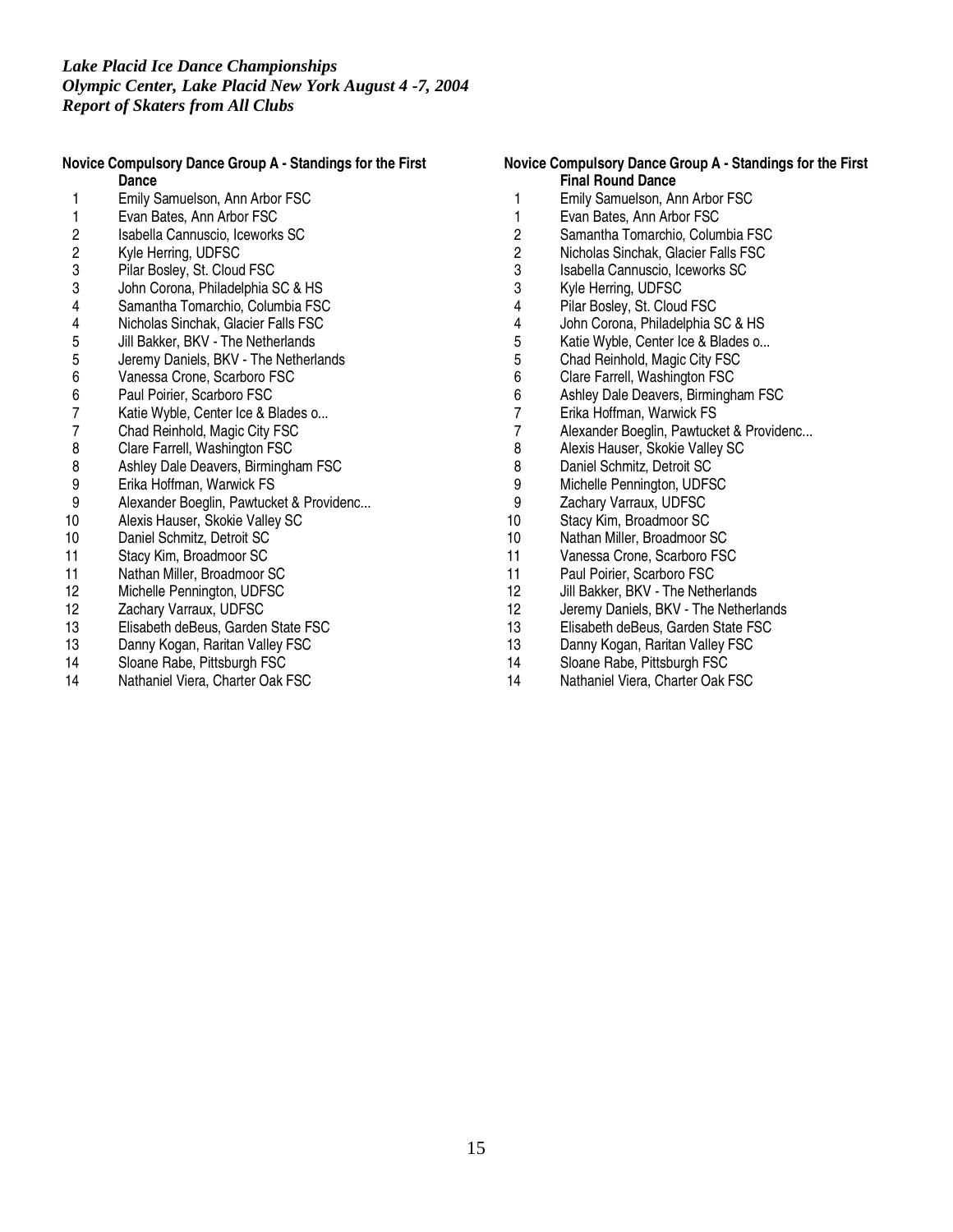### **Novice Compulsory Dance Group A - Standings for the Second**

**Dance**

- 1 Emily Samuelson, Ann Arbor FSC<br>1 Evan Bates, Ann Arbor FSC
- 1 Evan Bates, Ann Arbor FSC<br>2 Isabella Cannuscio, Iceworks
- 2 Isabella Cannuscio, Iceworks SC<br>2 Kyle Herring, UDFSC
- 2 Kyle Herring, UDFSC<br>3 Pilar Boslev, St. Cloud
- Pilar Bosley, St. Cloud FSC
- 3 John Corona, Philadelphia SC & HS
- 4 Vanessa Crone, Scarboro FSC<br>4 Paul Poirier, Scarboro FSC
- 4 Paul Poirier, Scarboro FSC<br>5 Samantha Tomarchio, Colu
- 5 Samantha Tomarchio, Columbia FSC<br>5 Nicholas Sinchak, Glacier Falls FSC
- 5 Nicholas Sinchak, Glacier Falls FSC<br>6 Clare Farrell, Washington FSC
- 6 Clare Farrell, Washington FSC
- 6 Ashley Dale Deavers, Birmingham FSC
- 7 Katie Wyble, Center Ice & Blades o...<br>7 Chad Reinhold, Magic City FSC
- 7 Chad Reinhold, Magic City FSC<br>8 Erika Hoffman, Warwick FS
- 8 Erika Hoffman, Warwick FS<br>8 Alexander Boeglin, Pawtuck
- 8 Alexander Boeglin, Pawtucket & Providenc...
- 9 Stacy Kim, Broadmoor SC
- 9 Nathan Miller, Broadmoor SC
- 10 Michelle Pennington, UDFSC
- 10 Zachary Varraux, UDFSC<br>11 Alexis Hauser. Skokie Vall
- 11 Alexis Hauser, Skokie Valley SC<br>11 Daniel Schmitz, Detroit SC
- Daniel Schmitz, Detroit SC
- 12 Elisabeth deBeus, Garden State FSC<br>12 Danny Kogan, Raritan Valley FSC
- 12 Danny Kogan, Raritan Valley FSC<br>13 Jill Bakker, BKV The Netherlands
- 13 Jill Bakker, BKV The Netherlands<br>13 Jeremy Daniels, BKV The Netherlands
- Jeremy Daniels, BKV The Netherlands
- 14 Sloane Rabe, Pittsburgh FSC
- 14 Nathaniel Viera, Charter Oak FSC

## **Novice Compulsory Dance Group A - Standings for the Second Final Round Dance**

- 1 Emily Samuelson, Ann Arbor FSC<br>1 Evan Bates, Ann Arbor FSC 1 Evan Bates, Ann Arbor FSC<br>2 Pilar Boslev, St. Cloud FSC 2 Pilar Bosley, St. Cloud FSC<br>2 John Corona. Philadelphia S 2 John Corona, Philadelphia SC & HS<br>3 Vanessa Crone, Scarboro FSC Vanessa Crone, Scarboro FSC 3 Paul Poirier, Scarboro FSC 4 Samantha Tomarchio, Columbia FSC 4 Nicholas Sinchak, Glacier Falls FSC<br>5 Isabella Cannuscio, Iceworks SC 5 Isabella Cannuscio, Iceworks SC<br>5 Kyle Herring, UDFSC 5 Kyle Herring, UDFSC<br>6 Clare Farrell, Washing 6 Clare Farrell, Washington FSC 6 Ashley Dale Deavers, Birmingham FSC 7 Katie Wyble, Center Ice & Blades o...<br>7 Chad Reinhold, Magic City FSC 7 Chad Reinhold, Magic City FSC<br>8 Stacy Kim, Broadmoor SC Stacy Kim, Broadmoor SC 8 Nathan Miller, Broadmoor SC 9 Michelle Pennington, UDFSC 9 Zachary Varraux, UDFSC 10 Erika Hoffman, Warwick FS 10 Alexander Boeglin, Pawtucket & Providenc...<br>11 Alexis Hauser. Skokie Valley SC 11 Alexis Hauser, Skokie Valley SC<br>11 Daniel Schmitz, Detroit SC Daniel Schmitz, Detroit SC 12 Sloane Rabe, Pittsburgh FSC 12 Nathaniel Viera, Charter Oak FSC<br>13 Elisabeth deBeus. Garden State F. Elisabeth deBeus, Garden State FSC
- 13 Danny Kogan, Raritan Valley FSC
- 14 Jill Bakker, BKV The Netherlands
- 14 Jeremy Daniels, BKV The Netherlands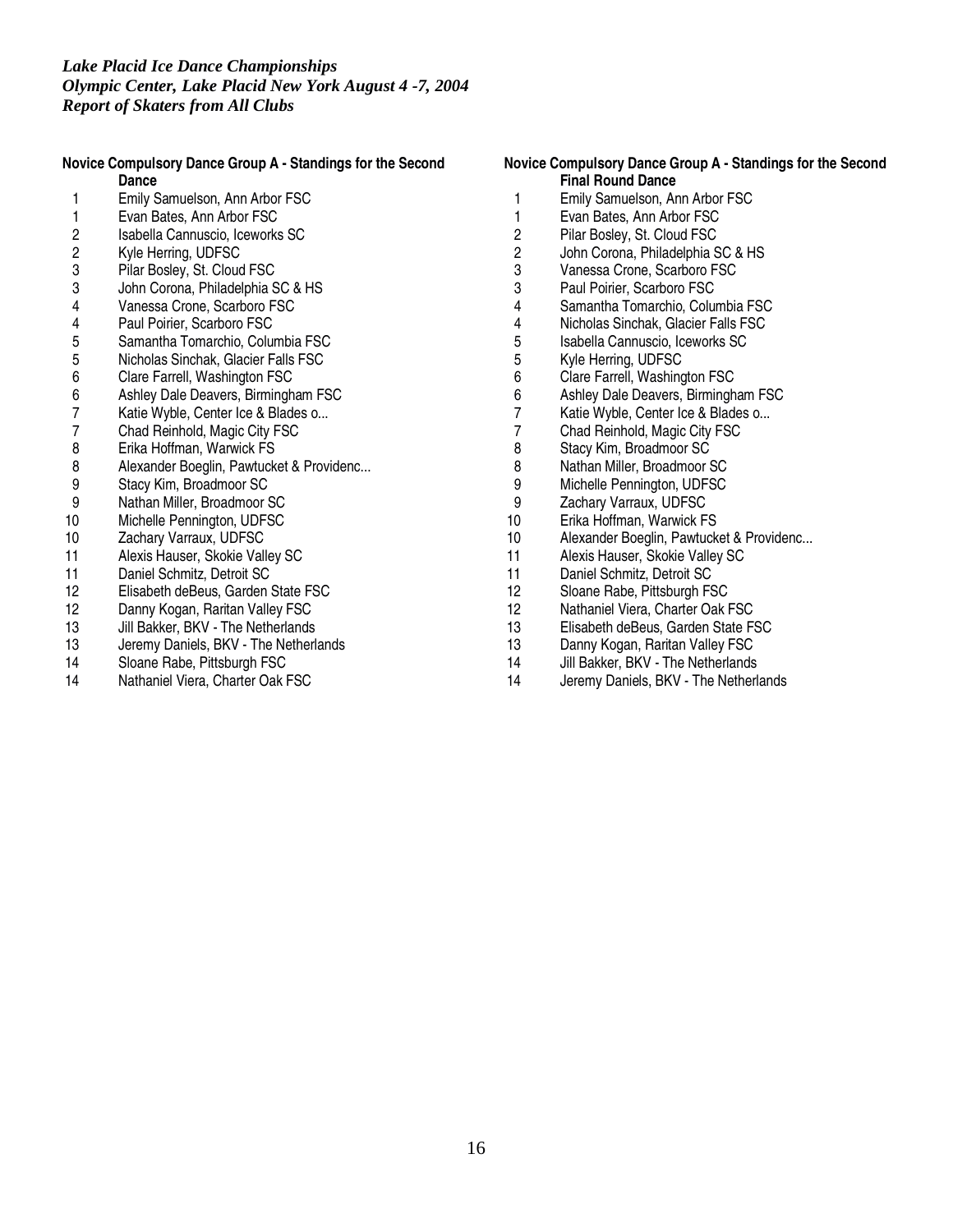# **Novice Compulsory Dance Group B - Final Standings**

| 1              | Kaitlyn Weaver, Charter Oak FSC         |
|----------------|-----------------------------------------|
| 1              | Charles Clavey, Texas Gulf Coast FSC    |
| 2-TIE          | Blake Rosenthal, SC of Wilmington       |
| 2-TIE          | Calvin Taylor, SC of Wilmington         |
| 2-TIE          | Madison Hubbell, Ann Arbor FSC          |
| 2-TIE          | Keiffer Hubbell, Ann Arbor FSC          |
| 4              | Charlotte Maxwell, Dallas FSC           |
| 4              | <b>Brad Coulter, Dallas FSC</b>         |
| 5              | <b>Brianne Oswald, Arctic FSC</b>       |
| 5              | Nathan Truesdell, Arctic FSC            |
| 6              | Cathy Reed, SC of Morris                |
| 6              | Chris Reed, SC of Morris                |
| $\overline{7}$ | Brooke Frieling, SC of Boston           |
| $\overline{7}$ | Buckley Withrow, SC of Boston           |
| 8              | Suzanne Lazarowitz, Washington FSC      |
| 8              | Nathan Jarmuth, St. Moritz ISC          |
| 9              | Marissa Marschall, Texas Gulf Coast FSC |
| 9              | Torsten Joerger, UDFSC                  |
| 10             | Anna Stanislavska, West Toronto FSC     |
| 10             | Simon Gagnon, Quinte FSC                |
| 11             | Michaela Cook, Lansing SC               |
| 11             | Stanislav Sidorov, Dallas FSC           |
| 12             | Rachel Siegel, SC of Wilmington         |
| 12             | Peter Cook, Baltimore FSC               |
| 13             | Laurel Schwab, Iceworks SC              |
| 13             | Jonathan Kaiser, Philadelphia SC & HS   |
|                |                                         |

- Samantha Shell, UDFSC
- Tommy Felix, Philadelphia SC & HS

# **Novice Compulsory Dance Group B - Standings for the First Dance**

- 1 Madison Hubbell, Ann Arbor FSC<br>1 Keiffer Hubbell. Ann Arbor FSC
- 1 Keiffer Hubbell, Ann Arbor FSC<br>2 Kaitlyn Weaver. Charter Oak FS
- 2 Kaitlyn Weaver, Charter Oak FSC<br>2 Charles Clavev. Texas Gulf Coast
- 2 Charles Clavey, Texas Gulf Coast FSC<br>3 Charlotte Maxwell. Dallas FSC
- Charlotte Maxwell, Dallas FSC
- Brad Coulter, Dallas FSC
- Blake Rosenthal, SC of Wilmington
- 4 Calvin Taylor, SC of Wilmington<br>5 Brianne Oswald, Arctic FSC
- 5 Brianne Oswald, Arctic FSC<br>5 Nathan Truesdell, Arctic FSC
- 5 Nathan Truesdell, Arctic FSC<br>6 Cathy Reed, SC of Morris
- Cathy Reed, SC of Morris
- Chris Reed, SC of Morris
- 7 Brooke Frieling, SC of Boston<br>7 Bucklev Withrow. SC of Bostor
- 7 Buckley Withrow, SC of Boston<br>8 Suzanne Lazarowitz, Washingto
- 8 Suzanne Lazarowitz, Washington FSC<br>8 Nathan Jarmuth, St. Moritz ISC
- Nathan Jarmuth, St. Moritz ISC
- Marissa Marschall, Texas Gulf Coast FSC
- Torsten Joerger, UDFSC
- Michaela Cook, Lansing SC
- 10 Stanislav Sidorov, Dallas FSC<br>11 Rachel Siegel. SC of Wilmington
- 11 Rachel Siegel, SC of Wilmington<br>11 Peter Cook, Baltimore FSC
- Peter Cook, Baltimore FSC
- Anna Stanislavska, West Toronto FSC
- Simon Gagnon, Quinte FSC
- Laurel Schwab, Iceworks SC
- Jonathan Kaiser, Philadelphia SC & HS
- Samantha Shell, UDFSC
- Tommy Felix, Philadelphia SC & HS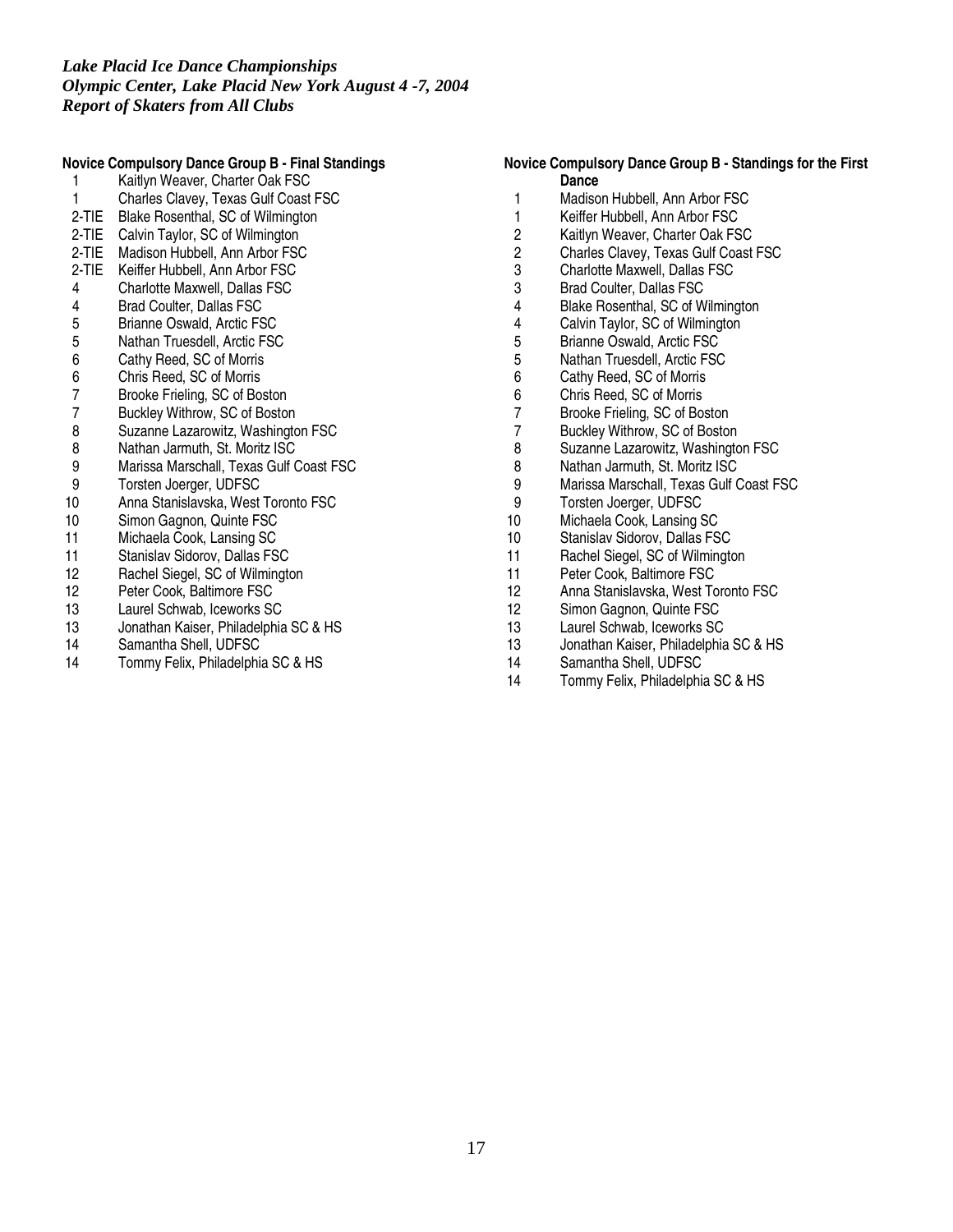# **Novice Compulsory Dance Group B - Standings for the First**

# **Final Round Dance**

- 1 Kaitlyn Weaver, Charter Oak FSC<br>1 Charles Clavev. Texas Gulf Coast
- 1 Charles Clavey, Texas Gulf Coast FSC<br>2 Madison Hubbell. Ann Arbor FSC
- 2 Madison Hubbell, Ann Arbor FSC<br>2 Keiffer Hubbell. Ann Arbor FSC
- 2 Keiffer Hubbell, Ann Arbor FSC<br>3 Blake Rosenthal, SC of Wilming
- Blake Rosenthal, SC of Wilmington
- 3 Calvin Taylor, SC of Wilmington
- 4 Charlotte Maxwell, Dallas FSC<br>4 Brad Coulter. Dallas FSC
- 4 Brad Coulter, Dallas FSC<br>5 Brianne Oswald, Arctic FS
- 5 Brianne Oswald, Arctic FSC<br>5 Nathan Truesdell, Arctic FSC
- 5 Nathan Truesdell, Arctic FSC<br>6 Cathy Reed, SC of Morris
- 6 Cathy Reed, SC of Morris
- 6 Chris Reed, SC of Morris
- 7 Suzanne Lazarowitz, Washington FSC<br>7 Nathan Jarmuth. St. Moritz ISC
- 7 Nathan Jarmuth, St. Moritz ISC<br>8 Brooke Frieling. SC of Boston
- 
- 8 Brooke Frieling, SC of Boston<br>8 Buckley Withrow, SC of Boston Buckley Withrow, SC of Boston
- 9 Marissa Marschall, Texas Gulf Coast FSC
- 9 Torsten Joerger, UDFSC
- 10 Michaela Cook, Lansing SC
- 
- 10 Stanislav Sidorov, Dallas FSC<br>11 Anna Stanislavska, West Toror 11 Anna Stanislavska, West Toronto FSC<br>11 Simon Gagnon, Quinte FSC
- Simon Gagnon, Quinte FSC
- 12 Rachel Siegel, SC of Wilmington<br>12 Peter Cook. Baltimore FSC
- 12 Peter Cook, Baltimore FSC<br>13 Laurel Schwab, Iceworks SC
- 13 Laurel Schwab, Iceworks SC<br>13 Jonathan Kaiser, Philadelphia
- 13 Jonathan Kaiser, Philadelphia SC & HS
- 14 Samantha Shell, UDFSC
- 14 Tommy Felix, Philadelphia SC & HS

# **Novice Compulsory Dance Group B - Standings for the Second Dance**

- 1 Blake Rosenthal, SC of Wilmington<br>1 Calvin Tavlor. SC of Wilmington
- Calvin Taylor, SC of Wilmington
- 2 Charlotte Maxwell, Dallas FSC
- 2 Brad Coulter, Dallas FSC<br>3 Kaitlyn Weaver, Charter C
- Kaitlyn Weaver, Charter Oak FSC
- 3 Charles Clavey, Texas Gulf Coast FSC
- 4 Madison Hubbell, Ann Arbor FSC
- 4 Keiffer Hubbell, Ann Arbor FSC<br>5 Brianne Oswald, Arctic FSC
- 5 Brianne Oswald, Arctic FSC<br>5 Nathan Truesdell, Arctic FSC
- 5 Nathan Truesdell, Arctic FSC<br>6 Suzanne Lazarowitz, Washing
- 6 Suzanne Lazarowitz, Washington FSC<br>6 Nathan Jarmuth. St. Moritz ISC
- 6 Nathan Jarmuth, St. Moritz ISC<br>7 Cathy Reed. SC of Morris
- 7 Cathy Reed, SC of Morris<br>7 Chris Reed, SC of Morris
- 7 Chris Reed, SC of Morris<br>8 Anna Stanislavska, West
- 8 Anna Stanislavska, West Toronto FSC<br>8 Simon Gagnon, Quinte FSC
- Simon Gagnon, Quinte FSC
- 9 Marissa Marschall, Texas Gulf Coast FSC
- 9 Torsten Joerger, UDFSC
- 10 Brooke Frieling, SC of Boston
- 10 Buckley Withrow, SC of Boston<br>11 Michaela Cook, Lansing SC
- 11 Michaela Cook, Lansing SC<br>11 Stanislav Sidorov. Dallas FS
- Stanislav Sidorov, Dallas FSC
- 12 Rachel Siegel, SC of Wilmington 12 Peter Cook, Baltimore FSC
- 13 Laurel Schwab, Iceworks SC
- 13 Jonathan Kaiser, Philadelphia SC & HS
- 
- 14 Samantha Shell, UDFSC
- 14 Tommy Felix, Philadelphia SC & HS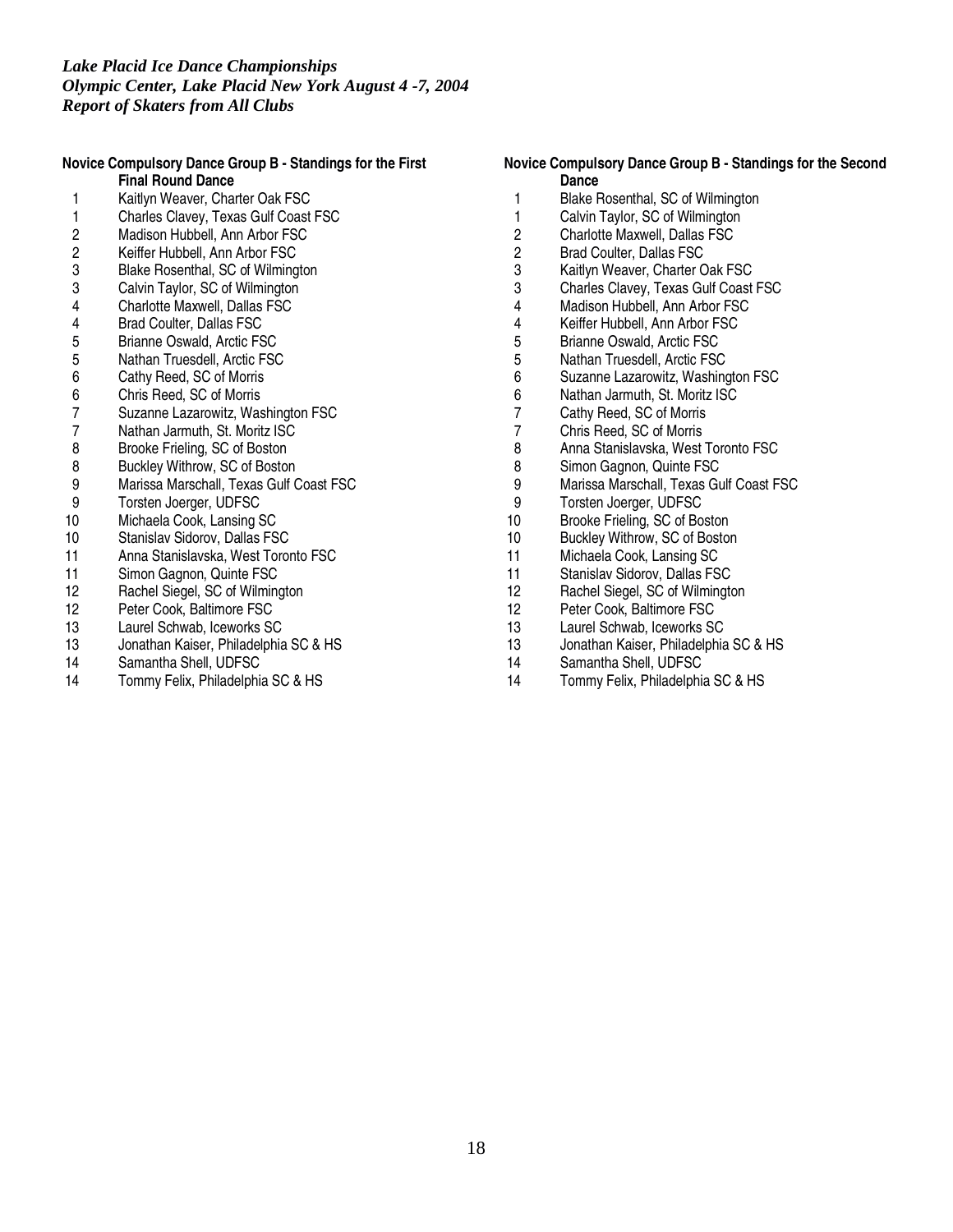### **Novice Compulsory Dance Group B - Standings for the Second Final Round Dance**

- 
- 1 Kaitlyn Weaver, Charter Oak FSC<br>1 Charles Clavev. Texas Gulf Coast 1 Charles Clavey, Texas Gulf Coast FSC<br>2 Blake Rosenthal. SC of Wilmington
- 
- 2 Blake Rosenthal, SC of Wilmington<br>2 Calvin Taylor, SC of Wilmington 2 Calvin Taylor, SC of Wilmington<br>3 Madison Hubbell. Ann Arbor FSC
- Madison Hubbell, Ann Arbor FSC
- 3 Keiffer Hubbell, Ann Arbor FSC
- 4 Charlotte Maxwell, Dallas FSC<br>4 Brad Coulter. Dallas FSC
- 
- 4 Brad Coulter, Dallas FSC<br>5 Brianne Oswald, Arctic FS
- 5 Brianne Oswald, Arctic FSC<br>5 Nathan Truesdell, Arctic FSC
- 5 Nathan Truesdell, Arctic FSC<br>6 Brooke Frieling, SC of Boston 6 Brooke Frieling, SC of Boston<br>6 Buckley Withrow, SC of Boston
- 6 Buckley Withrow, SC of Boston<br>7 Cathy Reed, SC of Morris
- 
- 7 Cathy Reed, SC of Morris<br>7 Chris Reed, SC of Morris
- 7 Chris Reed, SC of Morris<br>8 Anna Stanislavska. West
- 8 Anna Stanislavska, West Toronto FSC<br>8 Simon Gagnon, Quinte FSC Simon Gagnon, Quinte FSC
- 9 Marissa Marschall, Texas Gulf Coast FSC
- 9 Torsten Joerger, UDFSC
- 10 Michaela Cook, Lansing SC
- 
- 10 Stanislav Sidorov, Dallas FSC<br>11 Suzanne Lazarowitz, Washing 11 Suzanne Lazarowitz, Washington FSC<br>11 Nathan Jarmuth, St. Moritz ISC
- Nathan Jarmuth, St. Moritz ISC
- 12 Laurel Schwab, Iceworks SC<br>12 Jonathan Kaiser, Philadelphia
- 12 Jonathan Kaiser, Philadelphia SC & HS<br>13 Rachel Siegel, SC of Wilmington
- 13 Rachel Siegel, SC of Wilmington<br>13 Peter Cook. Baltimore FSC
- Peter Cook, Baltimore FSC
- 14 Samantha Shell, UDFSC
- 14 Tommy Felix, Philadelphia SC & HS

# **Novice Free Dance A-Future Champions Series - Final Standings**

- 1 Madison Hubbell, Ann Arbor FSC<br>1 Keiffer Hubbell. Ann Arbor FSC
- 1 Keiffer Hubbell, Ann Arbor FSC<br>2 Isabella Cannuscio, Iceworks SC
- 2 Isabella Cannuscio, Iceworks SC
- 2 Kyle Herring, UDFSC<br>3 Kaitlvn Weaver, Charte
	- Kaitlyn Weaver, Charter Oak FSC
- 3 Charles Clavey, Texas Gulf Coast FSC
- 4 Brianne Oswald, Arctic FSC
- 4 Nathan Truesdell, Arctic FSC<br>5 Stacy Kim, Broadmoor SC
- 
- 5 Stacy Kim, Broadmoor SC<br>5 Nathan Miller, Broadmoor S
- 5 Nathan Miller, Broadmoor SC<br>6 Suzanne Lazarowitz, Washing 6 Suzanne Lazarowitz, Washington FSC
- 6 Nathan Jarmuth, St. Moritz ISC
- 7 Alexis Hauser, Skokie Valley SC<br>7 Daniel Schmitz, Detroit SC
- 7 Daniel Schmitz, Detroit SC<br>8 Marissa Marschall, Texas G
- Marissa Marschall, Texas Gulf Coast FSC
- 8 Torsten Joerger, UDFSC
- 9 Samantha Tomarchio, Columbia FSC
- 9 Nicholas Sinchak, Glacier Falls FSC
- 10 Elisabeth deBeus, Garden State FSC
- 10 Danny Kogan, Raritan Valley FSC<br>11 Michelle Koeslag, Oshawa SC
- 11 Michelle Koeslag, Oshawa SC<br>11 Stuart Self. Skate Canada Brigl
- Stuart Self, Skate Canada Brighton
- 12 Samantha Shell, UDFSC
- 12 Tommy Felix, Philadelphia SC & HS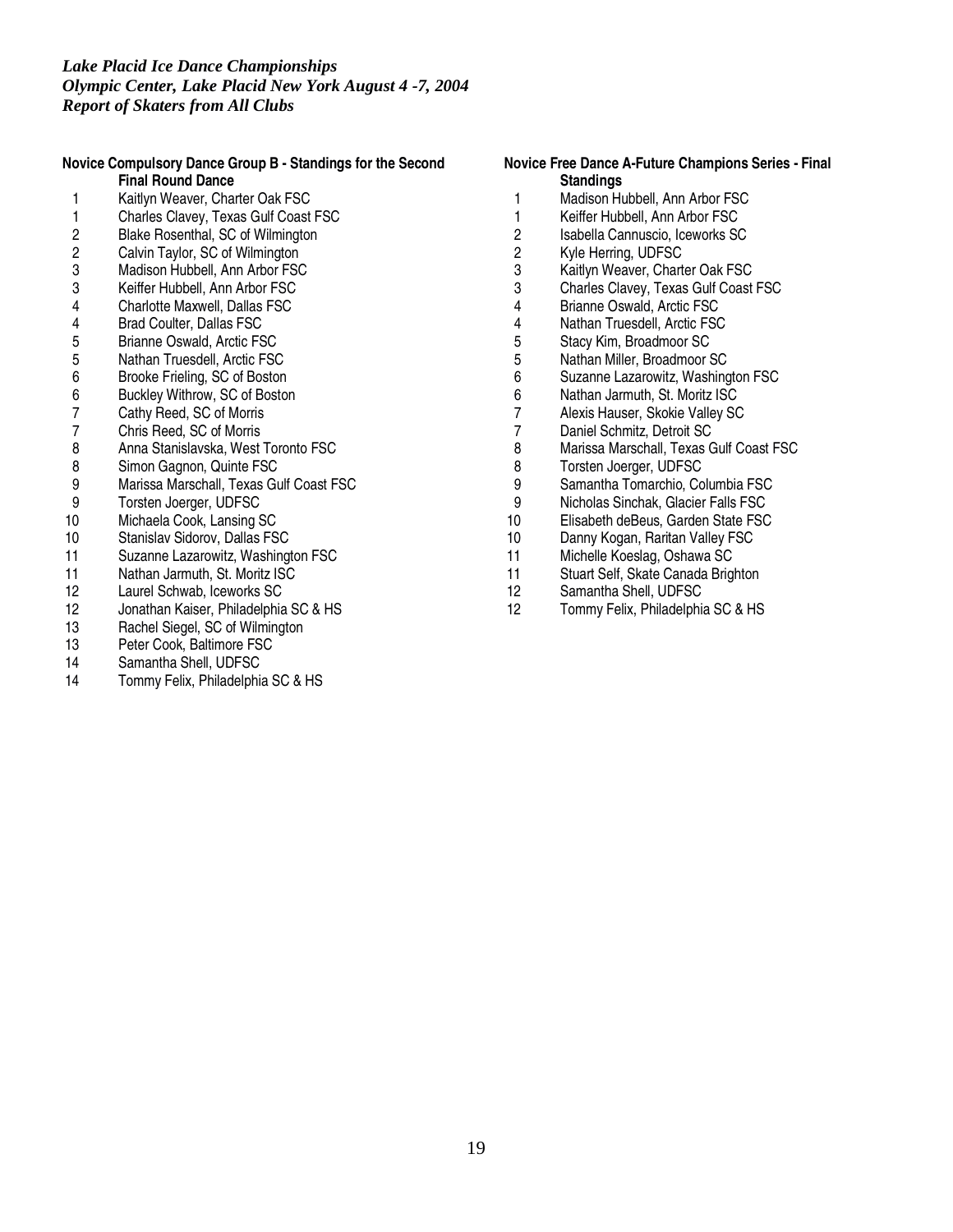### **Novice Free Dance B-Future Champions Series - Final Standings**

- 
- 1 Emily Samuelson, Ann Arbor FSC<br>1 Evan Bates, Ann Arbor FSC
- 1 Evan Bates, Ann Arbor FSC<br>2 Blake Rosenthal, SC of Wilm
- 2 Blake Rosenthal, SC of Wilmington<br>2 Calvin Taylor, SC of Wilmington
- 2 Calvin Taylor, SC of Wilmington<br>3 Vanessa Crone, Scarboro FSC Vanessa Crone, Scarboro FSC
- 3 Paul Poirier, Scarboro FSC
- 
- 4 Ariane Emard Lauzon, CPA St-Jerome<br>4 Sylvain Bouillere, CPA St-Laurent
- 4 Sylvain Bouillere, CPA St-Laurent<br>5 Charlotte Maxwell, Dallas FSC
- 5 Charlotte Maxwell, Dallas FSC<br>5 Brad Coulter, Dallas FSC
- 5 Brad Coulter, Dallas FSC<br>6 Cathy Reed, SC of Morris
- 6 Cathy Reed, SC of Morris
- 6 Chris Reed, SC of Morris
- 7 Michelle Pennington, UDFSC<br>7 Zacharv Varraux. UDFSC
- 7 Zachary Varraux, UDFSC<br>8 Pilar Bosley, St. Cloud FS
- 8 Pilar Bosley, St. Cloud FSC<br>8 John Corona, Philadelphia S
- 8 John Corona, Philadelphia SC & HS
- 9 Brooke Frieling, SC of Boston
- 9 Buckley Withrow, SC of Boston
- 10 Anna Stanislavska, West Toronto FSC
- 10 Simon Gagnon, Quinte FSC<br>11 Clare Farrell. Washington FS
- 11 Clare Farrell, Washington FSC<br>11 Ashley Dale Deavers, Birmingh
- Ashley Dale Deavers, Birmingham FSC
- 12 Rachel Siegel, SC of Wilmington<br>12 Peter Cook. Baltimore FSC
- 12 Peter Cook, Baltimore FSC<br>13 Michaela Cook, Lansing SC
- 13 Michaela Cook, Lansing SC<br>13 Stanislav Sidorov, Dallas FS
- Stanislav Sidorov, Dallas FSC
- 14 Laurel Schwab, Iceworks SC
- 14 Jonathan Kaiser, Philadelphia SC & HS

## **Novice Shadow Dance - Final Standings**

- 1 Amanda Gordon, Amherst SC<br>1 Caitlin Hahn. Amherst SC
- 1 Caitlin Hahn, Amherst SC<br>2 Kaitlin Kellogg, UDFSC
- 2 Kaitlin Kellogg, UDFSC<br>2 Meghan Reeves, UDFS
- Meghan Reeves, UDFSC

# **Novice Solo Dance Group A - Final Standings**

- 1 Alla Kempf, SC of Wilmington<br>2 Kayla Hale, Dallas FSC
- 2 Kayla Hale, Dallas FSC<br>3 Bryn-Erinn Mooney, Sar
- 3 Bryn-Erinn Mooney, Saratoga Springs FSC
- 4 Sibohan Heekin-Canedy, Springdale FSC
- 5 Mary Katherine Maher, Pawtucket & Providenc...<br>6 Margeaux Annalett, Amherst SC
- 6 Margeaux Annalett, Amherst SC
- 7 Kaitlin Kellogg, UDFSC<br>8 Meghan Reeves, UDFS
- 8 Meghan Reeves, UDFSC<br>9 Bianca Rose Burbank. Fai
- Bianca Rose Burbank, Fairbanks FSC

## **Novice Solo Dance Group A - Standings for the First Dance**

- 1 Alla Kempf, SC of Wilmington
- 2 Bryn-Erinn Mooney, Saratoga Springs FSC
- Kayla Hale, Dallas FSC
- 4 Sibohan Heekin-Canedy, Springdale FSC
- 5 Mary Katherine Maher, Pawtucket & Providenc...<br>6 Kaitlin Kellogg. UDFSC
- 6 Kaitlin Kellogg, UDFSC
- 7 Margeaux Annalett, Amherst SC
- 8 Meghan Reeves, UDFSC
- 9 Bianca Rose Burbank, Fairbanks FSC

### **Novice Solo Dance Group A - Standings for the First Final Round Dance**

- 1 Alla Kempf, SC of Wilmington<br>2 Kavla Hale, Dallas FSC
- Kayla Hale, Dallas FSC
- 3 Sibohan Heekin-Canedy, Springdale FSC
- 
- 4 Bryn-Erinn Mooney, Saratoga Springs FSC Mary Katherine Maher, Pawtucket & Providenc...
- 6 Margeaux Annalett, Amherst SC
- 7 Kaitlin Kellogg, UDFSC
- 8 Meghan Reeves, UDFSC
- 9 Bianca Rose Burbank, Fairbanks FSC

## **Novice Solo Dance Group B - Final Standings**

- 1 Lisa Marsocci, Miami University FSC<br>2 Raquel Danner, Line Creek FSC
- 2 Raquel Danner, Line Creek FSC<br>3 Tiffany Butz. UDFSC
- 3 Tiffany Butz, UDFSC<br>4 Sarah Mirza, Pawtuck
- Sarah Mirza, Pawtucket & Providenc...
- 5 Madeline Morgenweck, SC of Wilmington
- 6 Christina Lau, Peninsula SC
- 7 Ashley Norton, SC of Western NY
- 8 Lindsay Higgins, Connecticut SA
- 9 Taylor Rose Aquino, Amherst SC<br>10 Michelle Gross. Essex SC
- Michelle Gross, Essex SC

## **Novice Solo Dance Group B - Standings for the First Dance**

- 1 Lisa Marsocci, Miami University FSC<br>2 Raquel Danner. Line Creek FSC
- Raquel Danner, Line Creek FSC
- 3 Sarah Mirza, Pawtucket & Providenc...
- 
- 4 Tiffany Butz, UDFSC<br>5 Christina Lau, Penins 5 Christina Lau, Peninsula SC
- 6 Madeline Morgenweck, SC of Wilmington
- 7 Ashley Norton, SC of Western NY<br>8 Michelle Gross Essex SC
- 8 Michelle Gross, Essex SC<br>9 Tavlor Rose Aguino, Amhe
- Taylor Rose Aquino, Amherst SC
- 10 Lindsay Higgins, Connecticut SA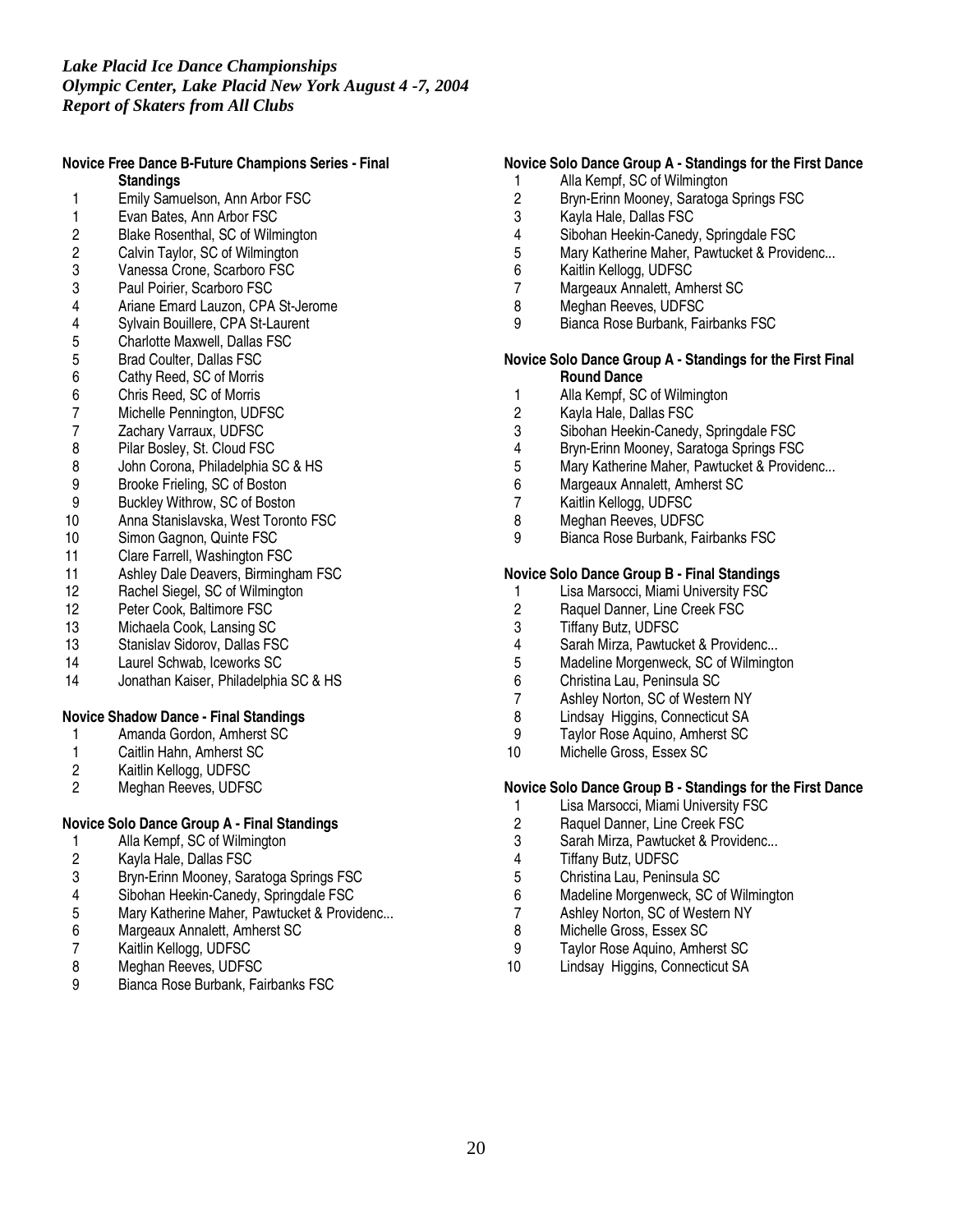### **Novice Solo Dance Group B - Standings for the First Final Round Dance**

- 1 Lisa Marsocci, Miami University FSC<br>2 Tiffany Butz, UDFSC
- 2 Tiffany Butz, UDFSC<br>3 Raquel Danner, Line
- 3 Raquel Danner, Line Creek FSC<br>4 Madeline Morgenweck, SC of Wil
- 4 Madeline Morgenweck, SC of Wilmington<br>5 Christina Lau, Peninsula SC
- 5 Christina Lau, Peninsula SC
- 6 Sarah Mirza, Pawtucket & Providenc...
- 7 Lindsay Higgins, Connecticut SA
- 8 Taylor Rose Aquino, Amherst SC<br>9 Ashley Norton, SC of Western NY
- Ashley Norton, SC of Western NY
- 10 Michelle Gross, Essex SC

# **Novice Solo Dance Group C - Final Standings**

- 1 Alexis Shaw, Iceworks SC<br>2 Jason Devekis. Ann Arbor F
- 2 Jason Devekis, Ann Arbor FSC<br>3 Seiler Hill. Garden State FSC
- 3 Seiler Hill, Garden State FSC<br>4 Julia Paige Leix, Center Ice &
- 4 Julia Paige Leix, Center Ice & Blades o...<br>5 Elvse Matsumoto. Peninsula SC
- 5 Elyse Matsumoto, Peninsula SC
- 6 Alexis Christ, Amherst SC
- 
- 7 Erika Nizborski, UDFSC<br>8 Nina Mozaveny, Peninsu
- 8 Nina Mozayeny, Peninsula SC<br>9 Jenna Beatty, Atlantic City FS 9 Jenna Beatty, Atlantic City FSC<br>10 Kavleigh Haves, Dallas FSC
- Kayleigh Hayes, Dallas FSC

# **Novice Solo Dance Group C - Standings for the First Dance**

- 1 Jason Devekis, Ann Arbor FSC<br>2 Alexis Shaw, Iceworks SC
- 2 Alexis Shaw, Iceworks SC
- 3 Julia Paige Leix, Center Ice & Blades o...
- 4 Seiler Hill, Garden State FSC
- 5 Alexis Christ, Amherst SC
- 6 Erika Nizborski, UDFSC
- 7 Elyse Matsumoto, Peninsula SC<br>8 Jenna Beatty, Atlantic City FSC
- 8 Jenna Beatty, Atlantic City FSC<br>9 Nina Mozayeny, Peninsula SC
- Nina Mozayeny, Peninsula SC
- 10 Kayleigh Hayes, Dallas FSC

## **Novice Solo Dance Group C - Standings for the First Final Round Dance**

- 1 Alexis Shaw, Iceworks SC<br>2 Jason Devekis, Ann Arbor I
- 2 Jason Devekis, Ann Arbor FSC<br>3 Elvse Matsumoto. Peninsula SC
- 3 Elyse Matsumoto, Peninsula SC
- 4 Seiler Hill, Garden State FSC<br>5 Julia Paige Leix, Center Ice &
- 5 Julia Paige Leix, Center Ice & Blades o...<br>6 Alexis Christ, Amherst SC
- 6 Alexis Christ, Amherst SC
- 7 Erika Nizborski, UDFSC<br>8 Nina Mozayeny, Peninsu
- 8 Nina Mozayeny, Peninsula SC<br>9 Jenna Beatty, Atlantic City FS
- Jenna Beatty, Atlantic City FSC
- 10 Kayleigh Hayes, Dallas FSC

# **Novice Solo Dance Group D - Final Standings**

- 1 Ryan Devereaux, Pittsburgh FSC
- 2 Tracy Johnson, Columbia FSC<br>3 Lauren McKernan, Broadmoor 9
- Lauren McKernan, Broadmoor SC
- 4 Kara Lingenfelter, Detroit SC<br>5 Amanda Jules Nagude, SC of
- 5 Amanda Jules Nagude, SC of Wilmington
- Jenna Cogley, Jamestown SC
- 7 Amanda Gordon, Amherst SC
- 8 Molly Elizabeth Bennett, UDFSC
- 9 Jennifer Tashjian, Warwick FS

# **Novice Solo Dance Group D - Standings for the First Dance**

- 1 Ryan Devereaux, Pittsburgh FSC<br>2 Tracy Johnson, Columbia FSC
- 2 Tracy Johnson, Columbia FSC<br>3 Lauren McKernan, Broadmoor
- Lauren McKernan, Broadmoor SC
- 4 Kara Lingenfelter, Detroit SC<br>5 Amanda Jules Nagude. SC of
- 5 Amanda Jules Nagude, SC of Wilmington
- 6 Amanda Gordon, Amherst SC<br>7 Molly Elizabeth Bennett, UDFS
- Molly Elizabeth Bennett, UDFSC
- 8 Jenna Cogley, Jamestown SC
- 9 Jennifer Tashjian, Warwick FS

## **Novice Solo Dance Group D - Standings for the First Final Round Dance**

- 1 Ryan Devereaux, Pittsburgh FSC
- 2 Tracy Johnson, Columbia FSC<br>3 Lauren McKernan, Broadmoor
- 3 Lauren McKernan, Broadmoor SC<br>4 Kara Lingenfelter, Detroit SC
- 4 Kara Lingenfelter, Detroit SC<br>5 Jenna Cogley, Jamestown SC
- 5 Jenna Cogley, Jamestown SC
- 6 Amanda Jules Nagude, SC of Wilmington
- 7 Amanda Gordon, Amherst SC
- 8 Molly Elizabeth Bennett, UDFSC
- 9 Jennifer Tashjian, Warwick FS

## **Novice Solo Dance Group E - Final Standings**

- 1 Kartina Magaard, UDFSC<br>2 Andrew Skillington, Broadi
- 2 Andrew Skillington, Broadmoor SC<br>3 Alexander Boeglin, Pawtucket & Pro
- Alexander Boeglin, Pawtucket & Providenc...
- 4 Julia Schiele, Philadelphia SC & HS
- 5 Stephanie Nieminski, UDFSC<br>6 Danielle Galler-Rabinowitz, SQ
- Danielle Galler-Rabinowitz, SC of Boston
- 7 Laura Tashjian, Warwick FS
- 8 Douglas Mercadante, Elite Training Academy<br>9 Rachel Kane Washington FSC
- Rachel Kane, Washington FSC
- 10 Caitlin Hahn, Amherst SC
- 11 Samantha Coulter, Dallas FSC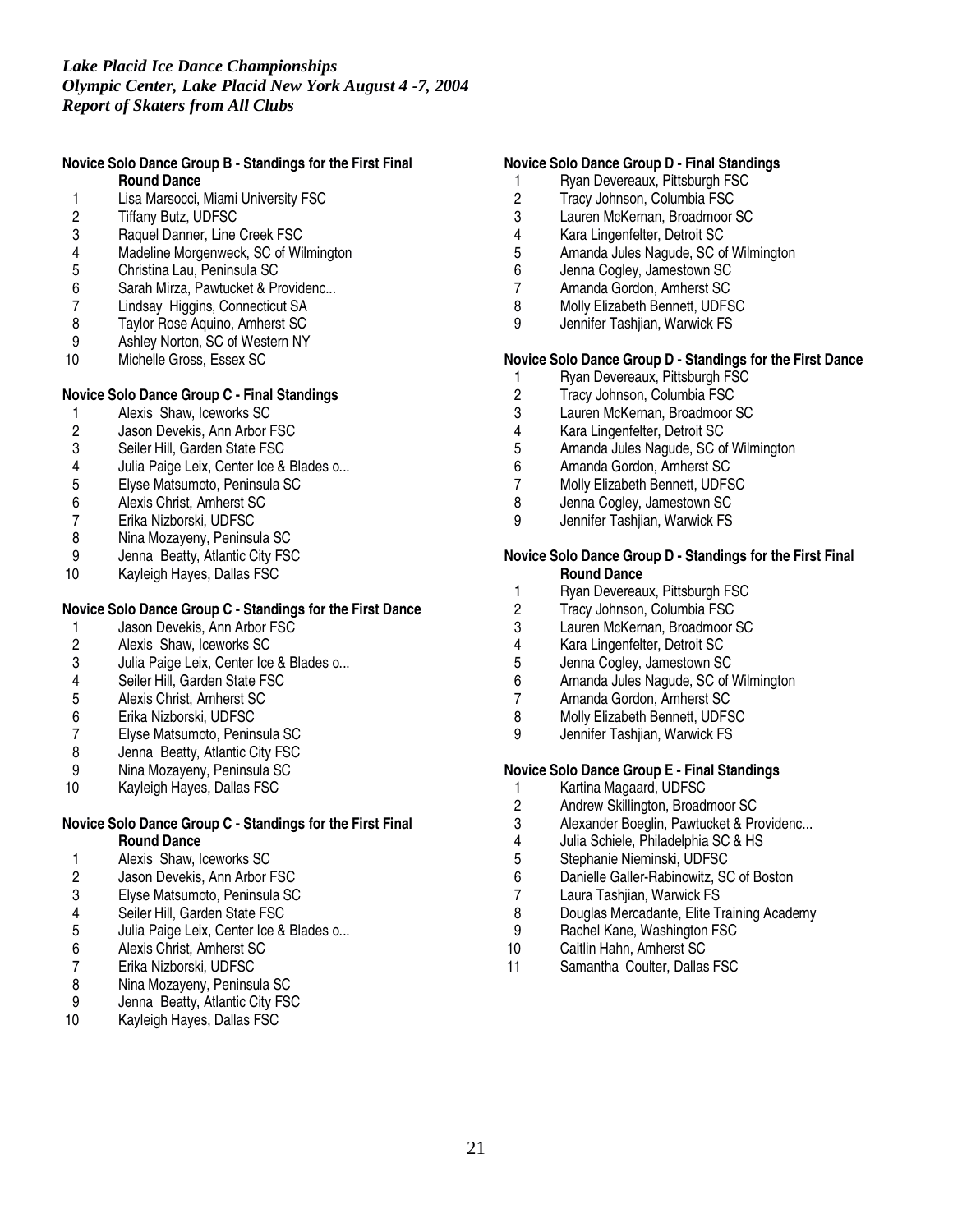# **Novice Solo Dance Group E - Standings for the First Dance**

- 1 Andrew Skillington, Broadmoor SC
- 2 Kartina Magaard, UDFSC<br>3 Julia Schiele, Philadelphia
- Julia Schiele, Philadelphia SC & HS
- 4 Alexander Boeglin, Pawtucket & Providenc...
- 5 Danielle Galler-Rabinowitz, SC of Boston<br>6 Stephanie Nieminski, UDFSC
- 6 Stephanie Nieminski, UDFSC
- 7 Douglas Mercadante, Elite Training Academy
- 8 Rachel Kane, Washington FSC<br>9 Caitlin Hahn. Amherst SC
- 9 Caitlin Hahn, Amherst SC
- 10 Laura Tashjian, Warwick FS
- 11 Samantha Coulter, Dallas FSC

### **Novice Solo Dance Group E - Standings for the First Final Round Dance**

- 1 Kartina Magaard, UDFSC<br>2 Alexander Boeglin, Pawtud
- 2 Alexander Boeglin, Pawtucket & Providenc...<br>3 Andrew Skillington, Broadmoor SC
- 3 Andrew Skillington, Broadmoor SC
- 4 Julia Schiele, Philadelphia SC & HS
- 5 Laura Tashjian, Warwick FS
- 6 Stephanie Nieminski, UDFSC
- 7 Danielle Galler-Rabinowitz, SC of Boston<br>8 Douglas Mercadante, Elite Training Acade
- 8 Douglas Mercadante, Elite Training Academy<br>9 Rachel Kane, Washington FSC
- Rachel Kane, Washington FSC
- 10 Caitlin Hahn, Amherst SC
- 11 Samantha Coulter, Dallas FSC

## **Open American Waltz - Final Standings**

- 1 Pilar Bosley, St. Cloud FSC
- 1 John Corona, Philadelphia SC & HS
- 2 Christie Moxley, UDFSC
- 2 Alexander Lorello, UDFSC
- 3 Alexis Hauser, Skokie Valley SC<br>3 Daniel Schmitz, Detroit SC
- 3 Daniel Schmitz, Detroit SC
- Lauren Peltier, Scarboro FSC
- 4 Alvin Chau, Richmond Training Centre

# **Open Argentine Tango - Final Standings**

- 1 Kartina Magaard, UDFSC
- 1 Alexander Kirsanov, UDFSC<br>2 Kaitlyn Weaver, Charter Oak I
- 2 Kaitlyn Weaver, Charter Oak FSC<br>2 Charles Clavey, Texas Gulf Coast
- 2 Charles Clavey, Texas Gulf Coast FSC
- 3 Vanessa Crone, Scarboro FSC<br>3 Paul Poirier, Scarboro FSC
- 3 Paul Poirier, Scarboro FSC<br>4 Catherine Savaria, CPA Ma
- 4 Catherine Savaria, CPA Marieville<br>4 Kevin Bisson, Acton Vale
- Kevin Bisson, Acton Vale

## **Open Blues - Final Standings**

- 1 Kartina Magaard, UDFSC
- 1 Alexander Kirsanov, UDFSC<br>2 Kaitlyn Weaver, Charter Oak I
- 2 Kaitlyn Weaver, Charter Oak FSC<br>2 Charles Clavev. Texas Gulf Coast
- 2 Charles Clavey, Texas Gulf Coast FSC
- 3 Vanessa Crone, Scarboro FSC<br>3 Paul Poirier, Scarboro FSC
- Paul Poirier, Scarboro FSC
- 4 Elyse Matsumoto, Peninsula SC
- 4 Andrew Smith, All Year FSC
- 5 Anna Stanislavska, West Toronto FSC<br>5 Simon Gangon, Quinte FSC
- 5 Simon Gangon, Quinte FSC

## **Open Cha Cha Congelado - Final Standings**

- 1 Meghan McCullough, Washington FSC<br>1 Joel Dear. IWSA FSC
- 1 Joel Dear, IWSA FSC<br>2 Lauren Wlazelek, UDF
- 
- 2 Lauren Wlazelek, UDFSC<br>2 Alexander Kirsanov. UDF
- 2 Alexander Kirsanov, UDFSC<br>3 Samantha Cepican, SC of Bo 3 Samantha Cepican, SC of Boston<br>3 Phillip Lichtor, SC of Boston
- Phillip Lichtor, SC of Boston
- 4 Catherine Savaria, CPA Marieville
- 4 Kevin Bisson, Acton Vale<br>5 Sarah Noel, Peninsula SC
- 5 Sarah Noel, Peninsula SC<br>5 Karl Edelmann, Ann Arbor
- 5 Karl Edelmann, Ann Arbor FSC<br>6 Norina D'Agostini, Detroit SC
- Norina D'Agostini, Detroit SC
- 6 David Gordon, All Year FSC

## **Open European Waltz - Final Standings**

- 1 Molly Elizabeth Bennett, UDFSC
- 1 Alexander Kirsanov, UDFSC<br>2 Rebecca Fave Lerman. City o
- 2 Rebecca Faye Lerman, City of Palms FSC
- 2 Jamie Alex Lerman, City of Palms FSC

### **Open Foxtrot - Final Standings**

- 1 Molly Elizabeth Bennett, UDFSC<br>1 Alexander Kirsanov, UDFSC
- 
- 1 Alexander Kirsanov, UDFSC<br>2 Kaylyn Paitucci, St. Moritz ISC 2 Kaylyn Paitucci, St. Moritz ISC
- 2 Andrew Smith, All Year FSC<br>3 Julia Paige Leix. Center Ice &
- Julia Paige Leix, Center Ice & Blades o...
- 3 Ryan Devereaux, Pittsburgh FSC
- 4 Christie Moxely, UDFSC
- 4 Alexander Lorello, UDFSC<br>5 Rebecca Faye Lerman, Cit
- 5 Rebecca Faye Lerman, City of Palms FSC
- 5 Jamie Alex Lerman, City of Palms FSC<br>6 Sarah Mirza. Pawtucket & Providenc...
- 6 Sarah Mirza, Pawtucket & Providenc...
- 6 Edward Doyle, Pawtucket & Providenc...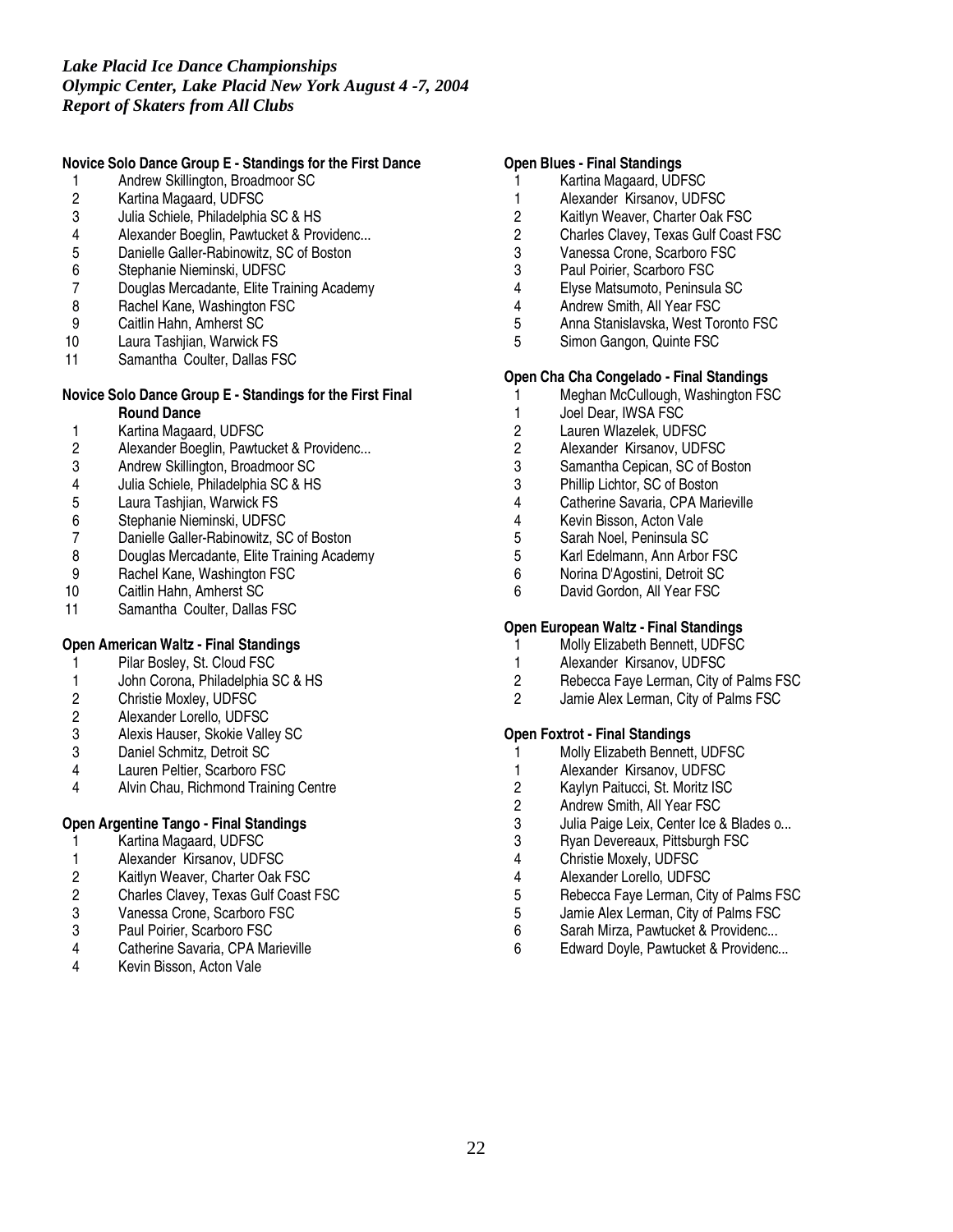## **Open Hickory Howdown - Final Standings**

- 1 Molly Elizabeth Bennett, UDFSC
- 1 Alexander Kirsanov, UDFSC<br>2 Kaylyn Paitucci, St. Moritz ISC
- 2 Kaylyn Paitucci, St. Moritz ISC
- 2 Andrew Smith, All Year FSC<br>3 Julia Paige Leix. Center Ice 8
- 3 Julia Paige Leix, Center Ice & Blades o...<br>3 Ryan Devereaux, Pittsburgh FSC
- Ryan Devereaux, Pittsburgh FSC
- 4 Rebecca Faye Lerman, City of Palms FSC
- 4 Jamie Alex Lerman, City of Palms FSC<br>5 Sarah Mirza, Pawtucket & Providenc...
- 5 Sarah Mirza, Pawtucket & Providenc...<br>5 Edward Doyle, Pawtucket & Providenc..
- 5 Edward Doyle, Pawtucket & Providenc...<br>6 Brielle O'Connor, Space Coast FSC
- 6 Brielle O'Connor, Space Coast FSC<br>6 Daniel Eaton, Detroit SC
- 6 Daniel Eaton, Detroit SC<br>7 Elisabeth McDonald, Clev
- 7 Elisabeth McDonald, Cleveland SC<br>7 Thomas Zebrasky. Hess FSC
- 7 Thomas Zebrasky, Hess FSC<br>8 Samantha Bronner. Skokie Va
- 8 Samantha Bronner, Skokie Valley SC<br>8 Otis Heymann, Skokie Valley SC
- 
- 8 Otis Heymann, Skokie Valley SC<br>9 Kenzee Schroeder, Lansing SC 9 Kenzee Schroeder, Lansing SC
- 9 Joe Crippen, Lansing SC
- 10 Rebecca Henke, Center Ice & Blades o...
- 10 Zachary Pivirotto, Center Ice & Blades o...
- 11 Crystal Rose Parisek, SC of Boston<br>11 Michael Bramante. SC of Boston
- Michael Bramante, SC of Boston

### **Open Kilian - Final Standings**

- 1 Ariane Emard Lauzon, CPA St-Jerome<br>1 Sylvain Bouillere, CPA St-Laurent
- 1 Sylvain Bouillere, CPA St-Laurent<br>2 Michelle Koeslag, Oshawa SC
- 
- 2 Michelle Koeslag, Oshawa SC<br>2 Stuart Self. Skate Canada Brigl 2 Stuart Self, Skate Canada Brighton<br>3 Laurel Schwab, Iceworks SC
- Laurel Schwab, Iceworks SC
- 3 Jonathan Kaiser, Philadelphia SC & HS
- 4 Elyse Matsumoto, Peninsula SC
- 4 Andrew Smith, All Year FSC<br>5 Samantha Shell, UDFSC
- 5 Samantha Shell, UDFSC<br>5 Tommy Felix, Philadelphia
- 5 Tommy Felix, Philadelphia SC & HS

## **Open Midnight Blues - Final Standings**

- 1 Tiffany Stiegler, Los Angeles FSC
- 1 Sergey Magerovsky, Arctic FSC<br>2 Alisa Allapach, All Year FSC
- 2 Alisa Allapach, All Year FSC<br>2 Benjaman Westenberger, All
- 2 Benjaman Westenberger, All Year FSC<br>3 Stephanie Ellis. Escondido FSC
- Stephanie Ellis, Escondido FSC
- 
- 3 Ian Ross-Frye, All Year FSC<br>4 Lindsay Evans, Colorado SC 4 Lindsay Evans, Colorado SC<br>4 Kevin O'Keefe, SC of Boston
- 4 Kevin O'Keefe, SC of Boston<br>5 Shannon Johnson, All Year F
- 5 Shannon Johnson, All Year FSC<br>5 Bruce Porter. SC of Florida
- 5 Bruce Porter, SC of Florida

### **Open Paso Doble - Final Standings**

- 1 Lauren Wlazelek, UDFSC
- 1 Alexander Kirsanov, UDFSC<br>2 Elvse Matsumoto, Peninsula 9
- 2 Elyse Matsumoto, Peninsula SC
- 2 Andrew Smith, All Year FSC
- 3 Vanessa Crone, Scarboro FSC<br>3 Paul Poirier, Scarboro FSC
- Paul Poirier, Scarboro FSC
- 4 Anna Stanislavska, West Toronto FSC
- 4 Simon Gangon, Quinte FSC
- 5 Michelle Koeslag, Oshawa SC<br>5 Stuart Self, Skate Canada Brig
- 5 Stuart Self, Skate Canada Brighton<br>6 Lauren Chrien, Cleveland SC
- Lauren Chrien, Cleveland SC
- 6 Stuart Lange, Cleveland SC

# **Open Starlight Waltz - Final Standings**

- 1 Meghan McCullough, Washington FSC<br>1 Joel Dear. IWSA FSC
- 1 Joel Dear, IWSA FSC<br>2 Mimi Whetstone, Okla
- 2 Mimi Whetstone, Oklahoma City FSC<br>2 Beniamin Cohen. Washington FSC
- 2 Benjamin Cohen, Washington FSC<br>3 Lauren Wlazelek. UDFSC
- 
- 3 Lauren Wlazelek, UDFSC 3 Alexander Kirsanov, UDFSC
- 4 Samantha Cepican, SC of Boston<br>4 Phillip Lichtor, SC of Boston
- 
- 4 Phillip Lichtor, SC of Boston<br>5 Vanessa Crone, Scarboro FS 5 Vanessa Crone, Scarboro FSC<br>5 Paul Poirier, Scarboro FSC
- 5 Paul Poirier, Scarboro FSC<br>6 Anna Stanislavska. West To
- 6 Anna Stanislavska, West Toronto FSC<br>6 Simon Gangon, Quinte FSC
- 6 Simon Gangon, Quinte FSC
- 7 Sarah Noel, Peninsula SC<br>7 Karl Edelmann, Ann Arbor
- Karl Edelmann, Ann Arbor FSC
- 8 Norina D'Agostini, Detroit SC
- 8 David Gordon, All Year FSC

## **Open Tango - Final Standings**

- 1 Katie Wyble, Center Ice & Blades o...<br>1 Chad Reinhold, Magic City FSC
- 
- 1 Chad Reinhold, Magic City FSC<br>2 Molly Elizabeth Bennett, UDFSC 2 Molly Elizabeth Bennett, UDFSC<br>2 Alexander Kirsanov, UDFSC
- 2 Alexander Kirsanov, UDFSC<br>3 Alexis Hauser. Skokie Vallev (
- 3 Alexis Hauser, Skokie Valley SC
- 3 Daniel Schmitz, Detroit SC
- 4 Christie Moxley, UDFSC<br>4 Alexander Lorello, UDFS
- 4 Alexander Lorello, UDFSC<br>5 Kavlvn Paitucci, St. Moritz
- 5 Kaylyn Paitucci, St. Moritz ISC
- 5 Andrew Smith, All Year FSC<br>6 Lauren Peltier. Scarboro FSC
- Lauren Peltier, Scarboro FSC
- 6 Alvin Chau, Richmond Training Centre

# **Pre-Juvenile Compulsory Dance - Final Standings**

- 1 Laura Perry, Detroit SC<br>1 Joshua Leggett, Detroit
- 1 Joshua Leggett, Detroit SC<br>2 Paige DiToppa. Center Ice
- 2 Paige DiToppa, Center Ice & Blades o...<br>2 Connor Kick. Center Ice & Blades o...
- 2 Connor Kick, Center Ice & Blades o...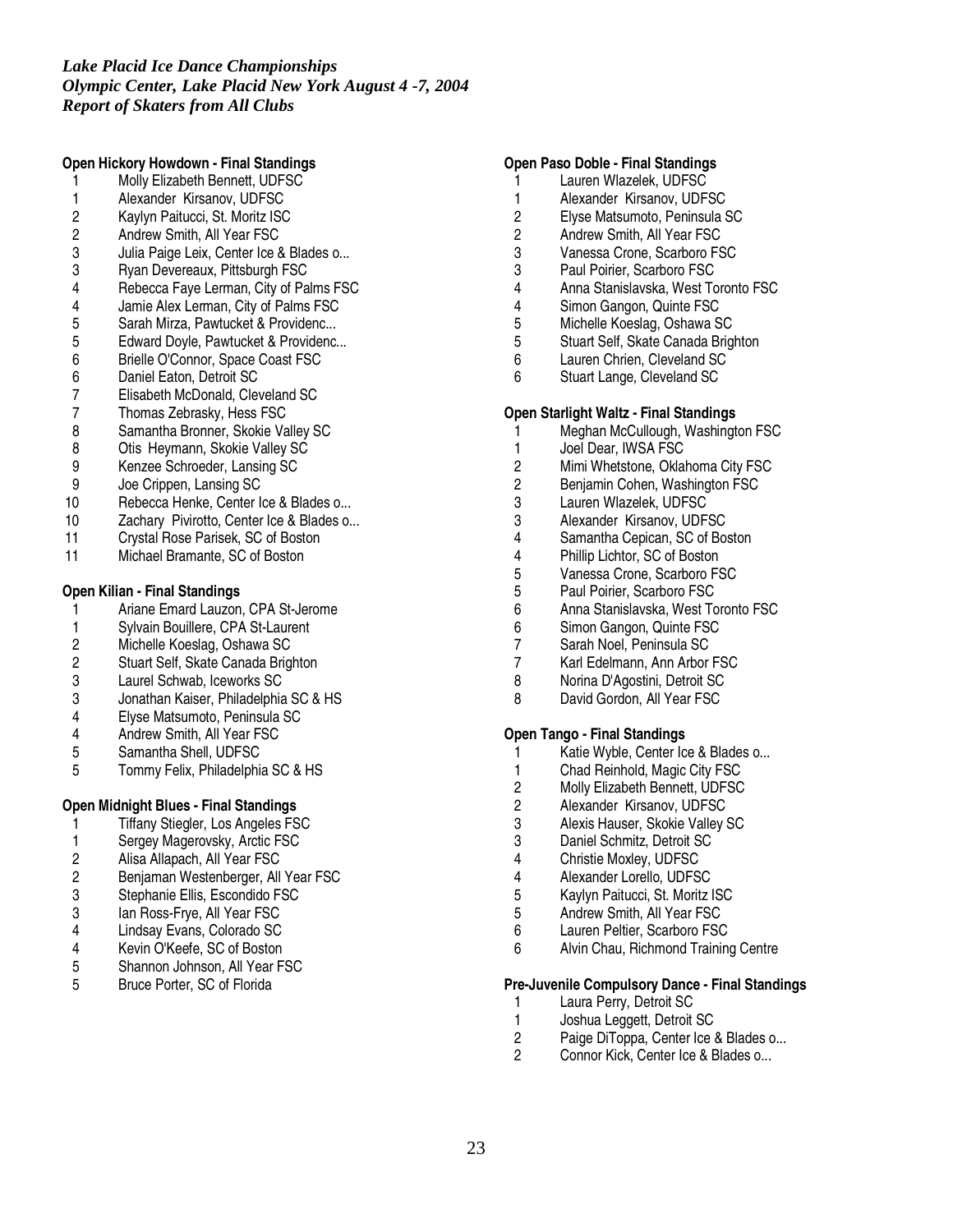# **Pre-Juvenile Compulsory Dance - Standings for the First Dance**

- 1 Laura Perry, Detroit SC
- 1 Joshua Leggett, Detroit SC<br>2 Paige DiToppa. Center Ice
- 2 Paige DiToppa, Center Ice & Blades o...<br>2 Connor Kick, Center Ice & Blades o...
- 2 Connor Kick, Center Ice & Blades o...

## **Pre-Juvenile Compulsory Dance - Standings for the First Final Round Dance**

- 1 Laura Perry, Detroit SC
- 1 Joshua Leggett, Detroit SC<br>2 Paige DiToppa, Center Ice &
- 2 Paige DiToppa, Center Ice & Blades o...<br>2 Connor Kick, Center Ice & Blades o...
- 2 Connor Kick, Center Ice & Blades o...

### **Pre-Juvenile Compulsory Dance - Standings for the Second Dance**

- 1 Laura Perry, Detroit SC<br>1 Joshua Leggett, Detroit
- 
- 1 Joshua Leggett, Detroit SC<br>2 Paige DiToppa, Center Ice & 2 Paige DiToppa, Center Ice & Blades o...<br>2 Connor Kick. Center Ice & Blades o...
- 2 Connor Kick, Center Ice & Blades o...

#### **Pre-Juvenile Compulsory Dance - Standings for the Second Final Round Dance**

- 
- 1 Laura Perry, Detroit SC<br>1 Joshua Leggett, Detroit 1 Joshua Leggett, Detroit SC<br>2 Paige DiToppa, Center Ice &
- 2 Paige DiToppa, Center Ice & Blades o...<br>2 Connor Kick. Center Ice & Blades o...
- 2 Connor Kick, Center Ice & Blades o...

### **Senior Compulsory Dance - Final Standings**

- 1 Kate Slattery, UDFSC
- 1 Chun-Gun Lee, UDFSC<br>2 Laura Munana, Peninsul
- 2 Laura Munana, Peninsula SC
- 2 Luke Munana, Peninsula SC
- 3 Elizabeth Palmer, Portland ISC<br>3 Ryland Stucke, Portland ISC
- 3 Ryland Stucke, Portland ISC<br>4 Tanis Hurst
- 
- 4 Tanis Hurst<br>4 Ian Fothering
- 4 Ian Fotheringham, Scarboro FSC<br>5 Francesca Cheli, Garden State S0 5 Francesca Cheli, Garden State SC<br>5 Alex Clark. SC of Wilmington
- 5 Alex Clark, SC of Wilmington

### **Senior Compulsory Dance - Standings for the First Dance**

- 1 Kate Slattery, UDFSC<br>1 Chun-Gun Lee. UDFS
- Chun-Gun Lee, UDFSC
- 2 Laura Munana, Peninsula SC
- 2 Luke Munana, Peninsula SC
- 3 Elizabeth Palmer, Portland ISC
- 3 Ryland Stucke, Portland ISC<br>4 Francesca Cheli, Garden Sta
- 4 Francesca Cheli, Garden State SC<br>4 Alex Clark, SC of Wilmington
- 4 Alex Clark, SC of Wilmington
- 5 Tanis Hurst
- 5 Ian Fotheringham, Scarboro FSC

## **Senior Compulsory Dance - Standings for the First Final Round Dance**

- 1 Kate Slattery, UDFSC<br>1 Chun-Gun Lee, UDFS
- Chun-Gun Lee, UDFSC
- 2 Laura Munana, Peninsula SC
- 2 Luke Munana, Peninsula SC
- 3 Elizabeth Palmer, Portland ISC
- 3 Ryland Stucke, Portland ISC
- 4 Tanis Hurst
- 4 Ian Fotheringham, Scarboro FSC<br>5 Francesca Cheli, Garden State SC
- 5 Francesca Cheli, Garden State SC<br>5 Alex Clark, SC of Wilmington
- Alex Clark, SC of Wilmington

### **Senior Compulsory Dance - Standings for the Second Dance**

- 1 Laura Munana, Peninsula SC
- 1 Luke Munana, Peninsula SC<br>2 Kate Slattery, UDFSC
- Kate Slattery, UDFSC
- 2 Chun-Gun Lee, UDFSC
- 3-TIE Elizabeth Palmer, Portland ISC
- 3-TIE Ryland Stucke, Portland ISC
- 3-TIE Tanis Hurst
- 3-TIE Ian Fotheringham, Scarboro FSC<br>5 Francesca Cheli, Garden State SC
- 5 Francesca Cheli, Garden State SC<br>5 Alex Clark. SC of Wilmington
- Alex Clark, SC of Wilmington

# **Senior Free Dance - Final Standings**

- 
- 1 Lydia Manon, Arctic Edge<br>1 Ryan O'Meara, Covotes S Ryan O'Meara, Coyotes SC of AZ
- 2 Ariane Morin, CPA Boisbriand<br>2 Simon Roberge. CPA Brossard
- Simon Roberge, CPA Brossard
- 3 Kate Slattery, UDFSC
- 3 Chun-Gun Lee, UDFSC
- 4 Elizabeth Palmer, Portland ISC<br>4 Ryland Stucke, Portland ISC
- 4 Ryland Stucke, Portland ISC<br>5 Tanis Hurst
- 5 Tanis Hurst<br>5 Ian Fothering
- 5 Ian Fotheringham, Scarboro FSC<br>6 Alisa Allapach. All Year FSC
- 6 Alisa Allapach, All Year FSC
- 6 Benjaman Westenberger, All Year FSC<br>7 Stephanie Ellis. Escondido FSC
- Stephanie Ellis, Escondido FSC
- 7 Ian Ross-Frye, All Year FSC
- 8 Ashley Duenas, Stars FSC of Texas
- 8 Ramil Sarkulov, Stars FSC of Texas
- 9 Francesca Cheli, Garden State SC<br>9 Alex Clark SC of Wilmington
- Alex Clark, SC of Wilmington
- 10 Shannon Johnson, All Year FSC
- 10 Bruce Porter, SC of Florida